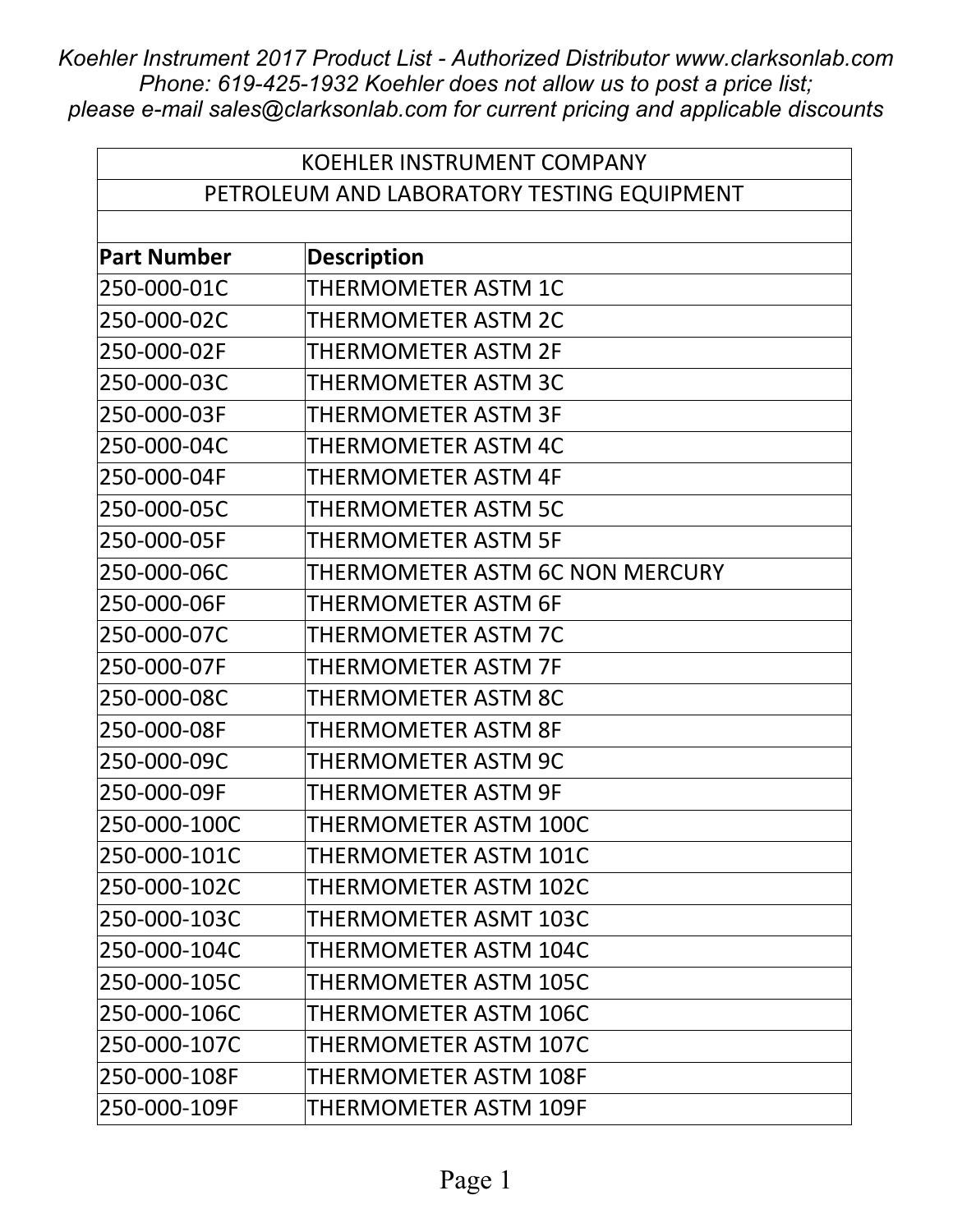| 250-000-10C  | THERMOMETER ASTM 10C         |
|--------------|------------------------------|
| 250-000-10F  | THERMOMETER ASTM 10F         |
| 250-000-110C | THERMOMETER ASTM 110C        |
| 250-000-110F | <b>THERMOMETER ASTM 110F</b> |
| 250-000-111C | THERMOMETER ASTM 111C        |
| 250-000-112C | THERMOMETER ASTM 112C        |
| 250-000-113C | THERMOMETER ASTM 113C        |
| 250-000-113F | THERMOMETER ASTM 113F        |
| 250-000-114C | THERMOMETER ASTM 114C        |
| 250-000-114F | THERMOMETER ASTM 114F        |
| 250-000-116C | THERMOMETER ASTM 116C        |
| 250-000-117C | THERMOMETER ASTM 117C        |
| 250-000-118C | THERMOMETER ASTM 118C        |
| 250-000-118F | <b>THERMOMETER ASTM 118F</b> |
| 250-000-119C | THERMOMETER ASTM 119C        |
| 250-000-119F | <b>THERMOMETER ASTM 119F</b> |
| 250-000-11C  | THERMOMETER ASTM 11C         |
| 250-000-11F  | THERMOMETER ASTM 11F         |
| 250-000-120C | THERMOMETER ASTM 120C        |
| 250-000-121C | THERMOMETER ASTM 121C        |
| 250-000-122C | THERMOMETER ASTM 122C        |
| 250-000-123C | THERMOMETER ASTM 123C        |
| 250-000-124C | THERMOMETER ASTM 124C        |
| 250-000-125C | THERMOMETER ASTM 125C        |
| 250-000-126C | THERMOMETER ASTM 126C        |
| 250-000-126F | THERMOMETER ASTM 126F        |
| 250-000-127C | THERMOMETER ASTM 127C        |
| 250-000-128C | THERMOMETER ASTM 128C        |
| 250-000-128F | THERMOMETER ASTM 128F        |
| 250-000-129C | THERMOMETER ASTM 129C        |
| 250-000-129F | THERMOMETER ASTM 129F        |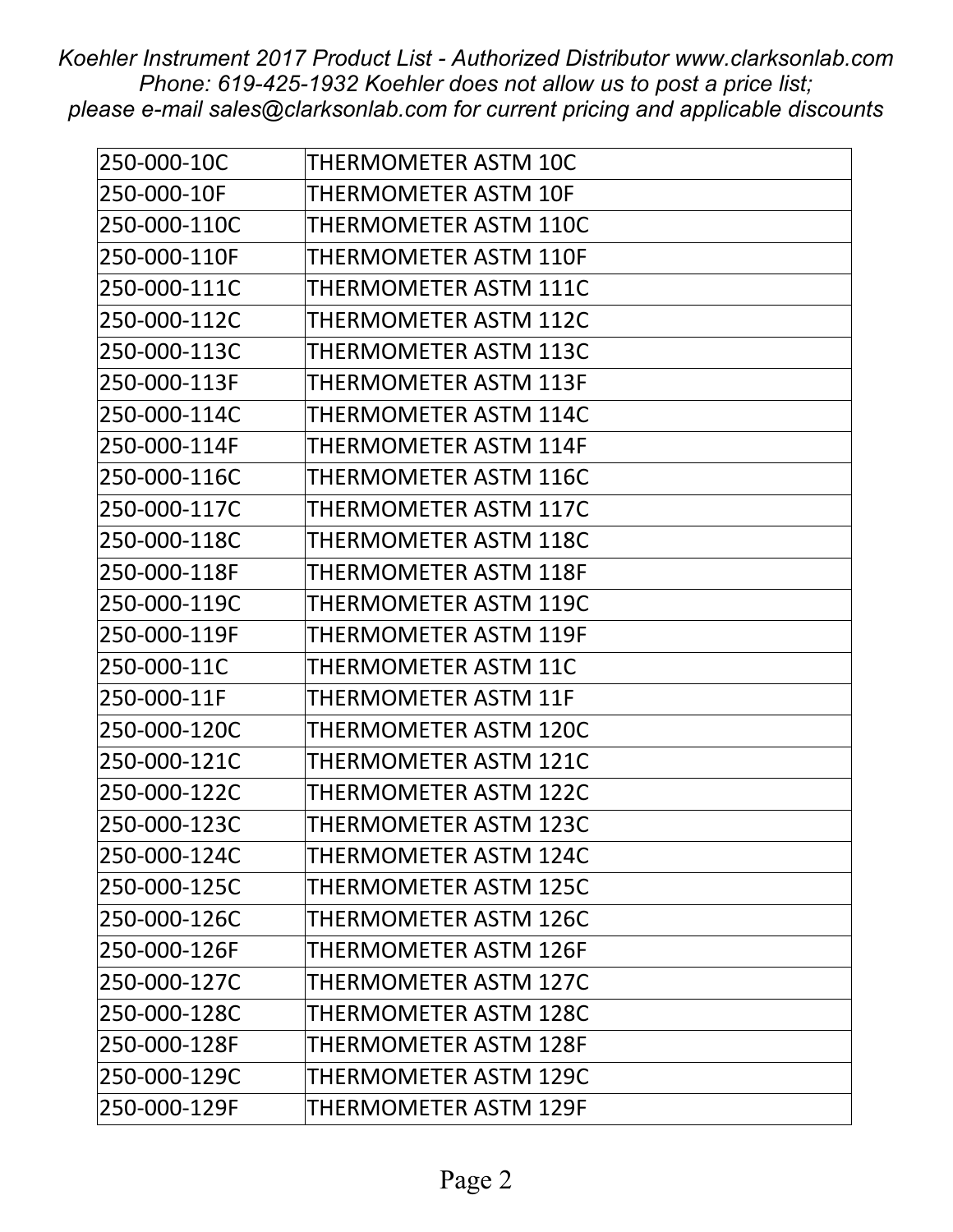| 250-000-12C  | THERMOMETER ASTM 12C         |
|--------------|------------------------------|
| 250-000-12F  | THERMOMETER ASTM 12F         |
| 250-000-130C | <b>THERMOMETER ASTM 130C</b> |
| 250-000-130F | THERMOMETER ASTM 130F        |
| 250-000-13C  | THERMOMETER ASTM 13C         |
| 250-000-14C  | THERMOMETER ASTM 14C         |
| 250-000-14F  | <b>THERMOMETER ASTM 14F</b>  |
| 250-000-15C  | THERMOMETER ASTM 15C         |
| 250-000-15F  | THERMOMETER ASTM 15F         |
| 250-000-16C  | THERMOMETER ASTM 16C         |
| 250-000-16F  | <b>THERMOMETER ASTM 16F</b>  |
| 250-000-17C  | THERMOMETER ASTM 17C         |
| 250-000-17F  | <b>THERMOMETER ASTM 17F</b>  |
| 250-000-18C  | <b>THERMOMETER ASTM 18C</b>  |
| 250-000-18F  | THERMOMETER ASTM 18F         |
| 250-000-19C  | THERMOMETER ASTM 19C         |
| 250-000-19F  | <b>THERMOMETER ASTM 19F</b>  |
| 250-000-20C  | THERMOMETER ASTM 20C         |
| 250-000-20F  | <b>THERMOMETER ASTM 20F</b>  |
| 250-000-21C  | <b>THERMOMETER ASTM 21C</b>  |
| 250-000-21F  | <b>THERMOMETER ASTM 21F</b>  |
| 250-000-22C  | THERMOMETER ASTM 22C         |
| 250-000-22F  | <b>THERMOMETER ASTM 22F</b>  |
| 250-000-23C  | THERMOMETER ASTM 23C         |
| 250-000-25C  | THERMOMETER ASTM 25C         |
| 250-000-26C  | THERMOMETER ASTM 26C         |
| 250-000-27C  | THERMOMETER ASTM 27C         |
| 250-000-28C  | THERMOMETER ASTM 28C         |
| 250-000-28F  | THERMOMETER ASTM 28F         |
| 250-000-29C  | THERMOMETER ASTM 29C         |
| 250-000-29F  | THERMOMETER ASTM 29F         |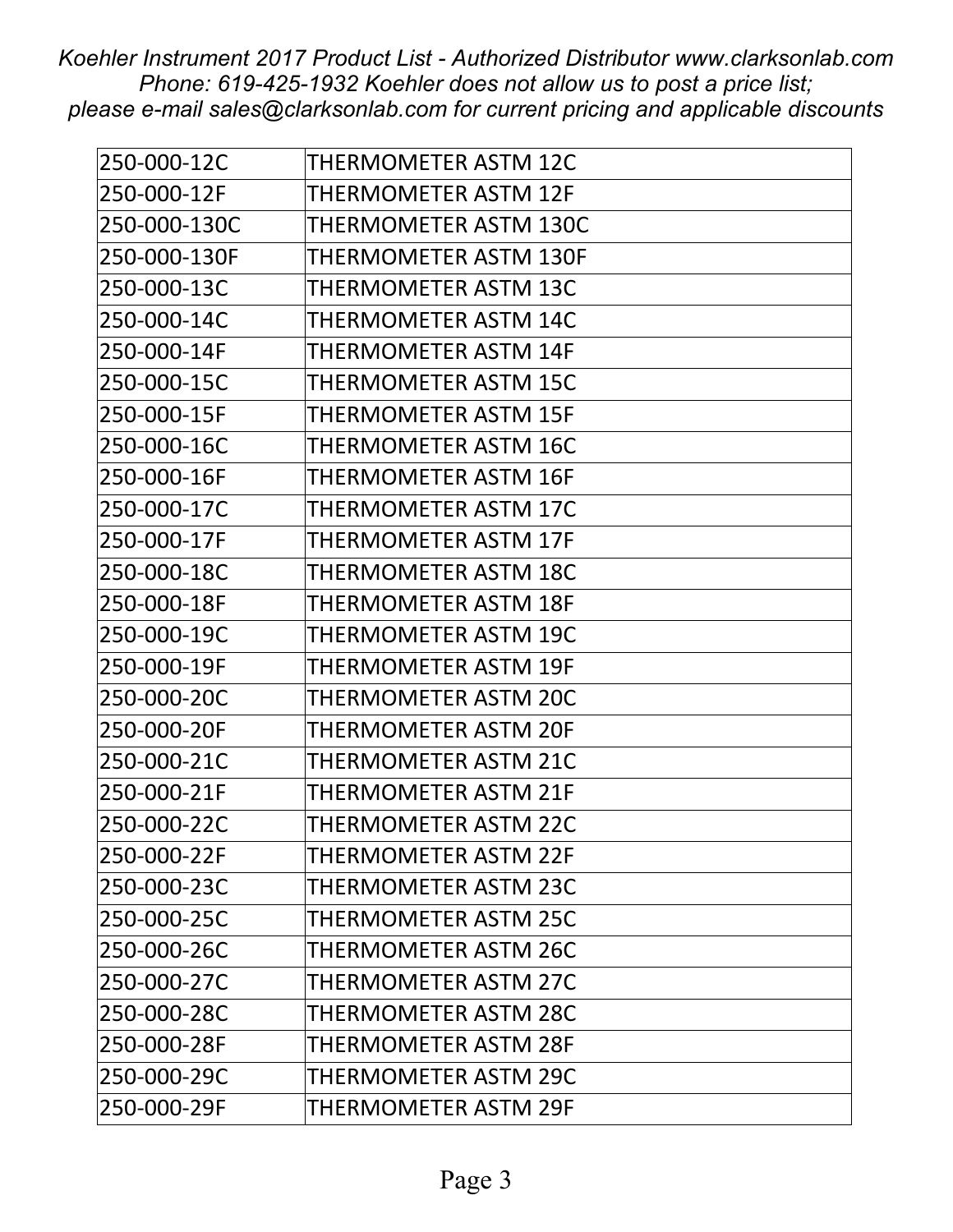| 250-000-30F | <b>THERMOMETER ASTM 30F</b> |
|-------------|-----------------------------|
| 250-000-33C | THERMOMETER ASTM 33C        |
| 250-000-33F | THERMOMETER ASTM 33F        |
| 250-000-34C | <b>THERMOMETER ASTM 34C</b> |
| 250-000-34F | THERMOMETER ASTM 34F        |
| 250-000-35C | THERMOMETER ASTM 35C        |
| 250-000-35F | <b>THERMOMETER ASTM 35F</b> |
| 250-000-36C | THERMOMETER ASTM 36C        |
| 250-000-37C | THERMOMETER ASTM 37C        |
| 250-000-38C | THERMOMETER ASTM 38C        |
| 250-000-39C | THERMOMETER ASTM 39C        |
| 250-000-40C | THERMOMETER ASTM 40C        |
| 250-000-41C | <b>THERMOMETER ASTM 41C</b> |
| 250-000-42C | <b>THERMOMETER ASTM 42C</b> |
| 250-000-43C | THERMOMETER ASTM 43C        |
| 250-000-43F | <b>THERMOMETER ASTM 43F</b> |
| 250-000-44C | THERMOMETER ASTM 44C        |
| 250-000-44F | THERMOMETER ASTM 44F        |
| 250-000-45C | THERMOMETER ASTM 45C        |
| 250-000-45F | <b>THERMOMETER ASTM 45F</b> |
| 250-000-46C | THERMOMETER ASTM 46C        |
| 250-000-46F | THERMOMETER ASTM 46F        |
| 250-000-47C | THERMOMETER ASTM 47C        |
| 250-000-47F | THERMOMETER ASTM 47F        |
| 250-000-48C | THERMOMETER ASTM 48C        |
| 250-000-48F | THERMOMETER ASTM 48F        |
| 250-000-50F | <b>THERMOMETER ASTM 50F</b> |
| 250-000-51F | <b>THERMOMETER ASTM 51F</b> |
| 250-000-52C | THERMOMETER ASTM 52C        |
| 250-000-53C | THERMOMETER ASTM 53C        |
| 250-000-54C | THERMOMETER ASTM 54C        |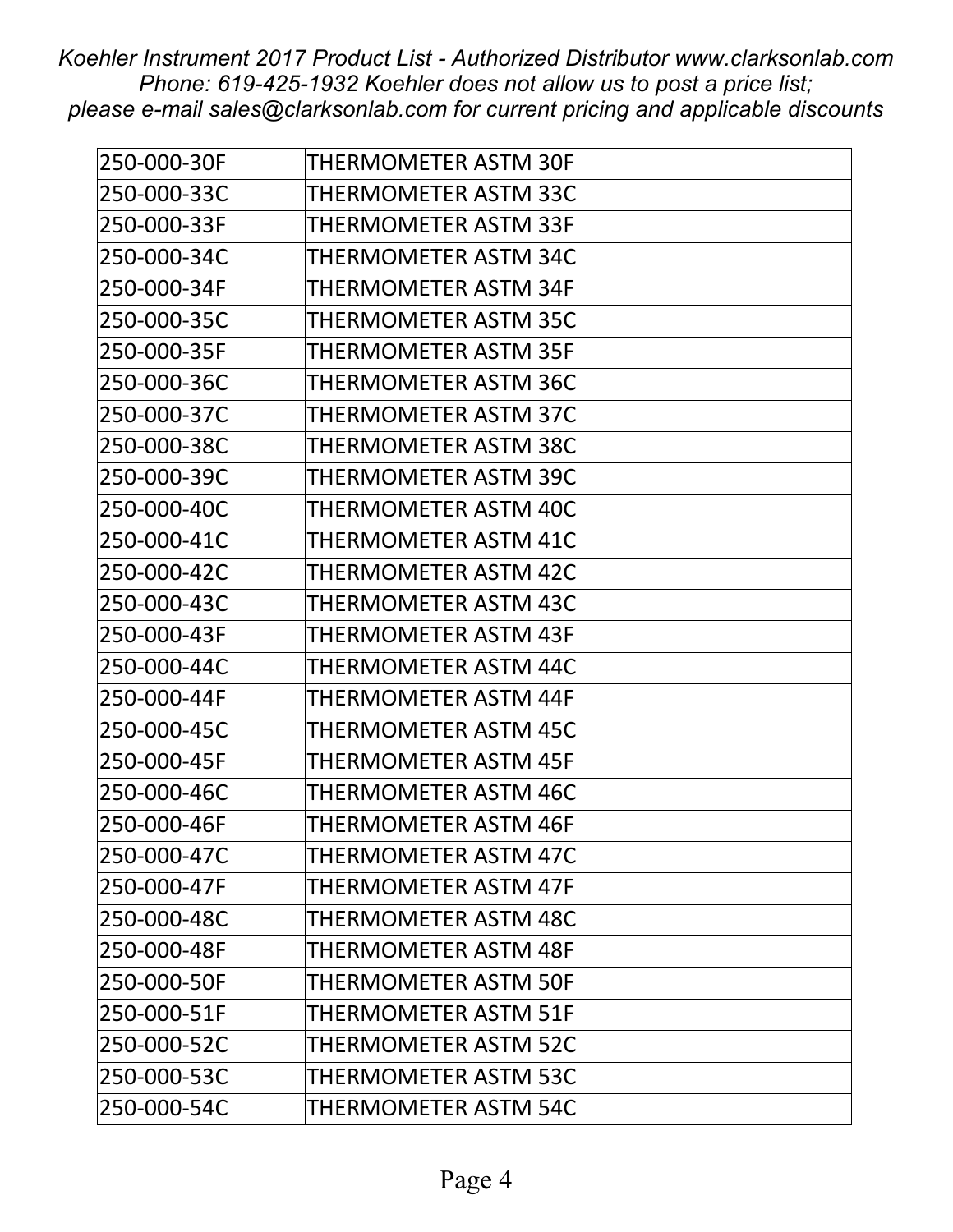| 250-000-54F | <b>THERMOMETER ASTM 54F</b> |
|-------------|-----------------------------|
| 250-000-56C | THERMOMETER ASTM 56C        |
| 250-000-56F | <b>THERMOMETER ASTM 56F</b> |
| 250-000-57C | <b>THERMOMETER ASTM 57C</b> |
| 250-000-57F | THERMOMETER ASTM 57F        |
| 250-000-58C | <b>THERMOMETER ASTM 58C</b> |
| 250-000-58F | <b>THERMOMETER ASTM 58F</b> |
| 250-000-59C | THERMOMETER ASTM 59C        |
| 250-000-59F | THERMOMETER ASTM 59F        |
| 250-000-60C | THERMOMETER ASTM 60C        |
| 250-000-60F | <b>THERMOMETER ASTM 60F</b> |
| 250-000-61C | THERMOMETER ASTM 61C        |
| 250-000-61F | THERMOMETER ASTM 61F        |
| 250-000-62C | <b>THERMOMETER ASTM 62C</b> |
| 250-000-63C | THERMOMETER ASTM 63C        |
| 250-000-63F | <b>THERMOMETER ASTM 63F</b> |
| 250-000-64C | <b>THERMOMETER ASTM 64C</b> |
| 250-000-64F | THERMOMETER ASTM 64F        |
| 250-000-65C | <b>THERMOMETER ASTM 65C</b> |
| 250-000-65F | <b>THERMOMETER ASTM 65F</b> |
| 250-000-66C | THERMOMETER ASTM 66C        |
| 250-000-66F | THERMOMETER ASTM 66F        |
| 250-000-67C | THERMOMETER ASTM 67C        |
| 250-000-67F | THERMOMETER ASTM 67F        |
| 250-000-68C | THERMOMETER ASTM 68C        |
| 250-000-68F | THERMOMETER ASTM 68F        |
| 250-000-69F | THERMOMETER ASTM 69F        |
| 250-000-70C | THERMOMETER ASTM 70C        |
| 250-000-70F | THERMOMETER ASTM 70F        |
| 250-000-71C | THERMOMETER ASTM 71C        |
| 250-000-71F | THERMOMETER ASTM 71F        |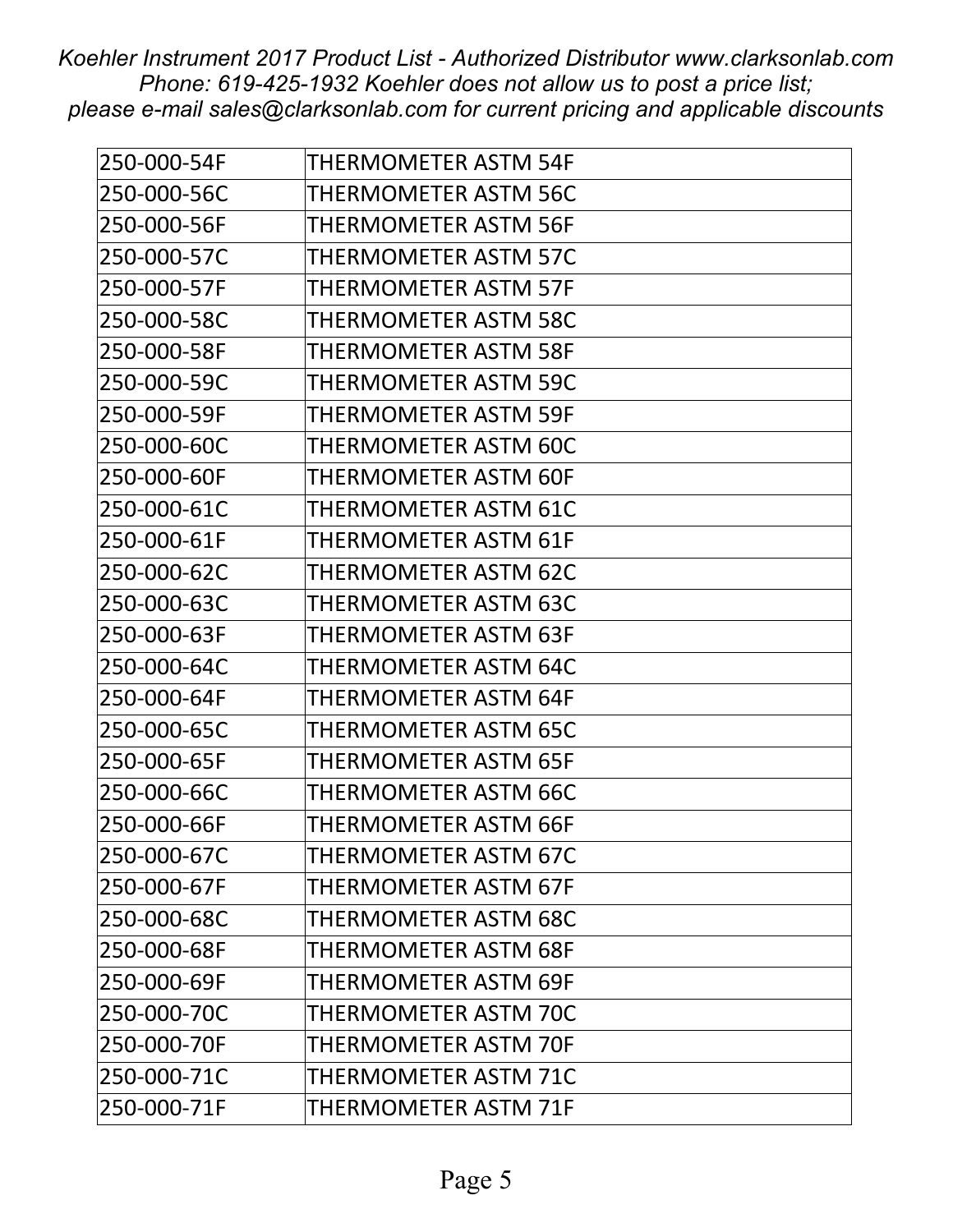| 250-000-72C | <b>THERMOMETER ASTM 72C</b> |
|-------------|-----------------------------|
| 250-000-72F | THERMOMETER ASTM 72F        |
| 250-000-73C | THERMOMETER ASTM 73C        |
| 250-000-73F | <b>THERMOMETER ASTM 73F</b> |
| 250-000-74C | THERMOMETER ASTM 74C        |
| 250-000-74F | <b>THERMOMETER ASTM 74F</b> |
| 250-000-75F | <b>THERMOMETER ASTM 75F</b> |
| 250-000-76F | THERMOMETER ASTM 76F        |
| 250-000-77F | THERMOMETER ASTM 77F        |
| 250-000-78F | <b>THERMOMETER ASTM 78F</b> |
| 250-000-80F | <b>THERMOMETER ASTM 80F</b> |
| 250-000-82C | THERMOMETER ASTM 82C        |
| 250-000-82F | <b>THERMOMETER ASTM 82F</b> |
| 250-000-83C | <b>THERMOMETER ASTM 83C</b> |
| 250-000-83F | THERMOMETER ASTM 83F        |
| 250-000-84C | <b>THERMOMETER ASTM 84C</b> |
| 250-000-84F | <b>THERMOMETER ASTM 84F</b> |
| 250-000-85C | THERMOMETER ASTM 85C        |
| 250-000-85F | <b>THERMOMETER ASTM 85F</b> |
| 250-000-86C | <b>THERMOMETER ASTM 86C</b> |
| 250-000-87C | <b>THERMOMETER ASTM 87C</b> |
| 250-000-88C | THERMOMETER ASTM 88C        |
| 250-000-88F | <b>THERMOMETER ASTM 88F</b> |
| 250-000-89C | THERMOMETER ASTM 89C        |
| 250-000-90C | <b>THERMOMETER ASTM 90C</b> |
| 250-000-91C | THERMOMETER ASTM 91C        |
| 250-000-92C | THERMOMETER ASTM 92C        |
| 250-000-93C | THERMOMETER ASTM 93C        |
| 250-000-94C | THERMOMETER ASTM 94C        |
| 250-000-95C | THERMOMETER ASTM 95C        |
| 250-000-96C | THERMOMETER ASTM 96C        |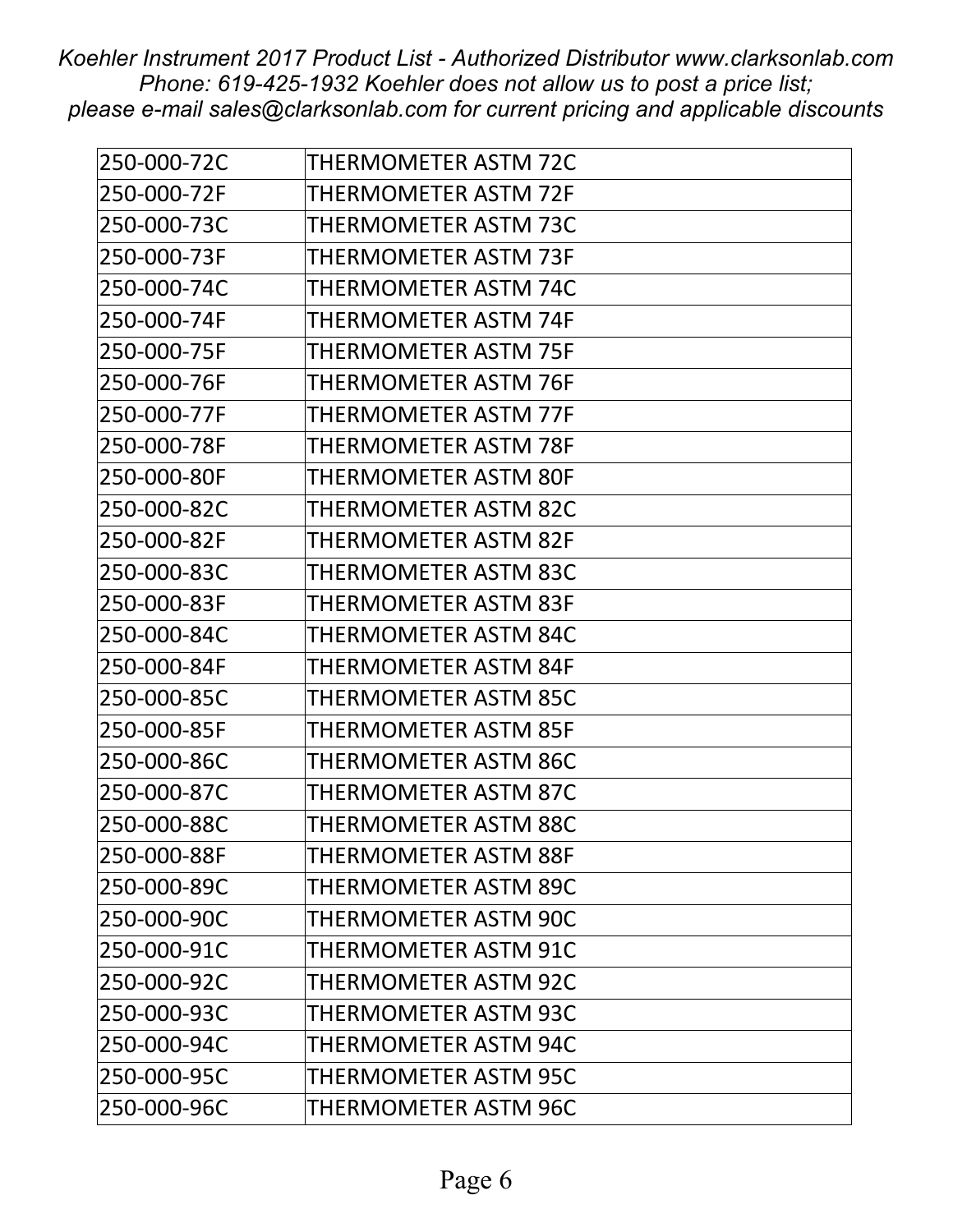| 250-000-97C  | THERMOMETER ASTM 97C               |
|--------------|------------------------------------|
| 250-000-97F  | <b>THERMOMETER ASTM 97F</b>        |
| 250-000-98C  | THERMOMETER ASTM 98C               |
| 250-000-98F  | <b>THERMOMETER ASTM 98F</b>        |
| 250-000-99C  | THERMOMETER ASTM 99C               |
| 250-000-99F  | THERMOMETER ASTM 99F               |
| 250-001-37C  | <b>THERMOMETER IP 37C</b>          |
| 250-002-001  | <b>CELL THERMOMETER</b>            |
| 250-004-01C  | <b>CERT. THERMOMETER ASTM 1C</b>   |
| 250-004-01F  | <b>CERT. THERMOMETER ASTM 1F</b>   |
| 250-004-02C  | <b>CERT. THERMOMETER ASTM 2C</b>   |
| 250-004-02F  | <b>CERT. THERMOMETER ASTM 2F</b>   |
| 250-004-03C  | <b>CERT. THERMOMETER ASTM 3C</b>   |
| 250-004-03F  | <b>CERT. THERMOMETER ASTM 3F</b>   |
| 250-004-04C  | <b>CERT. THERMOMETER ASTM 4C</b>   |
| 250-004-04F  | <b>CERT. THERMOMETER ASTM 4F</b>   |
| 250-004-05C  | <b>CERT. THERMOMETER ASTM 5C</b>   |
| 250-004-05F  | <b>CERT. THERMOMETER ASTM 5F</b>   |
| 250-004-06C  | <b>CERT. THERMOMETER ASTM 6C</b>   |
| 250-004-06F  | <b>CERT. THERMOMETER ASTM 6F</b>   |
| 250-004-07C  | <b>CERT. THERMOMETER ASTM 7C</b>   |
| 250-004-07F  | <b>CERT. THERMOMETER ASTM 7F</b>   |
| 250-004-08C  | <b>CERT. THERMOMETER ASTM 8C</b>   |
| 250-004-08F  | <b>CERT. THERMOMETER ASTM 8F</b>   |
| 250-004-09C  | <b>CERT. THERMOMETER ASTM 9C</b>   |
| 250-004-09F  | <b>CERT. THERMOMETER ASTM 9F</b>   |
| 250-004-101C | <b>CERT. THERMOMETER ASTM 101C</b> |
| 250-004-102C | <b>CERT. THERMOMETER ASTM 102C</b> |
| 250-004-103C | <b>CERT. THERMOMETER ASTM 103C</b> |
| 250-004-104C | <b>CERT. THERMOMETER ASTM 104C</b> |
| 250-004-105C | <b>CERT. THERMOMETER ASTM 105C</b> |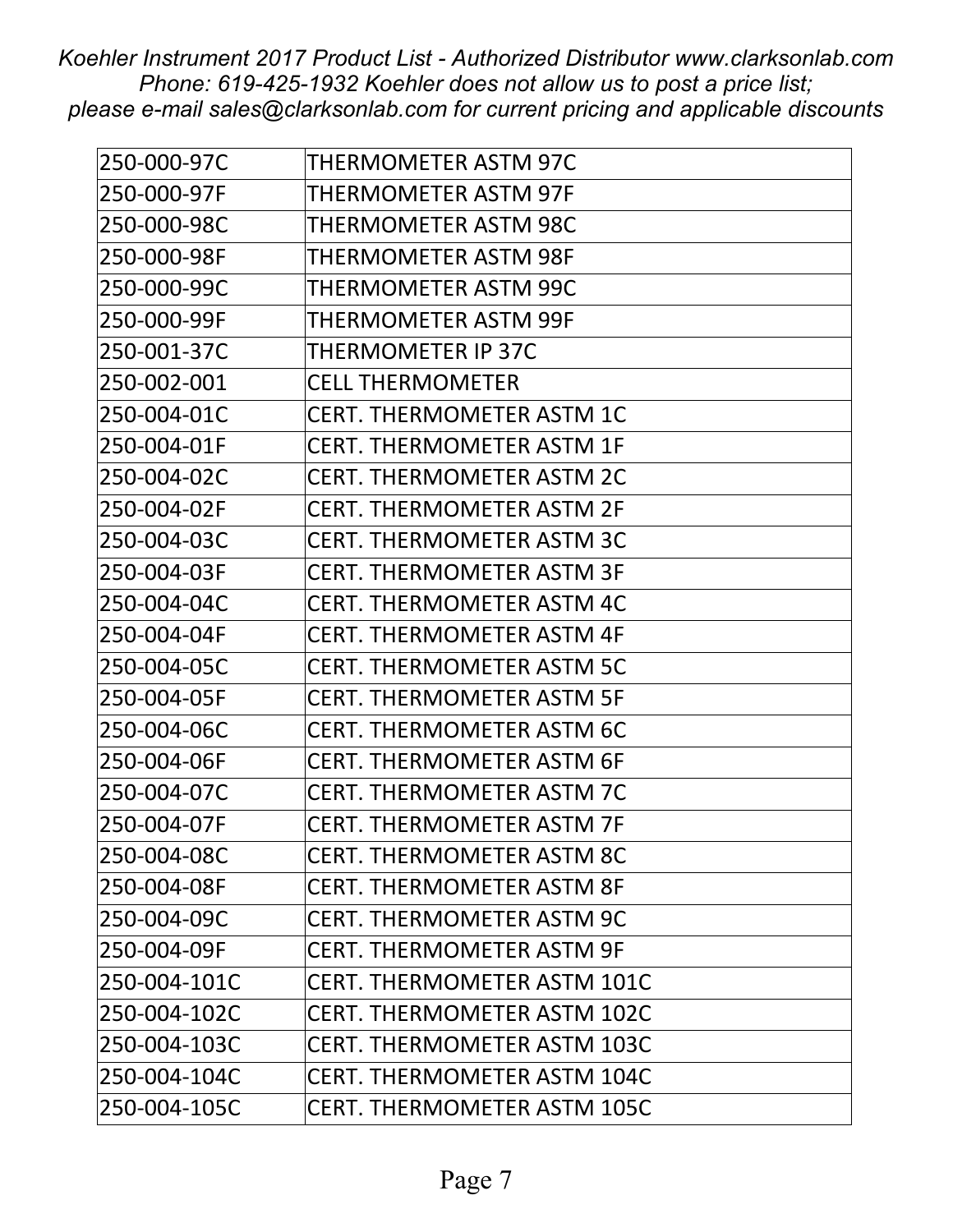| 250-004-106C | <b>CERT. THERMOMETER ASTM 106C</b> |
|--------------|------------------------------------|
| 250-004-107C | <b>CERT. THERMOMETER ASTM 107C</b> |
| 250-004-108F | <b>CERT. THERMOMETER ASTM 108F</b> |
| 250-004-109F | <b>CERT. THERMOMETER ASTM 109F</b> |
| 250-004-10C  | <b>CERT. THERMOMETER ASTM 10C</b>  |
| 250-004-10F  | <b>CERT. THERMOMETER ASTM 10F</b>  |
| 250-004-110C | <b>CERT. THERMOMETER ASTM 110C</b> |
| 250-004-110F | <b>CERT. THERMOMETER ASTM 110F</b> |
| 250-004-111C | <b>CERT. THERMOMETER ASTM 111C</b> |
| 250-004-112C | <b>CERT. THERMOMETER ASTM 112C</b> |
| 250-004-113C | <b>CERT. THERMOMETER ASTM 113C</b> |
| 250-004-113F | <b>CERT. THERMOMETER ASTM 113F</b> |
| 250-004-114C | <b>CERT. THERMOMETER ASTM 114C</b> |
| 250-004-114F | <b>CERT. THERMOMETER ASTM 114F</b> |
| 250-004-116C | <b>CERT. THERMOMETER ASTM 116C</b> |
| 250-004-117C | <b>CERT. THERMOMETER ASTM 117C</b> |
| 250-004-118C | <b>CERT. THERMOMETER ASTM 118C</b> |
| 250-004-118F | <b>CERT. THERMOMETER ASTM 118F</b> |
| 250-004-119C | <b>CERT. THERMOMETER ASTM 119C</b> |
| 250-004-119F | <b>CERT. THERMOMETER ASTM 119F</b> |
| 250-004-11C  | <b>CERT. THERMOMETER ASTM 11C</b>  |
| 250-004-11F  | <b>CERT. THERMOMETER ASTM 11F</b>  |
| 250-004-120C | <b>CERT. THERMOMETER ASTM 120C</b> |
| 250-004-121C | <b>CERT. THERMOMETER ASTM 121C</b> |
| 250-004-122C | <b>CERT. THERMOMETER ASTM 122C</b> |
| 250-004-123C | <b>CERT. THERMOMETER ASTM 123C</b> |
| 250-004-124C | <b>CERT. THERMOMETER ASTM 124C</b> |
| 250-004-125C | <b>CERT. THERMOMETER ASTM 125C</b> |
| 250-004-126C | <b>CERT. THERMOMETER ASTM 126C</b> |
| 250-004-126F | <b>CERT. THERMOMETER ASTM 126F</b> |
| 250-004-127C | <b>CERT. THERMOMETER ASTM 127C</b> |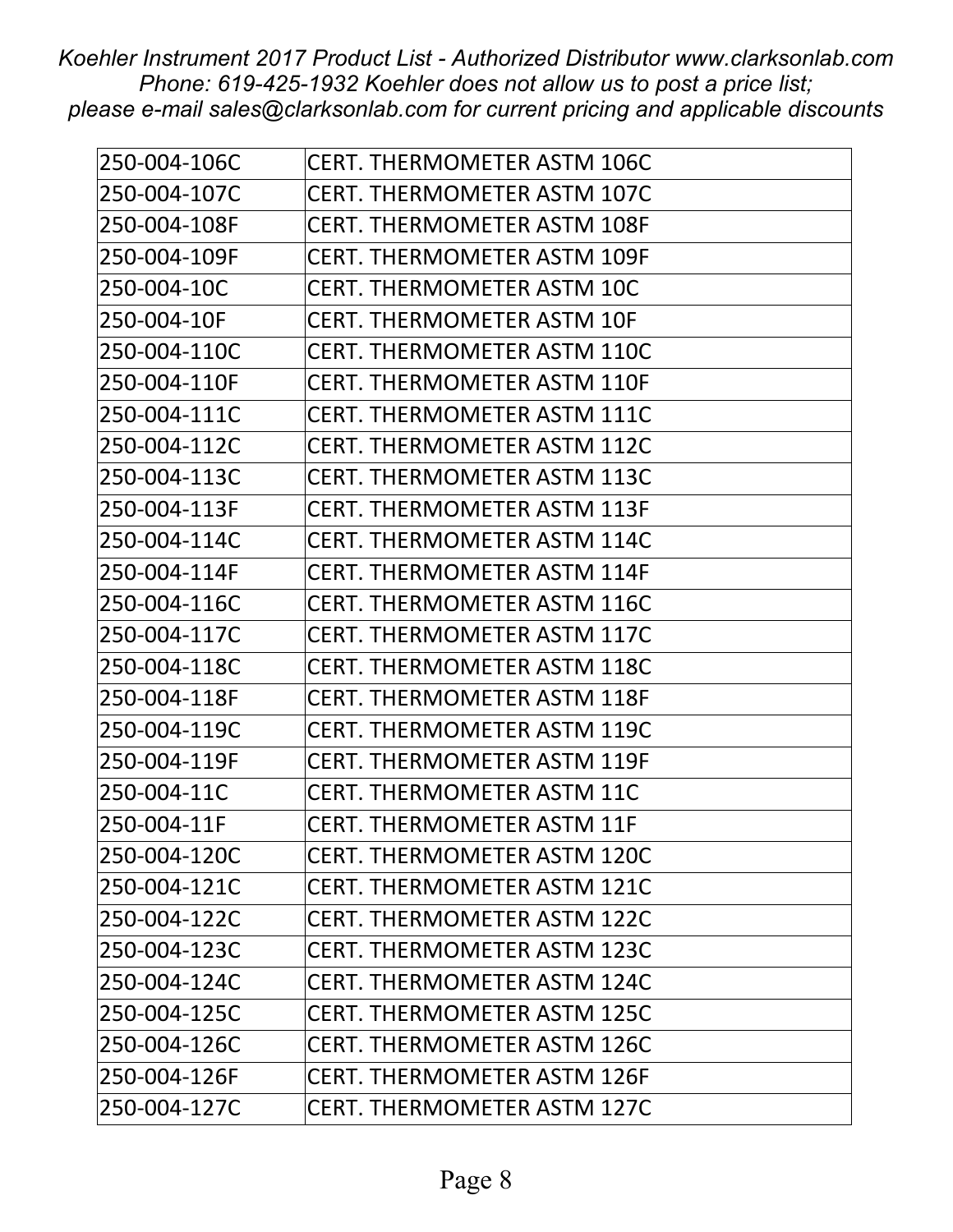| 250-004-128C | <b>CERT. THERMOMETER ASTM 128C</b> |
|--------------|------------------------------------|
| 250-004-128F | <b>CERT. THERMOMETER ASTM 128F</b> |
| 250-004-129C | <b>CERT. THERMOMETER ASTM 129C</b> |
| 250-004-129F | <b>CERT. THERMOMETER ASTM 129F</b> |
| 250-004-12C  | <b>CERT. THERMOMETER ASTM 12C</b>  |
| 250-004-12F  | <b>CERT. THERMOMETER ASTM 12F</b>  |
| 250-004-130C | <b>CERT. THERMOMETER ASTM 130C</b> |
| 250-004-130F | <b>CERT. THERMOMETER ASTM 130F</b> |
| 250-004-132C | <b>CERT. THERMOMETER ASTM 132C</b> |
| 250-004-13C  | <b>CERT. THERMOMETER ASTM 13C</b>  |
| 250-004-14C  | <b>CERT. THERMOMETER ASTM 14C</b>  |
| 250-004-14F  | <b>CERT. THERMOMETER ASTM 14F</b>  |
| 250-004-15C  | <b>CERT. THERMOMETER ASTM 15C</b>  |
| 250-004-15F  | <b>CERT. THERMOMETER ASTM 15F</b>  |
| 250-004-16C  | <b>CERT. THERMOMETER ASTM 16C</b>  |
| 250-004-16F  | <b>CERT. THERMOMETER ASTM 16F</b>  |
| 250-004-17C  | <b>CERT. THERMOMETER ASTM 17C</b>  |
| 250-004-17F  | <b>CERT. THERMOMETER ASTM 17F</b>  |
| 250-004-18C  | <b>CERT. THERMOMETER ASTM 18C</b>  |
| 250-004-18F  | <b>CERT. THERMOMETER ASTM 18F</b>  |
| 250-004-19C  | <b>CERT. THERMOMETER ASTM 19C</b>  |
| 250-004-19F  | <b>CERT. THERMOMETER ASTM 19F</b>  |
| 250-004-20C  | <b>CERT. THERMOMETER ASTM 20C</b>  |
| 250-004-20F  | <b>CERT. THERMOMETER ASTM 20F</b>  |
| 250-004-21C  | <b>CERT. THERMOMETER ASTM 21C</b>  |
| 250-004-21F  | <b>CERT. THERMOMETER ASTM 21F</b>  |
| 250-004-22C  | <b>CERT. THERMOMETER ASTM 22C</b>  |
| 250-004-22F  | <b>CERT. THERMOMETER ASTM 22F</b>  |
| 250-004-23C  | <b>CERT. THERMOMETER ASTM 23C</b>  |
| 250-004-24C  | <b>CERT. THERMOMETER ASTM 24C</b>  |
| 250-004-25C  | <b>CERT. THERMOMETER ASTM 25C</b>  |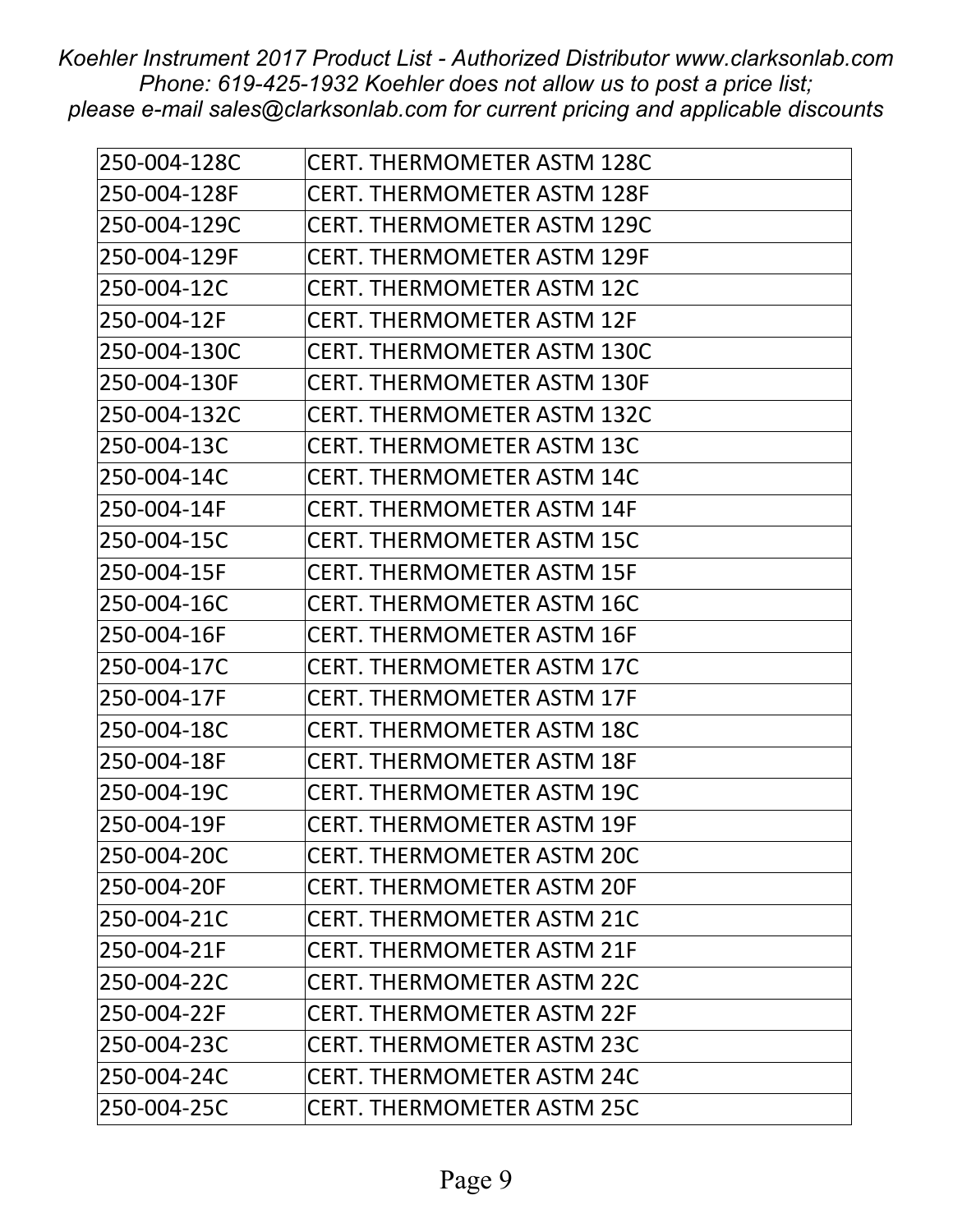| 250-004-26C | <b>CERT. THERMOMETER ASTM 26C</b> |
|-------------|-----------------------------------|
| 250-004-27C | <b>CERT. THERMOMETER ASTM 27C</b> |
| 250-004-28C | <b>CERT. THERMOMETER ASTM 28C</b> |
| 250-004-28F | <b>CERT. THERMOMETER ASTM 28F</b> |
| 250-004-29C | <b>CERT. THERMOMETER ASTM 29C</b> |
| 250-004-29F | <b>CERT. THERMOMETER ASTM 29F</b> |
| 250-004-30F | <b>CERT. THERMOMETER ASTM 30F</b> |
| 250-004-31F | <b>CERT. THERMOMETER ASTM 31F</b> |
| 250-004-33C | <b>CERT. THERMOMETER ASTM 33C</b> |
| 250-004-33F | <b>CERT. THERMOMETER ASTM 33F</b> |
| 250-004-34C | <b>CERT. THERMOMETER ASTM 34C</b> |
| 250-004-34F | <b>CERT. THERMOMETER ASTM 34F</b> |
| 250-004-35C | <b>CERT. THERMOMETER ASTM 35C</b> |
| 250-004-35F | <b>CERT. THERMOMETER ASTM 35F</b> |
| 250-004-36C | <b>CERT. THERMOMETER ASTM 36C</b> |
| 250-004-37C | <b>CERT. THERMOMETER ASTM 37C</b> |
| 250-004-38C | <b>CERT. THERMOMETER ASTM 38C</b> |
| 250-004-39C | <b>CERT. THERMOMETER ASTM 39C</b> |
| 250-004-40C | <b>CERT. THERMOMETER ASTM 40C</b> |
| 250-004-41C | <b>CERT. THERMOMETER ASTM 41C</b> |
| 250-004-42C | <b>CERT. THERMOMETER ASTM 42C</b> |
| 250-004-43C | <b>CERT. THERMOMETER ASTM 43C</b> |
| 250-004-43F | <b>CERT. THERMOMETER ASTM 43F</b> |
| 250-004-44F | <b>CERT. THERMOMETER ASTM 44F</b> |
| 250-004-45C | <b>CERT. THERMOMETER ASTM 45C</b> |
| 250-004-45F | <b>CERT. THERMOMETER ASTM 45F</b> |
| 250-004-46C | <b>CERT. THERMOMETER ASTM 46C</b> |
| 250-004-46F | <b>CERT. THERMOMETER ASTM 46F</b> |
| 250-004-47C | <b>CERT. THERMOMETER ASTM 47C</b> |
| 250-004-47F | <b>CERT. THERMOMETER ASTM 47F</b> |
| 250-004-48C | <b>CERT. THERMOMETER ASTM 48C</b> |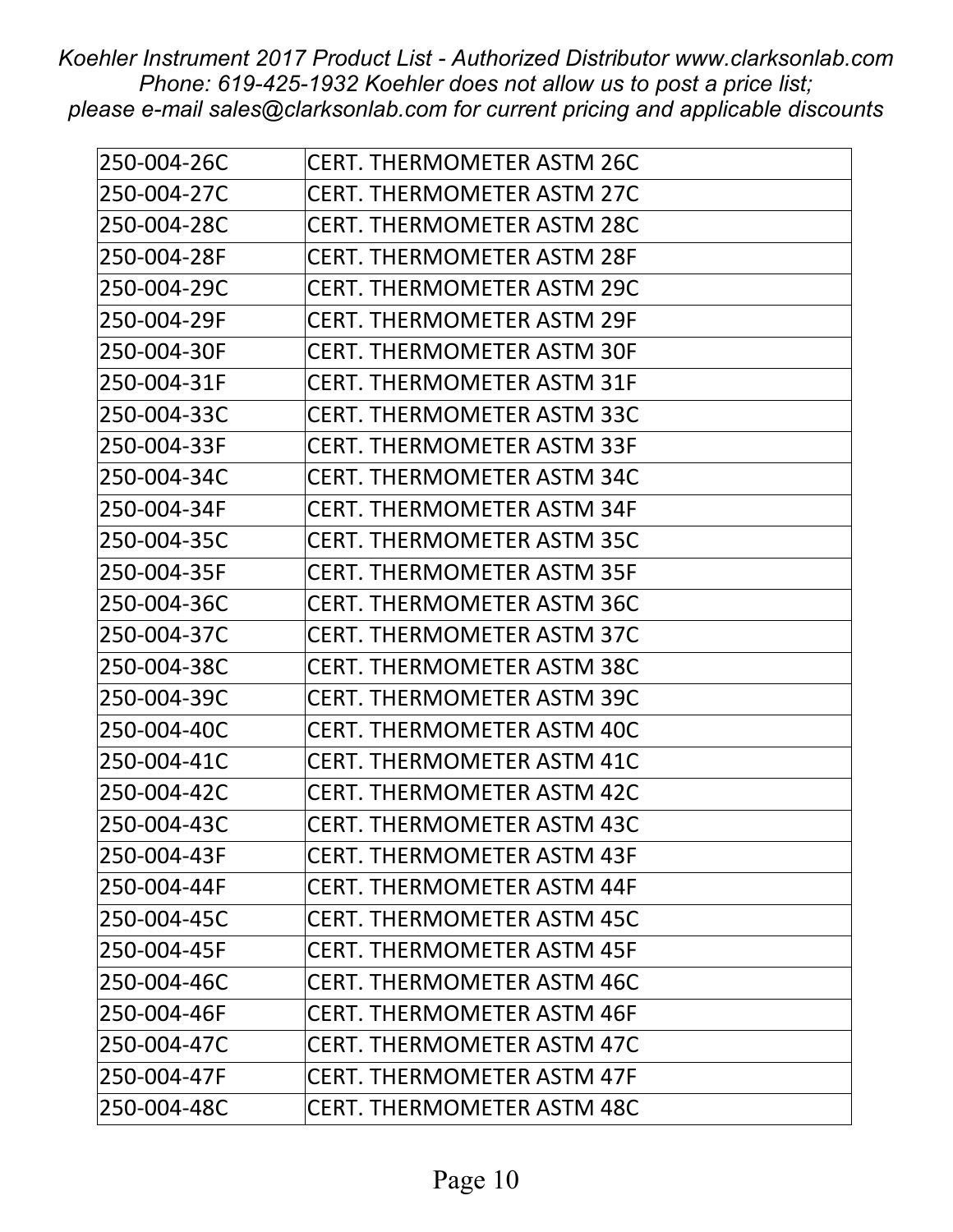| 250-004-48F | <b>CERT. THERMOMETER ASTM 48F</b> |
|-------------|-----------------------------------|
| 250-004-49C | <b>CERT. THERMOMETER ASTM 49C</b> |
| 250-004-50F | <b>CERT. THERMOMETER ASTM 50F</b> |
| 250-004-51F | <b>CERT. THERMOMETER ASTM 51F</b> |
| 250-004-52C | <b>CERT. THERMOMETER ASTM 52C</b> |
| 250-004-53C | <b>CERT. THERMOMETER ASTM 53C</b> |
| 250-004-54C | <b>CERT. THERMOMETER ASTM 54C</b> |
| 250-004-54F | <b>CERT. THERMOMETER ASTM 54F</b> |
| 250-004-56C | <b>CERT. THERMOMETER ASTM 56C</b> |
| 250-004-56F | <b>CERT. THERMOMETER ASTM 56F</b> |
| 250-004-57C | <b>CERT. THERMOMETER ASTM 57C</b> |
| 250-004-57F | <b>CERT. THERMOMETER ASTM 57F</b> |
| 250-004-58C | <b>CERT. THERMOMETER ASTM 58C</b> |
| 250-004-58F | <b>CERT. THERMOMETER ASTM 58F</b> |
| 250-004-59C | <b>CERT. THERMOMETER ASTM 59C</b> |
| 250-004-59F | <b>CERT. THERMOMETER ASTM 59F</b> |
| 250-004-60C | <b>CERT. THERMOMETER ASTM 60C</b> |
| 250-004-60F | <b>CERT. THERMOMETER ASTM 60F</b> |
| 250-004-61C | <b>CERT. THERMOMETER ASTM 61C</b> |
| 250-004-61F | <b>CERT. THERMOMETER ASTM 61F</b> |
| 250-004-62C | <b>CERT. THERMOMETER ASTM 62C</b> |
| 250-004-62F | <b>CERT. THERMOMETER ASTM 62F</b> |
| 250-004-63C | <b>CERT. THERMOMETER ASTM 63C</b> |
| 250-004-64C | <b>CERT. THERMOMETER ASTM 64C</b> |
| 250-004-64F | <b>CERT. THERMOMETER ASTM 64F</b> |
| 250-004-65C | <b>CERT. THERMOMETER ASTM 65C</b> |
| 250-004-66C | <b>CERT. THERMOMETER ASTM 66C</b> |
| 250-004-66F | <b>CERT. THERMOMETER ASTM 66F</b> |
| 250-004-67C | <b>CERT. THERMOMETER ASTM 67C</b> |
| 250-004-67F | <b>CERT. THERMOMETER ASTM 67F</b> |
| 250-004-68C | <b>CERT. THERMOMETER ASTM 68C</b> |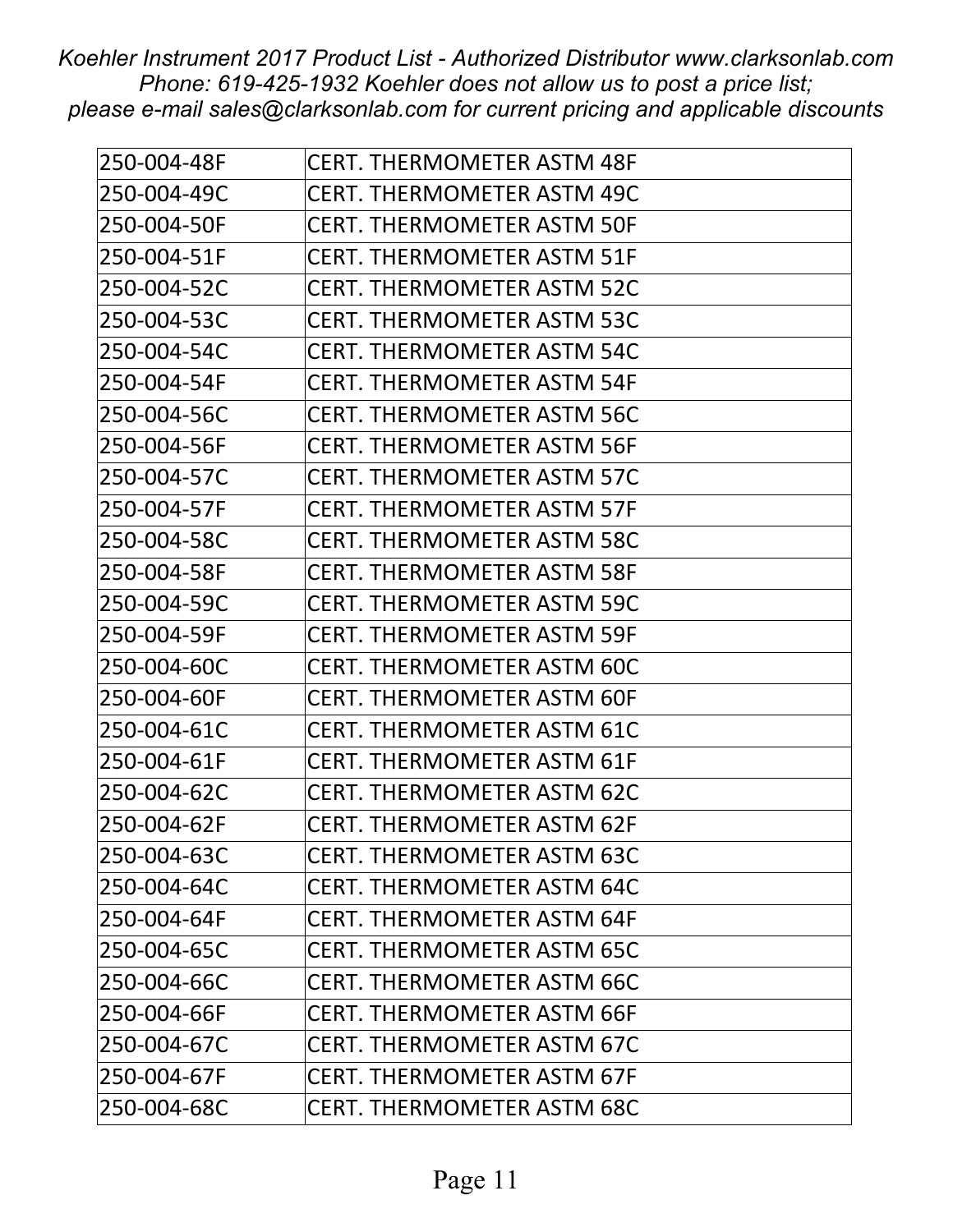| 250-004-68F | <b>CERT. THERMOMETER ASTM 68F</b> |
|-------------|-----------------------------------|
| 250-004-69C | <b>CERT. THERMOMETER ASTM 69C</b> |
| 250-004-69F | <b>CERT. THERMOMETER ASTM 69F</b> |
| 250-004-70C | <b>CERT. THERMOMETER ASTM 70C</b> |
| 250-004-70F | <b>CERT. THERMOMETER ASTM 70F</b> |
| 250-004-71C | <b>CERT. THERMOMETER ASTM 71C</b> |
| 250-004-71F | <b>CERT. THERMOMETER ASTM 71F</b> |
| 250-004-72C | <b>CERT. THERMOMETER ASTM 72C</b> |
| 250-004-72F | <b>CERT. THERMOMETER ASTM 72F</b> |
| 250-004-73F | <b>CERT. THERMOMETER ASTM 73F</b> |
| 250-004-74C | <b>CERT. THERMOMETER ASTM 74C</b> |
| 250-004-74F | <b>CERT. THERMOMETER ASTM 74F</b> |
| 250-004-75F | <b>CERT. THERMOMETER ASTM 75F</b> |
| 250-004-76F | <b>CERT. THERMOMETER ASTM 76F</b> |
| 250-004-77F | <b>CERT. THERMOMETER ASTM 77F</b> |
| 250-004-78F | <b>CERT. THERMOMETER ASTM 78F</b> |
| 250-004-79F | <b>CERT. THERMOMETER ASTM 79F</b> |
| 250-004-80F | <b>CERT. THERMOMETER ASTM 80F</b> |
| 250-004-81F | <b>CERT. THERMOMETER ASTM 81F</b> |
| 250-004-82C | <b>CERT. THERMOMETER ASTM 82C</b> |
| 250-004-82F | <b>CERT. THERMOMETER ASTM 82F</b> |
| 250-004-83C | <b>CERT. THERMOMETER ASTM 83C</b> |
| 250-004-83F | <b>CERT. THERMOMETER ASTM 83F</b> |
| 250-004-84C | <b>CERT. THERMOMETER ASTM 84C</b> |
| 250-004-84F | <b>CERT. THERMOMETER ASTM 84F</b> |
| 250-004-85C | <b>CERT. THERMOMETER ASTM 85C</b> |
| 250-004-85F | <b>CERT. THERMOMETER ASTM 85F</b> |
| 250-004-86C | <b>CERT. THERMOMETER ASTM 86C</b> |
| 250-004-86F | <b>CERT. THERMOMETER ASTM 86F</b> |
| 250-004-87C | <b>CERT. THERMOMETER ASTM 87C</b> |
| 250-004-87F | <b>CERT. THERMOMETER ASTM 87F</b> |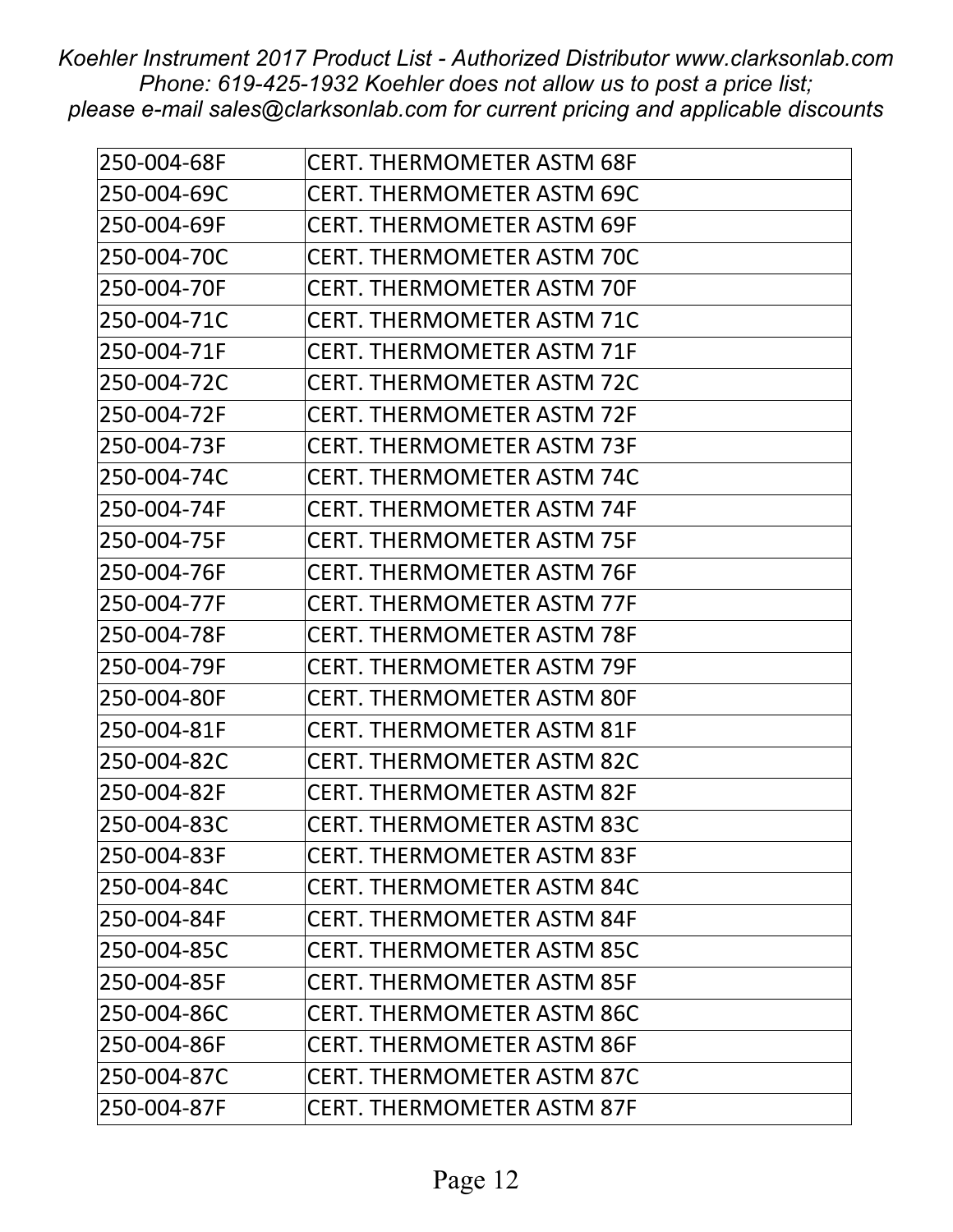| 250-004-88C    | <b>CERT. THERMOMETER ASTM 88C</b>     |
|----------------|---------------------------------------|
| 250-004-88F    | <b>CERT. THERMOMETER ASTM 88F</b>     |
| 250-004-89C    | <b>CERT. THERMOMETER ASTM 89C</b>     |
| 250-004-90C    | <b>CERT. THERMOMETER ASTM 90C</b>     |
| 250-004-91C    | <b>CERT. THERMOMETER ASTM 91C</b>     |
| 250-004-92C    | <b>CERT. THERMOMETER ASTM 92C</b>     |
| 250-004-93C    | <b>CERT. THERMOMETER ASTM 93C</b>     |
| 250-004-94C    | <b>CERT. THERMOMETER ASTM 94C</b>     |
| 250-004-95C    | <b>CERT. THERMOMETER ASTM 95C</b>     |
| 250-004-96C    | <b>CERT. THERMOMETER ASTM 96C</b>     |
| 250-004-97C    | <b>CERT. THERMOMETER ASTM 97C</b>     |
| 250-004-97F    | <b>CERT. THERMOMETER ASTM 97F</b>     |
| 250-004-98C    | <b>CERT. THERMOMETER ASTM 98C</b>     |
| 250-004-98F    | <b>CERT. THERMOMETER ASTM 98F</b>     |
| 250-004-99C    | <b>CERT. THERMOMETER ASTM 99C</b>     |
| 250-100-001    | DIAL THERMOMETER -100 TO +100F        |
| 250-115-002    | DIGITAL THERMOMETER 115/230V          |
| 250-125-001    | DIAL THERMOMETER 25-125F 8"STM        |
| 250-300-001    | <b>DIAL THERMOMETER 50-250F</b>       |
| 251-000-001    | THERMO-HYDRO .500/.650 30-90F         |
| 251-000-004    | THERM-HYDRO 500-650 0-35C             |
| 251-000-004-NM | NON-MERCURY THERM-HYDRO500-650        |
| 251-000-01H    | <b>HYDROMETER ASTM 1H API GRAVITY</b> |
| 251-000-02H    | <b>HYDROMETER ASTM 2H API GRAVITY</b> |
| 251-000-03H    | <b>HYDROMETER ASTM 3H API GRAVITY</b> |
| 251-000-04H    | <b>HYDROMETER ASTM 4H API GRAVITY</b> |
| 251-000-05H    | <b>HYDROMETER ASTM 5H API GRAVITY</b> |
| 251-000-06H    | <b>HYDROMETER ASTM 6H API GRAVITY</b> |
| 251-000-07H    | <b>HYDROMETER ASTM 7H API GRAVITY</b> |
| 251-000-08H    | <b>HYDROMETER ASTM 8H API GRAVITY</b> |
| 251-000-09H    | <b>HYDROMETER ASTM 9H API GRAVITY</b> |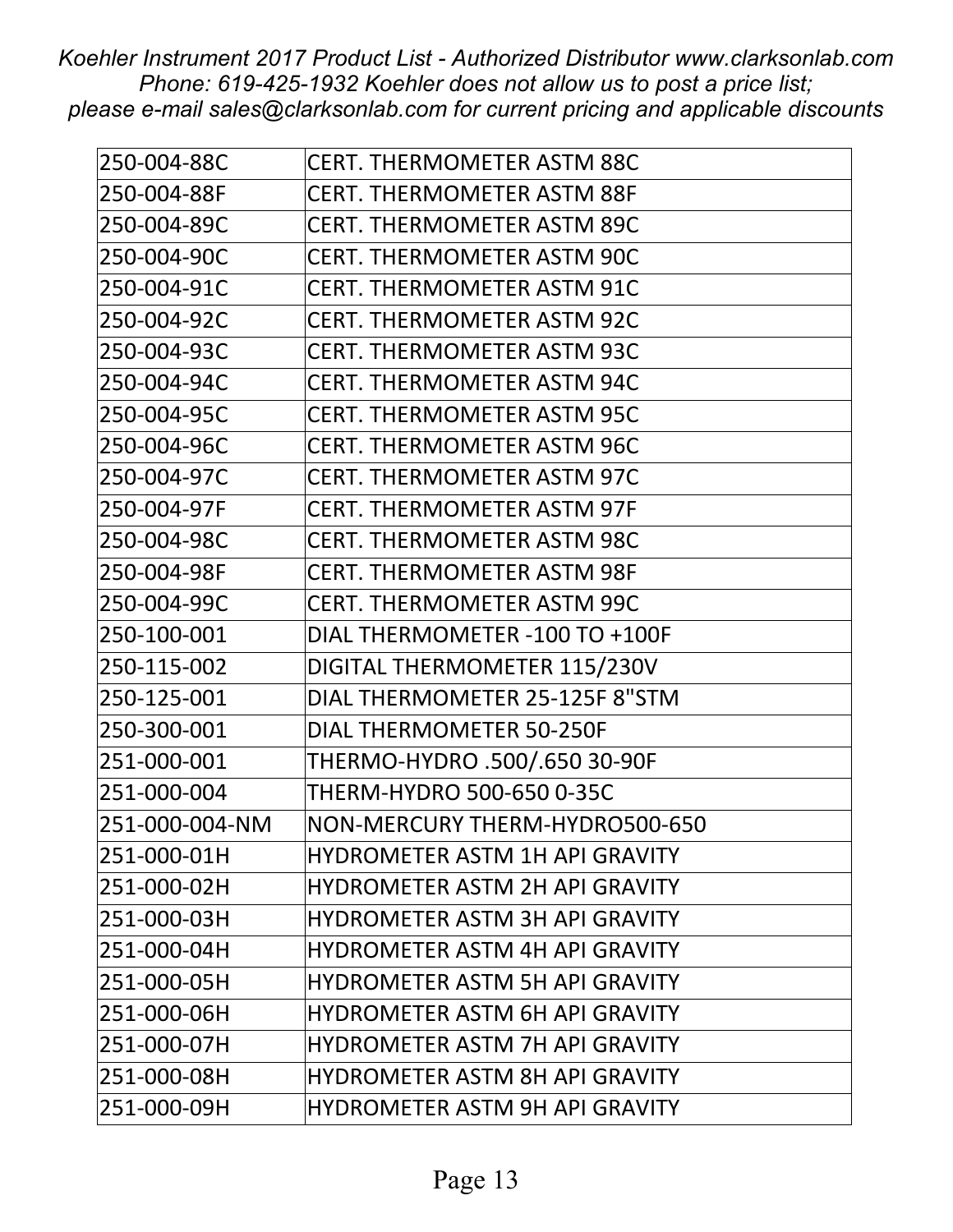| 251-000-101H | HYDROMETER ASTM 101H SPEC GRAV        |
|--------------|---------------------------------------|
| 251-000-102H | <b>HYDROMETER ASTM 102H SPEC GRAV</b> |
| 251-000-103H | <b>HYDROMETER ASTM 103H SPEC GRAV</b> |
| 251-000-104H | <b>HYDROMETER ASTM 104H SPEC GRAV</b> |
| 251-000-105H | <b>HYDROMETER ASTM 105H SPEC GRAV</b> |
| 251-000-106H | HYDROMETER ASTM 106H SPEC GRAV        |
| 251-000-107H | <b>HYDROMETER ASTM 107H SPEC GRAV</b> |
| 251-000-108H | <b>HYDROMETER ASTM 108H SPEC GRAV</b> |
| 251-000-10H  | <b>HYDROMETER ASTM 10H API GRAVIT</b> |
| 251-000-125H | <b>HYDROMETER ASTM 125H SPEC GRAV</b> |
| 251-000-126H | <b>HYDROMETER ASTM 126H SPEC GRAV</b> |
| 251-000-127H | <b>HYDROMETER ASTM 127H SPEC GRAV</b> |
| 251-000-128H | HYDROMETER ASTM 128H SPEC GRAV        |
| 251-000-129H | <b>HYDROMETER ASTM 129H SPEC GRAV</b> |
| 251-000-130H | <b>HYDROMETER ASTM 130H SPEC GRAV</b> |
| 251-000-131H | <b>HYDROMETER ASTM 131H SPEC GRAV</b> |
| 251-000-132H | <b>HYDROMETER ASTM 132H SPEC GRAV</b> |
| 251-000-133H | <b>HYDROMETER ASTM 133H SPEC GRAV</b> |
| 251-000-134H | <b>HYDROMETER ASTM 134H SPEC GRAV</b> |
| 251-000-135H | <b>HYDROMETER ASTM 135H SPEC GRAV</b> |
| 251-000-136H | HYDROMETER ASTM 136H SPEC GRAV        |
| 251-000-137H | <b>HYDROMETER ASTM 137H SPEC GRAV</b> |
| 251-000-138H | <b>HYDROMETER ASTM 138H SPEC GRAV</b> |
| 251-000-139H | HYDROMETER ASTM 139H SPEC GRAV        |
| 251-000-140H | HYDROMETER ASTM 140H SPEC GRAV        |
| 251-000-141H | HYDROMETER ASTM 141H SPEC GRAV        |
| 251-000-21H  | <b>HYDROMETER ASTM 21H API GRAVIT</b> |
| 251-000-22H  | <b>HYDROMETER ASTM 22H API GRAVIT</b> |
| 251-000-23H  | <b>HYDROMETER ASTM 23H API GRAVIT</b> |
| 251-000-24H  | <b>HYDROMETER ASTM 24H API GRAVIT</b> |
| 251-000-25H  | <b>HYDROMETER ASTM 25H API GRAVIT</b> |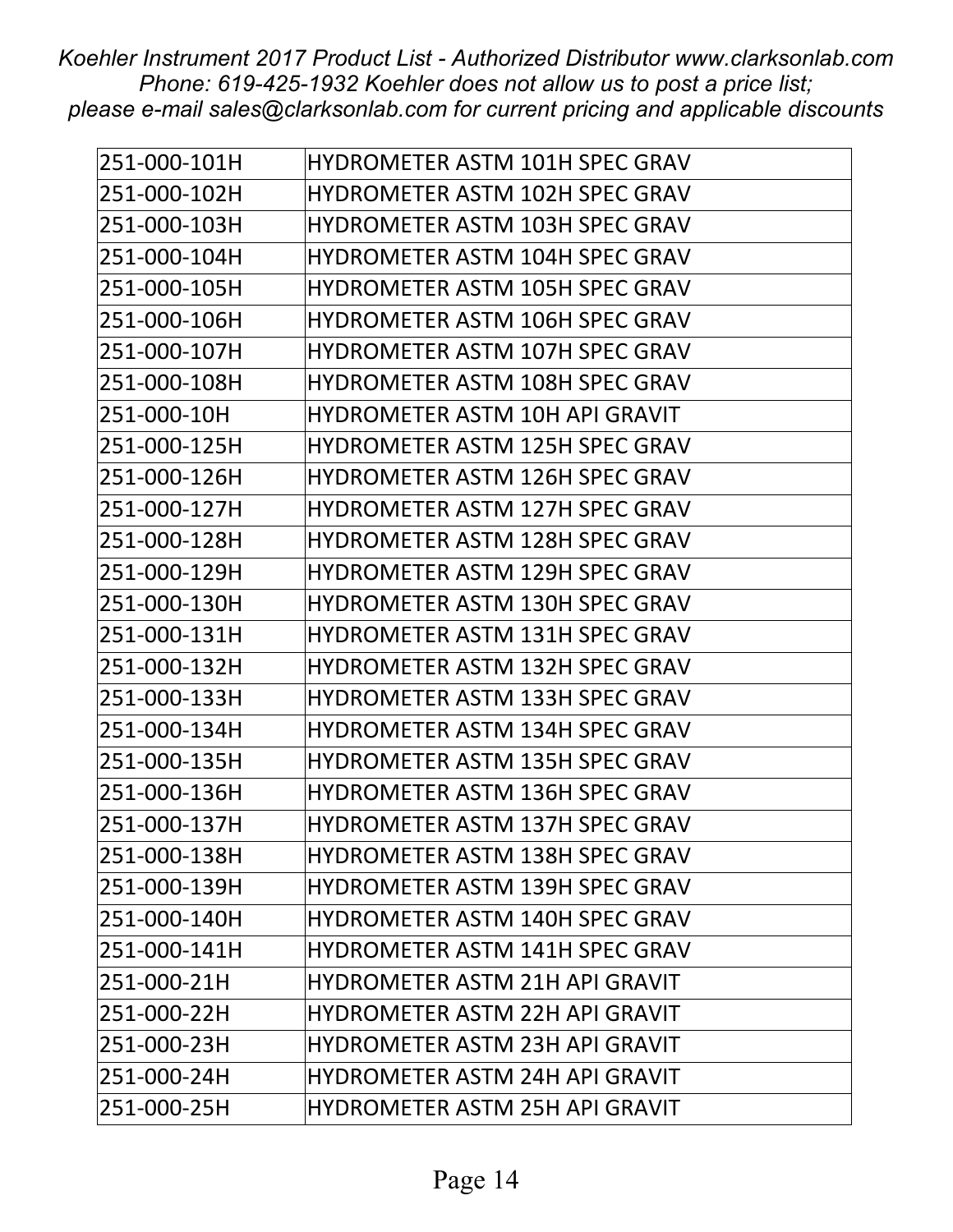| 251-000-26H   | <b>HYDROMETER ASTM 26H API GRAVIT</b> |
|---------------|---------------------------------------|
| 251-000-27H   | <b>HYDROMETER ASTM 27H API GRAVIT</b> |
| 251-000-28H   | <b>HYDROMETER ASTM 28H API GRAVIT</b> |
| 251-000-29H   | <b>HYDROMETER ASTM 29H API GRAVIT</b> |
| 251-000-300HL | THERMO-HYDRO ASTM 300HL METRIC        |
| 251-000-301HL | THERMO-HYDRO ASTM 301HL METRIC        |
| 251-000-302HL | THERMO-HYDRO ASTM 302HL METRIC        |
| 251-000-302HM | THERMO-HYDRO ASTM 302HM METRIC        |
| 251-000-303HL | THERMO-HYDRO ASTM 303HL METRIC        |
| 251-000-303HM | THERMO-HYDRO ASTM 303HM METRIC        |
| 251-000-304HL | THERMO-HYDRO ASTM 304HL METRIC        |
| 251-000-304HM | THERMO-HYDRO ASTM 304HM METRIC        |
| 251-000-305HL | THERMO-HYDRO ASTM 305HL METRIC        |
| 251-000-305HM | THERMO-HYDRO ASTM 305HM METRIC        |
| 251-000-306HL | THERMO-HYDRO ASTM 306HL METRIC        |
| 251-000-306HM | THERMO-HYDRO ASTM 306HM METRIC        |
| 251-000-307HH | THERMO-HYDRO ASTM 307HH METRIC        |
| 251-000-307HL | THERMO-HYDRO ASTM 307HL METRIC        |
| 251-000-307HM | THERMO-HYDRO ASTM 307HM METRIC        |
| 251-000-308HH | THERMO-HYDRO ASTM 308HH METRIC        |
| 251-000-308HL | THERMO-HYDRO ASTM 308HL METRIC        |
| 251-000-309HH | THERMO-HYDRO ASTM 309HH METRIC        |
| 251-000-309HL | THERMO-HYDRO ASTM 309HL METRIC        |
| 251-000-313H  | <b>HYDROMETER ASTM 313H METR DENS</b> |
| 251-000-318H  | <b>HYDROMETER ASTM 318H METR DENS</b> |
| 251-000-31H   | <b>HYDROMETER ASTM 31H API GRAVIT</b> |
| 251-000-32H   | HYDROMETER ASTM 32H API GRAVIT        |
| 251-000-33H   | <b>HYDROMETER ASTM 33H API GRAVIT</b> |
| 251-000-34H   | HYDROMETER ASTM 34H API GRAVIT        |
| 251-000-35H   | <b>HYDROMETER ASTM 35H API GRAVIT</b> |
| 251-000-36H   | <b>HYDROMETER ASTM 36H API GRAVIT</b> |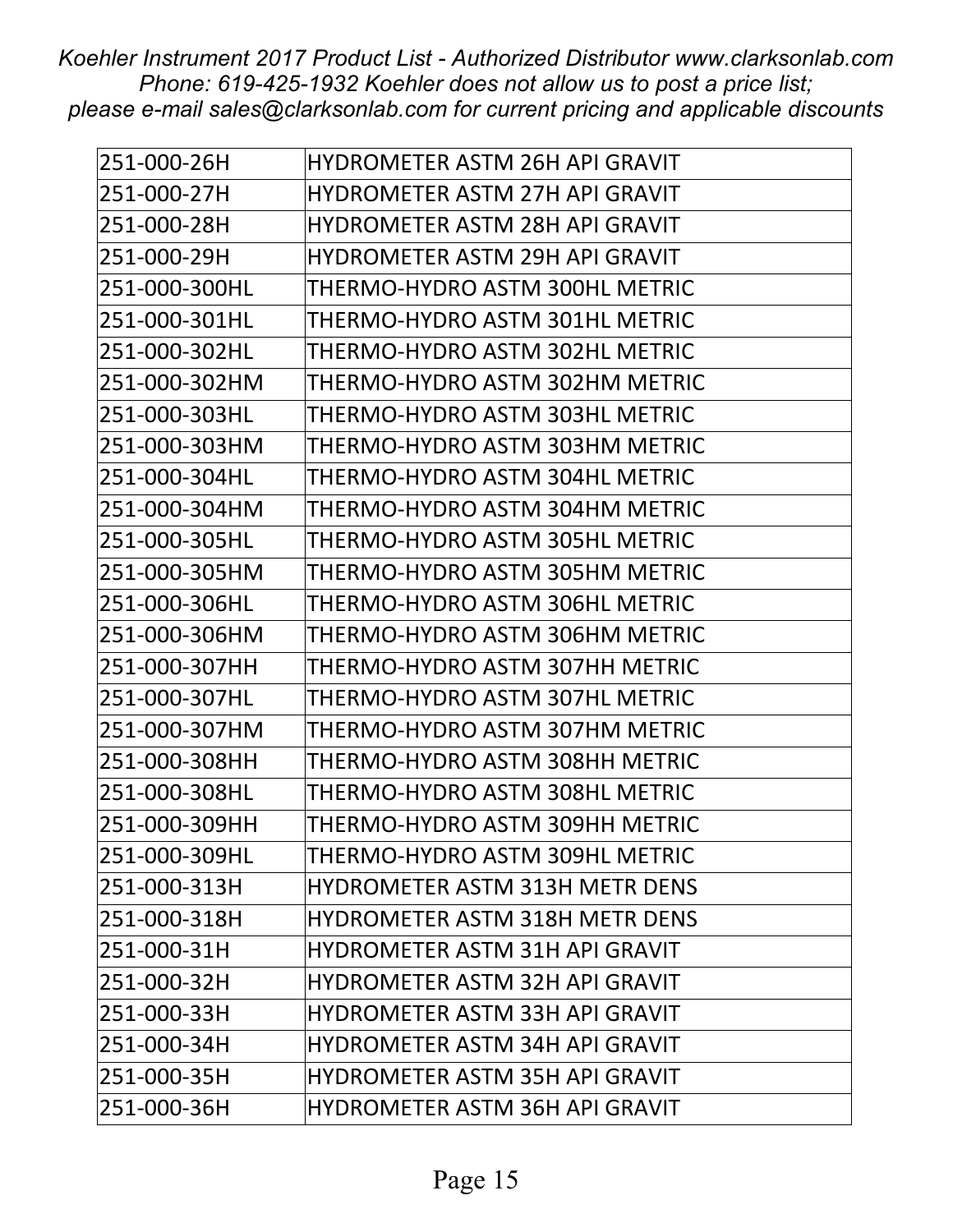| 251-000-37H  | <b>HYDROMETER ASTM 37H API GRAVIT</b> |
|--------------|---------------------------------------|
| 251-000-38H  | <b>HYDROMETER ASTM 38H API GRAVIT</b> |
| 251-000-39H  | <b>HYDROMETER ASTM 39H API GRAVIT</b> |
| 251-000-40H  | <b>HYDROMETER ASTM 40H API GRAVIT</b> |
| 251-000-51HH | THERMO-HYDRO ASTM 51HH API GRV        |
| 251-000-51HL | THERMO-HYDRO ASTM 51HL API GRV        |
| 251-000-52HH | THERMO-HYDRO ASTM 52HH API GRV        |
| 251-000-52HL | THERMO-HYDRO ASTM 52HL API GRV        |
| 251-000-53HL | THERMO-HYDRO ASTM 53HL API GRV        |
| 251-000-53HM | THERMO-HYDRO ASTM 53HM API GRV        |
| 251-000-54HH | <b>THERMO-HYDRO 54HH</b>              |
| 251-000-54HL | THERMO-HYDRO ASTM 54HL API GRV        |
| 251-000-54HM | THERMO-HYDRO ASTM 54HM API GRV        |
| 251-000-55HH | <b>THERMO-HYDRO 55HH</b>              |
| 251-000-55HL | THERMO-HYDRO ASTM 55HL API GRV        |
| 251-000-56HL | THERMO-HYDRO ASTM 56HL API GRV        |
| 251-000-57HL | THERMO-HYDRO ASTM 57HL API GRV        |
| 251-000-58HL | THERMO-HYDRO ASTM 58HL API GRV        |
| 251-000-59HL | THERMO-HYDRO ASTM 59HL API GRV        |
| 251-000-60HL | THERMO-HYDRO ASTM 60HL API GRV        |
| 251-000-71H  | THERMO-HYDRO ASTM 71H API GRAV        |
| 251-000-72H  | THERMO-HYDRO ASTM 72H API GRAV        |
| 251-000-73H  | THERMO-HYDRO ASTM 73H API GRAV        |
| 251-000-74H  | THERMO-HYDRO ASTM 74H API GRAV        |
| 251-000-82H  | <b>HYDROMETER ASTM 82H SPEC GRAV</b>  |
| 251-000-83H  | <b>HYDROMETER ASTM 83H SPEC GRAV</b>  |
| 251-000-84H  | <b>HYDROMETER ASTM 84H SPEC GRAV</b>  |
| 251-000-85H  | <b>HYDROMETER ASTM 85H SPEC GRAV</b>  |
| 251-000-86H  | <b>HYDROMETER ASTM 86H SPEC GRAV</b>  |
| 251-000-87H  | <b>HYDROMETER ASTM 87H SPEC GRAV</b>  |
| 251-000-88H  | HYDROMETER ASTM 88H SPEC GRAV         |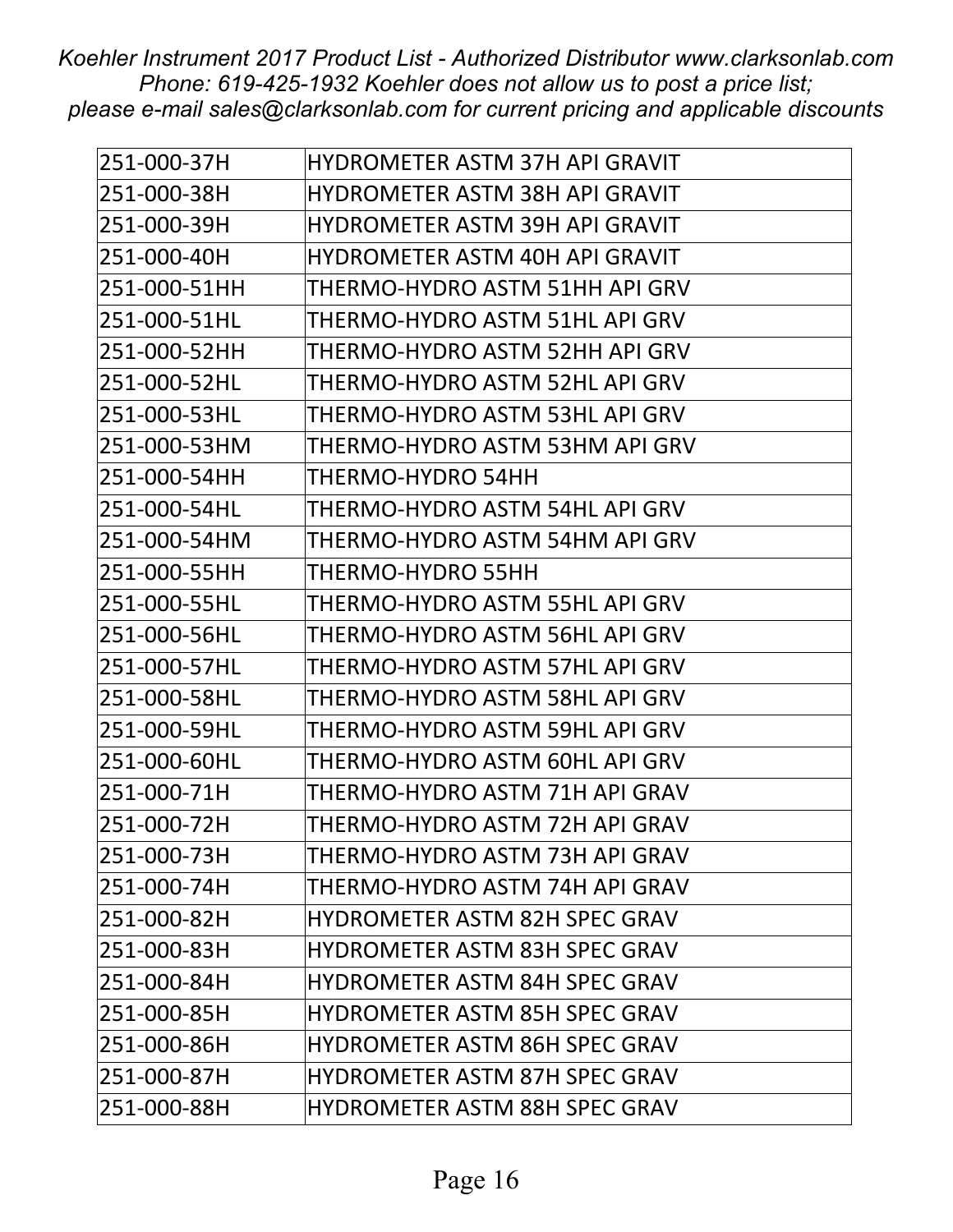| 251-000-89H  | <b>HYDROMETER ASTM 89H SPEC GRAV</b>  |
|--------------|---------------------------------------|
| 251-000-90H  | <b>HYDROMETER ASTM 90H SPEC GRAV</b>  |
| 251-004-001  | <b>HYDROMETER CERT 101H</b>           |
| 251-004-004  | THERMO-HYDRO CERT 500-650W            |
| 251-004-01H  | <b>HYDROMETER CERT 1H API GRAVITY</b> |
| 251-004-02H  | <b>HYDROMETER CERT 2H API GRAVITY</b> |
| 251-004-03H  | <b>HYDROMETER CERT 3H API GRAVITY</b> |
| 251-004-04H  | <b>HYDROMETER CERT 4H API GRAVITY</b> |
| 251-004-05H  | <b>HYDROMETER CERT 5H API GRAVITY</b> |
| 251-004-06H  | <b>HYDROMETER CERT 6H API GRAVITY</b> |
| 251-004-07H  | <b>HYDROMETER CERT 7H API GRAVITY</b> |
| 251-004-08H  | <b>HYDROMETER CERT 8H API GRAVITY</b> |
| 251-004-09H  | <b>HYDROMETER CERT 9H API GRAVITY</b> |
| 251-004-102H | <b>HYDROMETER CERT 102H SPEC GRAV</b> |
| 251-004-103H | <b>HYDROMETER CERT 103H SPEC GRAV</b> |
| 251-004-104H | <b>HYDROMETER CERT 104H SPEC GRAV</b> |
| 251-004-105H | <b>HYDROMETER CERT 105H SPEC GRAV</b> |
| 251-004-106H | <b>HYDROMETER CERT 106H SPEC GRAV</b> |
| 251-004-107H | <b>HYDROMETER CERT 107H SPEC GRAV</b> |
| 251-004-108H | <b>HYDROMETER CERT 108H SPEC GRAV</b> |
| 251-004-10H  | <b>HYDROMETER CERT 10H API GRAVIT</b> |
| 251-004-125H | <b>HYDROMETER CERT 125H SPEC GRAV</b> |
| 251-004-126H | HYDROMETER ASTM 126H SPEC GRAV        |
| 251-004-127H | <b>HYDROMETER CERT 127H SPEC GRAV</b> |
| 251-004-128H | <b>HYDROMETER CERT 128H SPEC GRAV</b> |
| 251-004-129H | <b>HYDROMETER CERT 129H CERT GRAV</b> |
| 251-004-130H | <b>HYDROMETER CERT 130H CERT GRAV</b> |
| 251-004-131H | <b>HYDROMETER CERT 131H SPEC GRAV</b> |
| 251-004-132H | <b>HYDROMETER ASTM 132H SPEC GRAV</b> |
| 251-004-133H | <b>HYDROMETER CERT 133H SPEC GRAV</b> |
| 251-004-134H | <b>HYDROMETER CERT 134H SPEC GRAV</b> |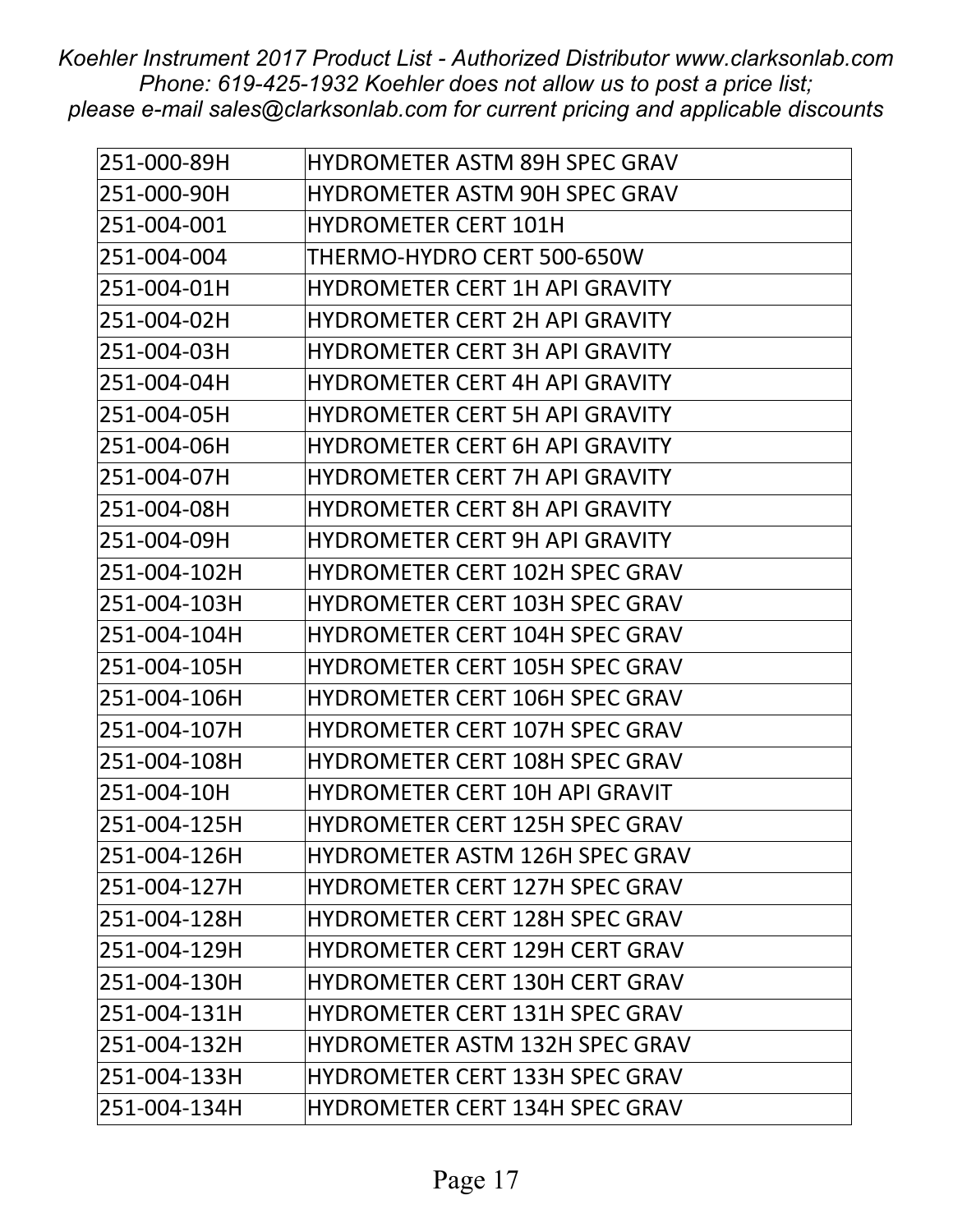| 251-004-135H  | <b>HYDROMETER CERT 135H SPEC GRAV</b> |
|---------------|---------------------------------------|
| 251-004-136H  | <b>HYDROMETER CERT 136H SPEC GRAV</b> |
| 251-004-137H  | <b>HYDROMETER CERT 137H SPEC GRAV</b> |
| 251-004-138H  | <b>HYDROMETER CERT 138H SPEC GRAV</b> |
| 251-004-139H  | <b>HYDROMETER CERT 139H SPEC GRAV</b> |
| 251-004-140H  | <b>HYDROMETER CERT 140H SPEC GRAV</b> |
| 251-004-141H  | <b>HYDROMETER CERT 141H SPEC GRAV</b> |
| 251-004-21H   | <b>HYDROMETER CERT 21H API GRAVIT</b> |
| 251-004-22H   | <b>HYDROMETER CERT 22H API GRAVIT</b> |
| 251-004-23H   | <b>HYDROMETER CERT 23H API GRAVIT</b> |
| 251-004-24H   | <b>HYDROMETER CERT 24H API GRAVIT</b> |
| 251-004-25H   | <b>HYDROMETER CERT 25H API GRAVIT</b> |
| 251-004-26H   | <b>HYDROMETER CERT 26H API GRAVIT</b> |
| 251-004-27H   | HYDROMETER CERT 27H API GRAVIT        |
| 251-004-28H   | <b>HYDROMETER CERT 28H API GRAVIT</b> |
| 251-004-29H   | <b>HYDROMETER CERT 29H API GRAVIT</b> |
| 251-004-300HL | THERMO-HYDRO CERT 300HL METRIC        |
| 251-004-301HL | THERMO-HYDRO CERT 301HL METRIC        |
| 251-004-302HL | THERMO-HYDRO CERT 302HL METRIC        |
| 251-004-302HM | THERMO-HYDRO CERT 302HM METRIC        |
| 251-004-303HH | <b>CERT THERMO-HYDRO 303HH METRIC</b> |
| 251-004-303HL | <b>CERT THERMO-HYDRO 303HL METRIC</b> |
| 251-004-303HM | THERMO-HYDRO CERT 303HM METRIC        |
| 251-004-304HL | CERT THERMO-HYDRO 304HL METRIC        |
| 251-004-304HM | THERMO-HYDRO CERT 304HM METRIC        |
| 251-004-305HL | THERMO-HYRDO CERT 305HL METRIC        |
| 251-004-305HM | THERMO-HYDRO CERT 305HM METRIC        |
| 251-004-306HL | THERMO-HYDRO CERT 306HL METRIC        |
| 251-004-306HM | THERMO-HYDRO CERT 306HM METRIC        |
| 251-004-307HH | THERMO-HYDRO CERT 307HH METRIC        |
| 251-004-307HL | THERMO-HYDRO CERT 307HL METRIC        |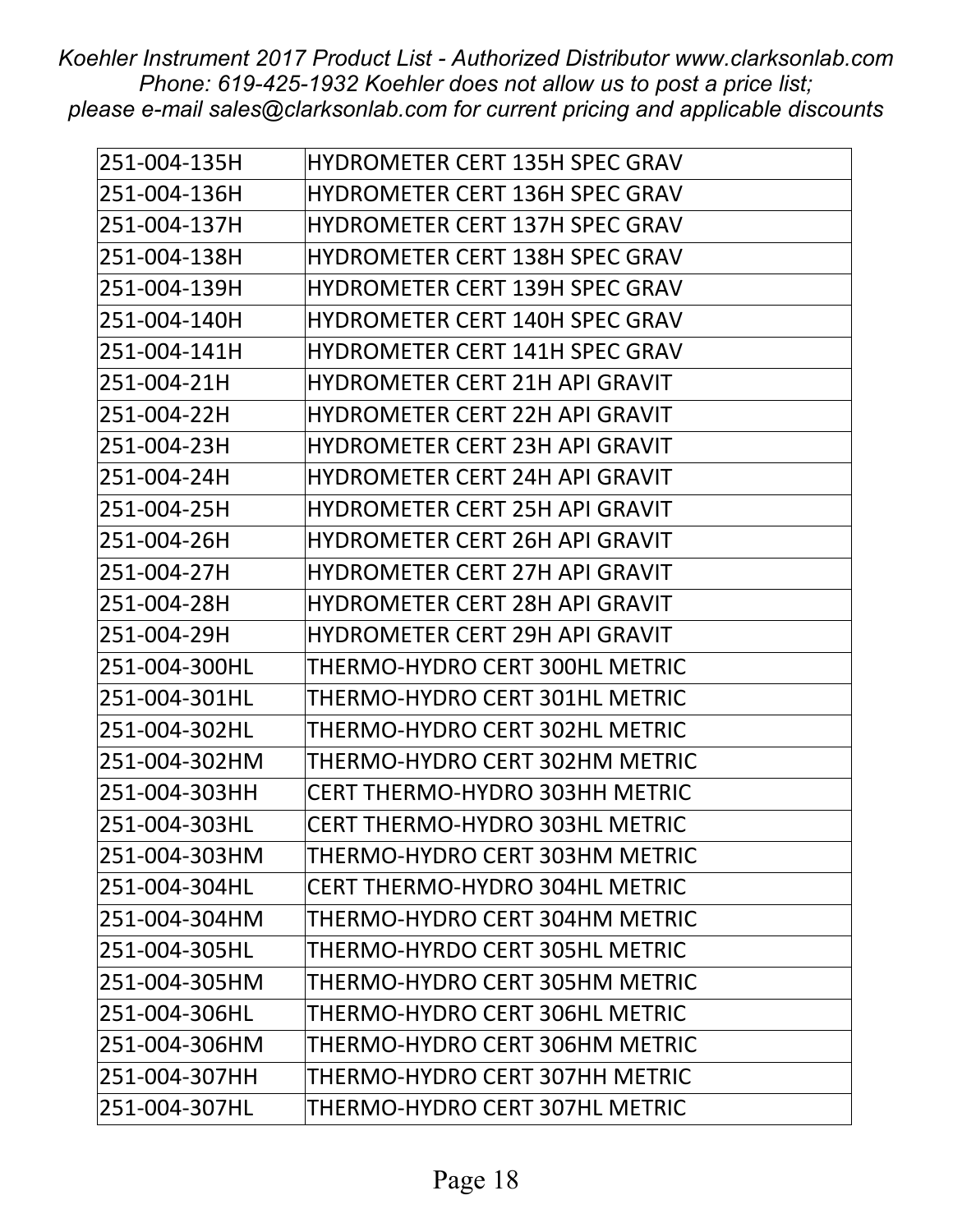| 251-004-308HH | THERMO-HYDRO CERT 308HH METRIC        |
|---------------|---------------------------------------|
| 251-004-308HL | THERMO-HYDRO CERT 308HL METRIC        |
| 251-004-309HH | THERMO-HYDRO CERT 309HH METRIC        |
| 251-004-309HL | THERMO-HYDRO CERT 309HL METRIC        |
| 251-004-30H   | <b>HYDROMETER CERT 30H API GRAVIT</b> |
| 251-004-33H   | <b>HYDROMETER CERT 33H API GRAVIT</b> |
| 251-004-34H   | <b>HYDROMETER CERT 34H API GRAVIT</b> |
| 251-004-35H   | <b>HYDROMETER CERT 35H API GRAVIT</b> |
| 251-004-36H   | <b>HYDROMETER CERT 36H API GRAVIT</b> |
| 251-004-37H   | <b>HYDROMETER CERT 37H API GRAVIT</b> |
| 251-004-38H   | HYDROMETER CERT 38H API GRAVIT        |
| 251-004-39H   | <b>HYDROMETER CERT 39H API GRAVIT</b> |
| 251-004-40H   | <b>HYDROMETER CERT 40H API GRAVIT</b> |
| 251-004-51HH  | THERMO-HYDRO CERT 51HH API GRV        |
| 251-004-51HL  | THERMO-HYDRO CERT 51HL API GRV        |
| 251-004-52HH  | THERMO-HYDRO CERT 52HH API GRV        |
| 251-004-52HL  | THERMO-HYDRO CERT 52HL API GRV        |
| 251-004-53HH  | THERMO-HYDRO CERT 53HH API GRV        |
| 251-004-53HL  | THERMO-HYDRO CERT 53HL API GRV        |
| 251-004-54HL  | THERMO-HYDRO CERT 54HL API GRV        |
| 251-004-54HM  | THERMO-HYDRO CERT 54HM API GRV        |
| 251-004-55HL  | THERMO-HYDRO CERT 55HL API GRV        |
| 251-004-56HL  | THERMO-HYDRO CERT 56HL API GRV        |
| 251-004-57HL  | THERMO-HYDRO CERT 57HL API GRV        |
| 251-004-58HL  | THERMO-HYDRO CERT 58HL API GRV        |
| 251-004-59HL  | THERMO-HYDRO CERT 59HL API GRV        |
| 251-004-60HL  | THERMO-HYDRO CERT 60HL API GRV        |
| 251-004-71H   | THERMO-HYDRO CERT 71H API GRAV        |
| 251-004-72H   | THERMO-HYDRO CERT 72H API GRAV        |
| 251-004-73H   | THERMO-HYDRO CERT 73H API GRAV        |
| 251-004-74H   | THERMO-HYDRO CERT 74H API GRAV        |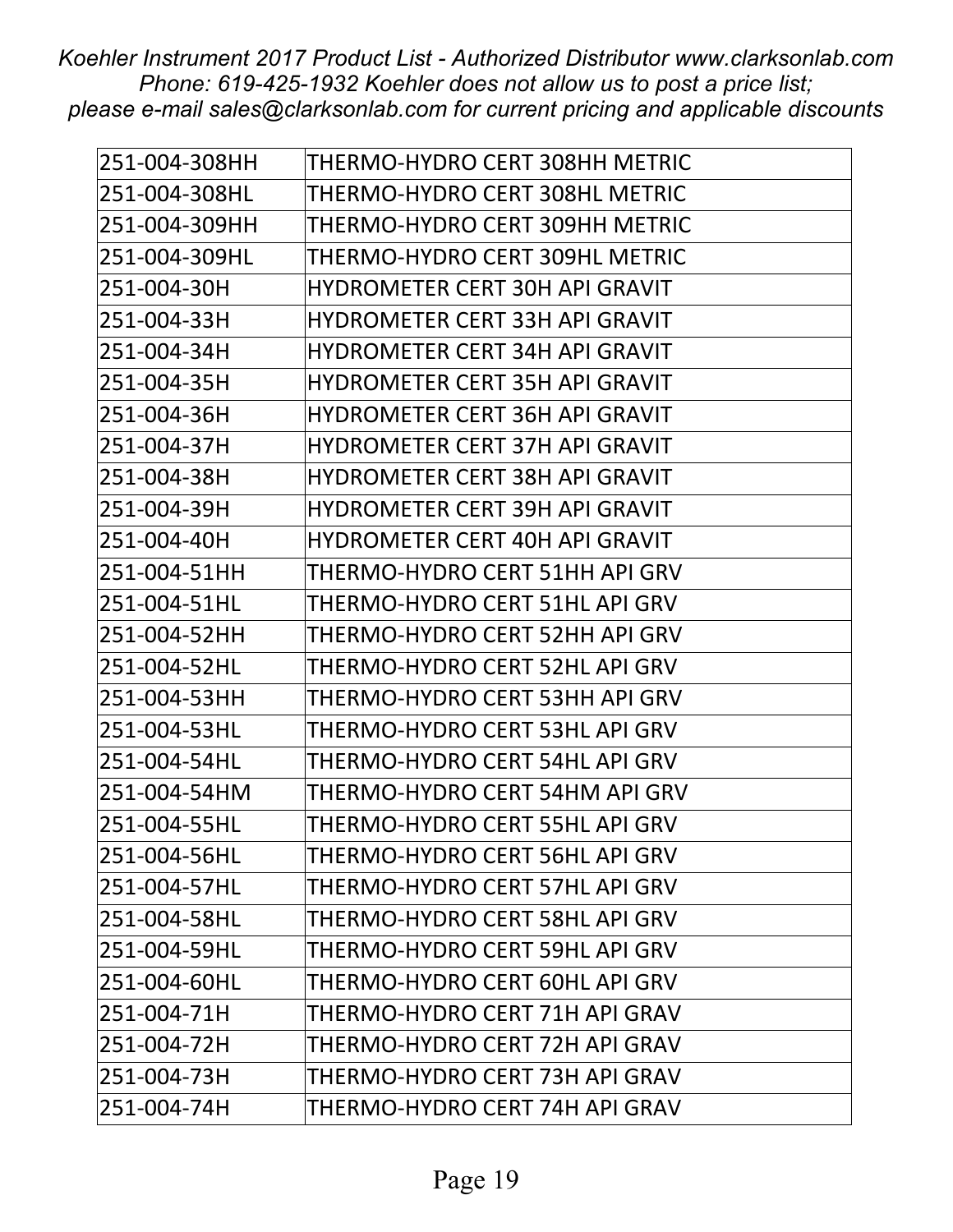| 251-004-82H | <b>HYDROMETER CERT 82H SPEC GRAV</b> |
|-------------|--------------------------------------|
| 251-004-83H | <b>HYDROMETER CERT 83H SPEC GRAV</b> |
| 251-004-84H | <b>HYDROMETER CERT 84H SPEC GRAV</b> |
| 251-004-85H | <b>HYDROMETER CERT 85H SPEC GRAV</b> |
| 251-004-86H | <b>HYDROMETER CERT 86H SPEC GRAV</b> |
| 251-004-87H | <b>HYDROMETER CERT 87H SPEC GRAV</b> |
| 251-004-88H | <b>HYDROMETER CERT 88H SPEC GRAV</b> |
| 251-004-89H | <b>HYDROMETER CERT 89H SPEC GRAV</b> |
| 251-004-90H | <b>HYDROMETER CERT 90H SPEC GRAV</b> |
| 289-001-006 | <b>TEST BEARING</b>                  |
| 289-004-001 | <b>INBOARD BEARING SET</b>           |
| 289-004-002 | <b>OUTBOARD BEARING SET</b>          |
| 308-000-001 | <b>WEKSLER RECORDER CHART</b>        |
| 308-000-004 | RECORDER CHART 24 HOUR 60/PK         |
| 308-000-005 | PALMER RECORDER CHART (100PK)        |
| 308-000-007 | CHART PAPER 200MM, 0-100 PKG 6       |
| 308-000-008 | <b>RECORDER CHART PAPER</b>          |
| 308-001-005 | PEN, RED FELT, 1 CHANNEL             |
| 308-001-006 | PEN, GREEN FELT, 2 CHANNEL           |
| 308-001-02B | PALMER BLUE CHART PEN                |
| 308-001-02R | PALMER RED CHART PEN                 |
| 308-001-S2B | <b>SHORT BLACK PEN (PK OF 6)</b>     |
| 308-002-L2R | <b>LONG RED PEN</b>                  |
| 308-115-002 | 2 PEN CHART RECORDER, 115V           |
| 308-115-004 | RECORDER, 2 PEN, TC MOD 115V         |
| 308-230-005 | RECORDER, 2 PEN, TC-MOD, 220V        |
| 308-230-009 | RECORDER, 2 INPUT, 2 CHANNEL         |
| 311-005-001 | <b>PRESSURE GAUGE 0-5 LBS.</b>       |
| 311-005-002 | <b>PRESSURE GAUGE 0-5 PSI</b>        |
| 311-005-004 | PRESSURE GAUGE 0-5PSI/10-35KPA       |
| 311-015-002 | PRESSURE GAUGE 0-15PSI/100KPA        |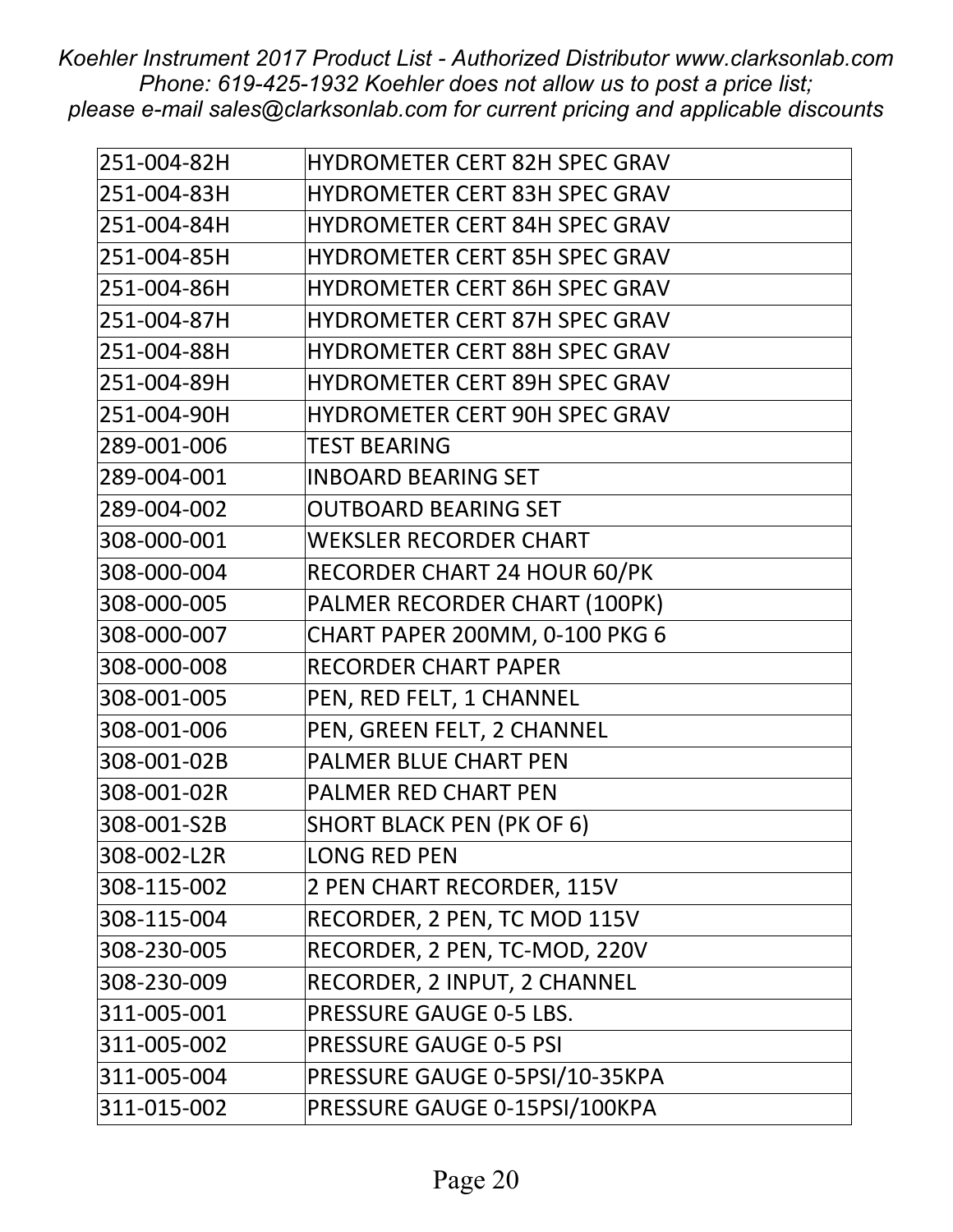| 311-015-003 | PRESSURE GAUGE 0-15 PSI           |
|-------------|-----------------------------------|
| 311-030-002 | PRESSURE GAUGE 0-30PSI/200KPA     |
| 311-030-003 | <b>PRESSURE GAUGE 0-30 PSI</b>    |
| 311-060-001 | <b>PRESSURE GAUGE 0-60 PSI</b>    |
| 311-060-002 | PRESSURE GAUGE 0-60PSI/400KPA     |
| 311-060-005 | <b>PRESSURE GAUGE 0-60 PSI</b>    |
| 311-060-006 | PRESSURE GAUGE, 0-60PSI LIQ FL    |
| 311-100-002 | PRESSURE GAUGE 0-100PSI/700KPA    |
| 311-100-004 | <b>PRESSURE GAUGE 0-100 PSI</b>   |
| 311-160-003 | PRESSURE GAUGE 0-160 PSI          |
| 311-200-003 | 0-200 PSI PRESSURE GAUGE 1/4      |
| 311-250-001 | PRESSURE GAUGE 0-250PSI/1750KP    |
| 311-300-001 | PRESSURE GAUGE 0-300 PSI          |
| 311-300-003 | PRESSURE GAUGE 0-300 PSI          |
| 311-503-001 | PRESSURE GAUGE 0-5000 PSI         |
| 311-600-002 | <b>PRESSURE GAUGE 0 - 600 PSI</b> |
| 311-600-003 | PRESSURE GAUGE 0-600PSI/4200KP    |
| 311-600-004 | PRESSURE GAUGE 0-600 PSI          |
| 332-001-001 | 12 X 12 BOROSILICATE GLASS JAR    |
| 332-001-003 | 12 X 18 PYREX BATH JAR            |
| 332-002-001 | <b>100ML GRADUATED CYLINDER</b>   |
| 332-002-003 | <b>100ML GRADUATED CYLINDER</b>   |
| 332-002-004 | <b>250ML PYREX CYLINDER</b>       |
| 332-002-005 | <b>400ML PYREX BEAKER</b>         |
| 332-002-006 | <b>400ML FLARED PYREX BEAKER</b>  |
| 332-002-007 | 400ML FLARED PYREX BEAKER/BAFF    |
| 332-002-008 | <b>200ML BEAKER</b>               |
| 332-002-009 | <b>20ML PYREX BEAKER</b>          |
| 332-002-011 | 500ML PYREX HYDROMETER JAR        |
| 332-002-012 | 1000ML PYREX HYDROMETER JAR       |
| 332-002-013 | <b>25 ML GRADUATED CYLINDER</b>   |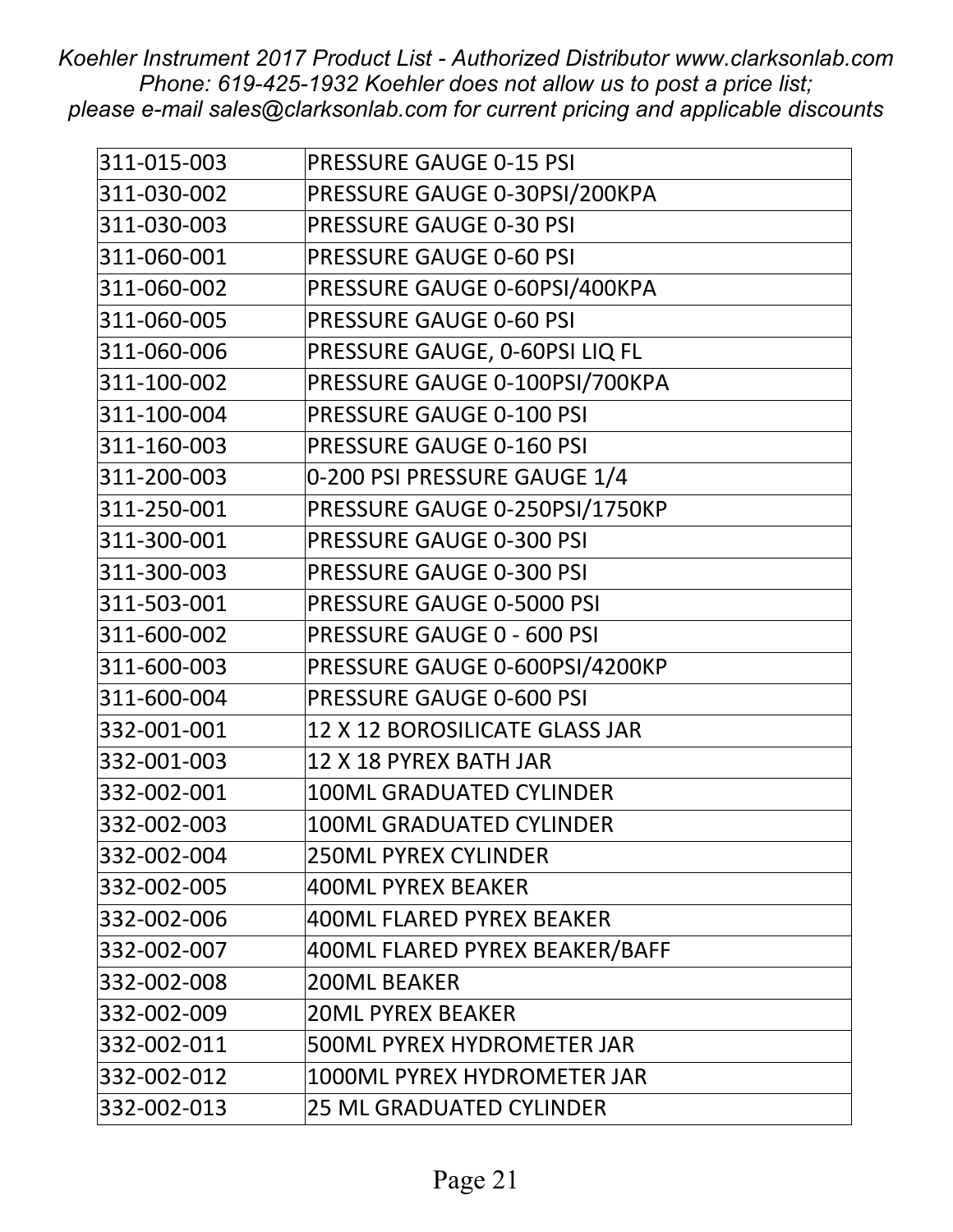| <b>200 ML GRADUATED CYLINDER</b>      |
|---------------------------------------|
|                                       |
| <b>250ML GRADUATED CYLINDER</b>       |
| <b>100ML BOROSILICATE BEAKER</b>      |
| <b>GRADUATED CYLINDER, 100ML</b>      |
| <b>50ML GRADUATED CYLINDER</b>        |
| <b>125ML DISTILLATION FLASK</b>       |
| <b>200ML DISTILLATION FLASK</b>       |
| <b>FLASK, 60 ML, SV3000</b>           |
| <b>15ML PYREX WEIGHING BOTTLE</b>     |
| <b>250ML DISTILLATION FLASK</b>       |
| <b>100ML DISTILLATION FLASK</b>       |
| <b>500ML ROUND BOTTOM FLASK</b>       |
| 1000ML FLASK                          |
| <b>2 QUART DEWAR FLASK</b>            |
| FLASK, 1000ML ROUND BOT, 24/40        |
| FLASK, 60ML, SV4000                   |
| <b>GRADUATED CLOUD &amp; POUR JAR</b> |
| VIEW. TEST TUBE 9 X 17 X 250MM        |
| 25MM X 150MM TEST TUBE                |
| 25MM X 170MM TEST TUBE                |
| <b>50ML PIPETTE</b>                   |
| DRYING TOWER, 300 MM                  |
| <b>5.2ML SULFONATION BOTTLE</b>       |
| 5" DIA. WATCH GLASS                   |
| <b>250ML DRYING TOWER</b>             |
| <b>BUCHNER FUNNEL/FILTER CRUCIBLE</b> |
| <b>5ML RECEIVING TRAP</b>             |
| <b>10ML RECEIVING TRAP</b>            |
| <b>25ML RECEIVING TRAP</b>            |
| 10 ML RECV TRAP, 24/40 JOINTS         |
| <b>COKING BULB</b>                    |
|                                       |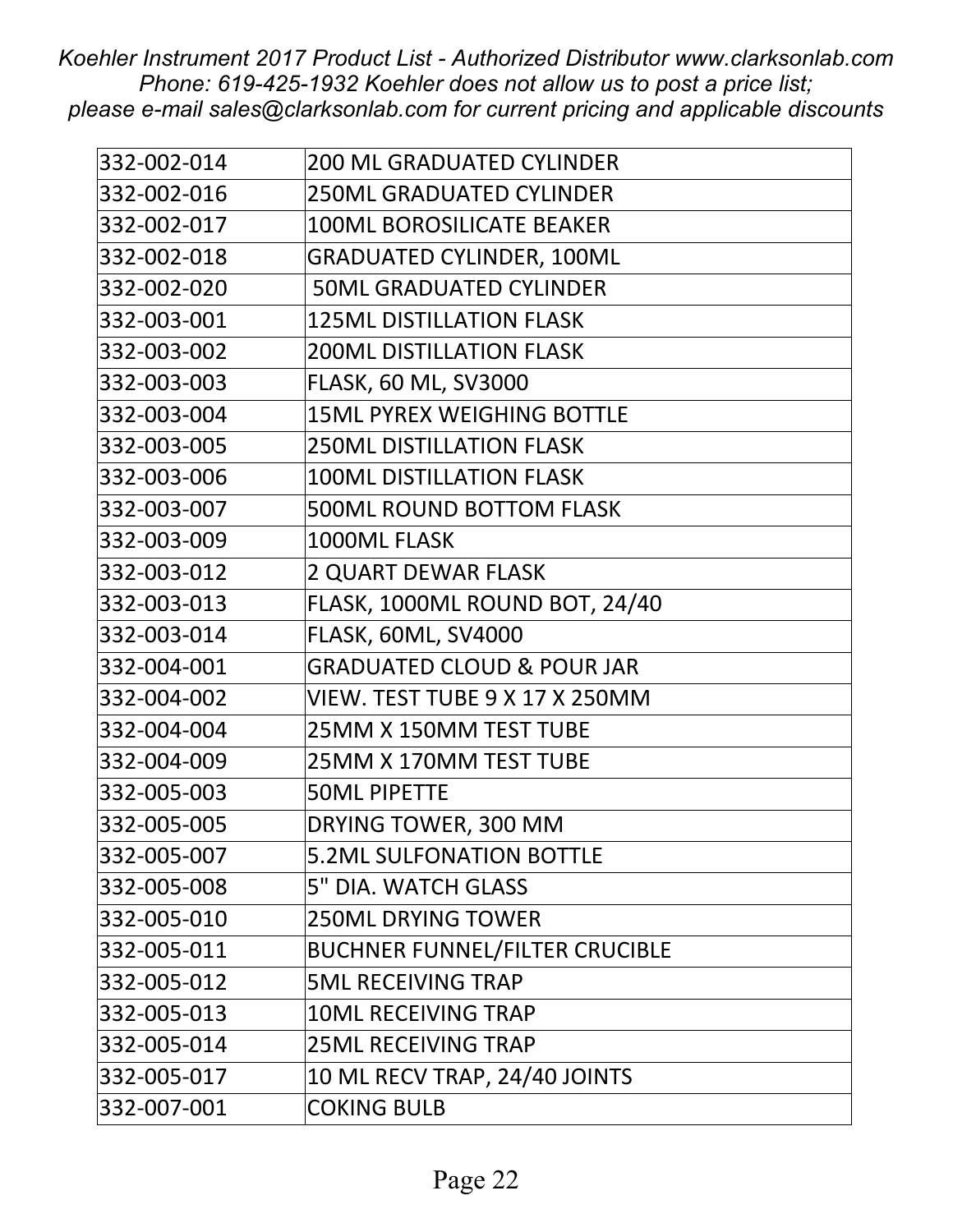| 332-008-001    | <b>400MM CONDENSER</b>              |
|----------------|-------------------------------------|
| 332-010-001    | <b>100ML WEATHERING TUBE</b>        |
| 332-017-001    | <b>SEPARATORY FUNNEL 500ML</b>      |
| 334-002-001    | SILICONE PLUG, D86, TOP, PACK/10    |
| 334-002-003    | SILICONE STOPPER, NO.3, PACK OF 10  |
| 344-005-001    | <b>S/S DIFFUSER</b>                 |
| 344-005-01C    | DIFFUSSER, S/S CERTIFIED            |
| 344-100-001    | <b>NON-CERTIFIED DIFFUSER STONE</b> |
| 344-100-01C    | <b>CERTIFIED DIFFUSER STONE</b>     |
| 345-000-003    | <b>GASKET, TEFLON .062 THK</b>      |
| 355-001-001    | WHITE TECHNICAL OIL WITH MSDS       |
| 355-001-002    | #200 HI-TEMP 100CST SILIC (GL)      |
| 355-001-003    | WHITE TECH. OIL W/MSDS,5 GALS.      |
| 355-001-004    | SILICONE HEAT TRSF.FLUID, 5GALS     |
| 378-000-C03    | #0 UBBELOHDE CAL VISCOMETER         |
| 378-000-C03-OS | #0 UBBELOHDE CAL VISCOMETER         |
| 378-001-C03    | #1 UBBELOHDE CAL VISCOMETER         |
| 378-001-C03-OS | #1 UBBELOHDE CAL VISCOMETER         |
| 378-001-C08    | #1 BS/IP/RF CAL. VISCOMETER         |
| 378-001-C09    | #1 ZEITFUCHS X ARM CAL VISC.        |
| 378-002-C03    | #2 UBBELOHDE CAL VISCOMETER         |
| 378-002-C03-OS | #2 UBBELOHDE CAL VISCOMETER         |
| 378-002-C08    | #2 BS/IP/RF CAL. VISCOMETER         |
| 378-002-C09    | #2 ZEITFUCHS X ARM CAL VISC.        |
| 378-003-C03    | #3 UBBELOHDE CAL VISCOMETER         |
| 378-003-C03-OS | #3 UBBELOHDE CAL VISCOMETER         |
| 378-003-C08    | #3 BS/IP/RF CAL. VISCOMETER         |
| 378-003-C09    | #3 ZEITFUCHS X ARM CAL VISC.        |
| 378-004-C03    | #4 UBBELOHDE CAL VISCOMETER         |
| 378-004-C03-OS | #4 UBBELOHDE CAL VISCOMETER         |
| 378-004-C08    | #4 BS/IP/RF CAL. VISCOMETER         |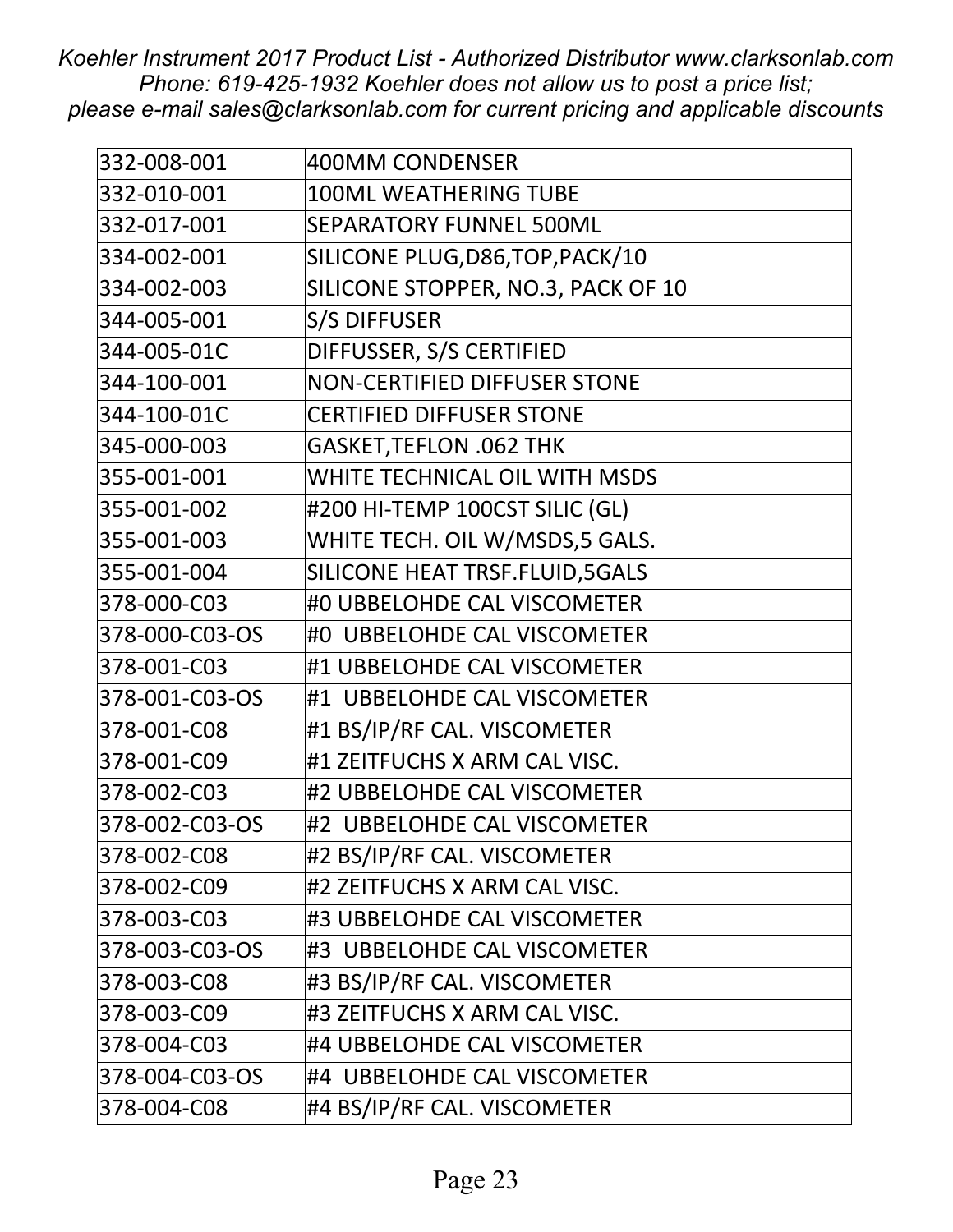| 378-004-C09    | #4 ZEITFUCHS X ARM CAL VISC.  |
|----------------|-------------------------------|
| 378-004-C13    | #4 C-M VACUUM CAL VISCOMETER  |
| 378-005-C03-OS | #5 UBBELOHDE CAL VISCOMETER   |
| 378-005-C08    | #5 BS/IP/RF CAL. VISCOMETER   |
| 378-005-C09    | #5 ZEITFUCHS X ARM CAL VISC.  |
| 378-005-C13    | #5 C-M VACUUM CAL VISCOMETER  |
| 378-006-C08    | #6 BS/IP/RF CAL. VISCOMETER   |
| 378-006-C09    | #6 ZEITFUCHS X ARM CAL VISC.  |
| 378-006-C13    | #6 C-M VACUUM CAL VISCOMETER  |
| 378-007-C08    | #7 BS/IP/RF CAL. VISCOMETER   |
| 378-007-C09    | #7 ZEITFUCHS X ARM CAL VISC.  |
| 378-007-C13    | #7 C-M VACUUM CAL VISCOMETER  |
| 378-008-C08    | #8 BS/IP/RF CAL. VISCOMETER   |
| 378-008-C09    | #8 ZEITFUCHS X ARM CAL VISC.  |
| 378-008-C13    | #8 C-M VACUUM CAL VISCOMETER  |
| 378-009-C08    | #9 BS/IP/RF CAL. VISCOMETER   |
| 378-009-C09    | #9 ZEITFUCHS X ARM CAL VISC.  |
| 378-009-C13    | #9 C-M VACUUM CAL VISCOMETER  |
| 378-00B-C03    | #0B UBBELOHDE CAL VISCOMETER  |
| 378-00B-C03-OS | #0B UBBELOHDE CAL VISCOMETER  |
| 378-00C-C03    | #OC UBBELOHDE CAL VISCOMETER  |
| 378-00C-C03-OS | #OC UBBELOHDE CAL VISCOMETER  |
| 378-00C-C18    | #C BS/U-TUBE VISC.OPAQUE      |
| 378-00D-C18    | #D BS/U-TUBE VISC.OPAQUE      |
| 378-010-C08    | #10 BS/IP/RF CAL. VISCOMETER  |
| 378-010-C09    | #10 ZEITFUCHS X ARM CAL VISC. |
| 378-010-C13    | #10 C-M VACUUM CAL VISCOMETER |
| 378-011-C08    | #11 BS/IP/RF CAL. VISCOMETER  |
| 378-011-C13    | #11 C-M VACUUM CAL VISCOMETER |
| 378-012-C13    | #12 C-M VACUUM CAL VISCOMTER  |
| 378-013-C13    | #13 C-M VACUUM CAL VISCOMETER |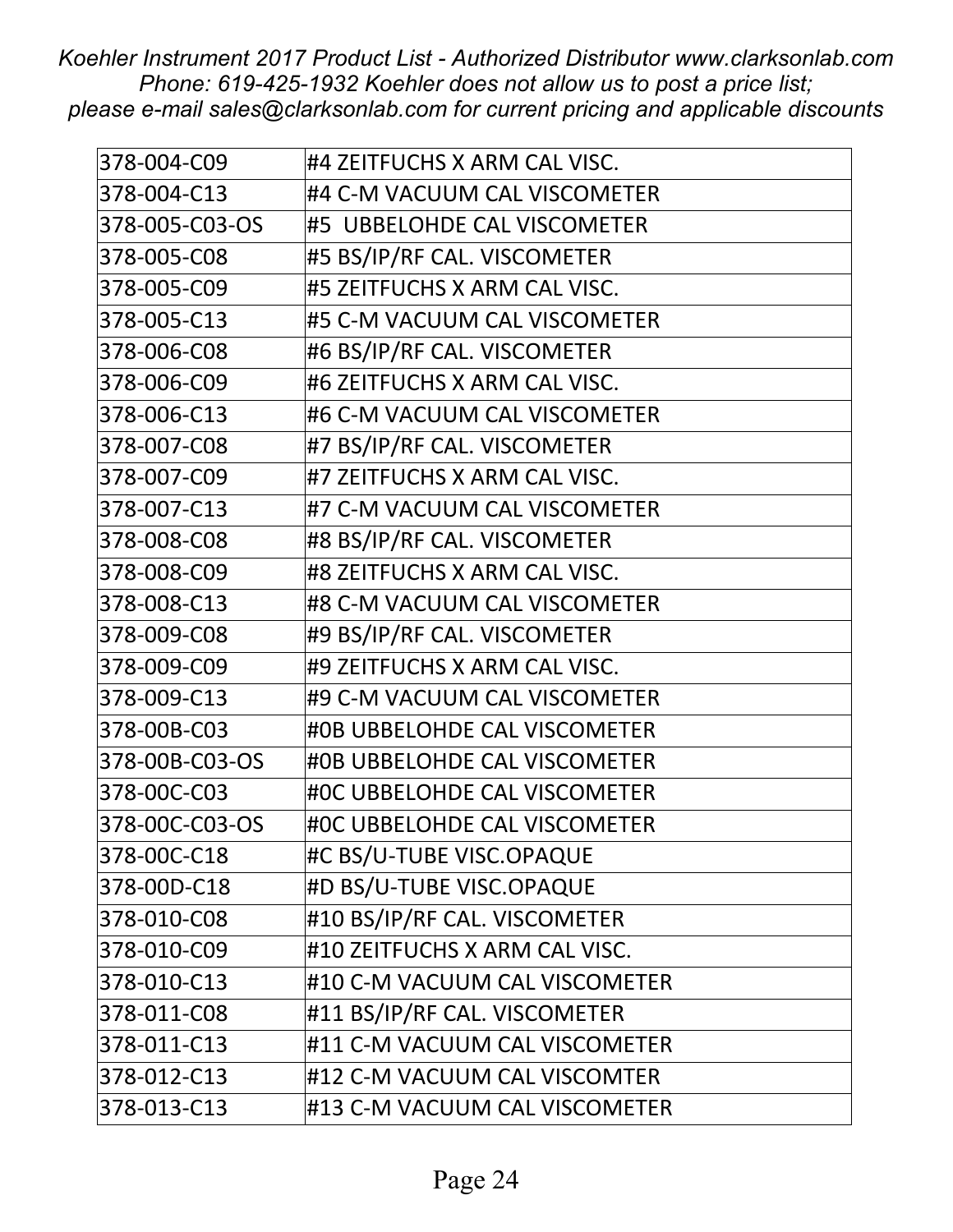| 378-014-C13    | #14 C-M VACUUM CAL VISCOMETER  |
|----------------|--------------------------------|
| 378-01B-C03    | #1B UBBELOHDE CAL VISCOMETER   |
| 378-01B-C03-OS | #1B UBBELOHDE CAL VISCOMETER   |
| 378-01C-C03    | #1C UBBELOHDE CAL VISCOMETER   |
| 378-01C-C03-OS | #1C UBBELOHDE CAL VISCOMETER   |
| 378-025-C01    | #25 CF ROUNTINE CAL VISCOMETER |
| 378-025-C01-OS | #25 CF ROUNTINE CAL VISCOMETER |
| 378-025-C02    | #25 C-F OPAQUE CAL VISCOMETER  |
| 378-025-C02-OS | #25 C-F OPAQUE CAL VISCOMETER  |
| 378-025-C10    | #25 C-M SEMI-MICRO CAL VISCO   |
| 378-025-C11    | #25 CANNON-UBBELOHDE CAL VISCO |
| 378-025-C12    | #25 C-U SEMI-MICRO CAL VISCO   |
| 378-025-C14    | #25 ASPHALT INST CAL VISCOMTER |
| 378-025-C15    | #25 CANNON-UBB.DILUTION VISCO. |
| 378-02B-C03    | #2B UBBELOHDE CAL VISCOMETER   |
| 378-02B-C03-OS | #2B UBBELOHDE CAL VISCOMETER   |
| 378-02C-C03    | #2C UBBELOHDE CAL VISCOMETER   |
| 378-02C-C03-OS | #2C UBBELOHDE CAL VISCOMETER   |
| 378-03B-C03    | #3B UBBELOHDE CAL VISCOMETER   |
| 378-03B-C03-OS | #3B UBBELOHDE CAL VISCOMETER   |
| 378-03C-C03    | #3C UBBELOHDE CAL VISCOMETER   |
| 378-03C-C03-OS | #3C UBBELOHDE CAL VISCOMETER   |
| 378-04B-C03    | #4B UBBELOHDE CAL VISCOMETER   |
| 378-04B-C03-OS | #4B UBBELOHDE CAL VISCOMETER   |
| 378-04C-C03    | #4C UBBELOHDE CAL VISCOMETER   |
| 378-04C-C03-OS | #4C UBBELOHDE CAL VISCOMETER   |
| 378-050-C01    | #50 CF ROUTINE CAL VISCOMETER  |
| 378-050-C01-OS | #50 CF ROUTINE CAL VISCOMETER  |
| 378-050-C02    | #50 C-F OPAQUE CAL VISCOMETER  |
| 378-050-C02-OS | #50 C-F OPAQUE CAL VISCOMETER  |
| 378-050-C06    | #50 MOD KOPPERS CAL VISCOMETER |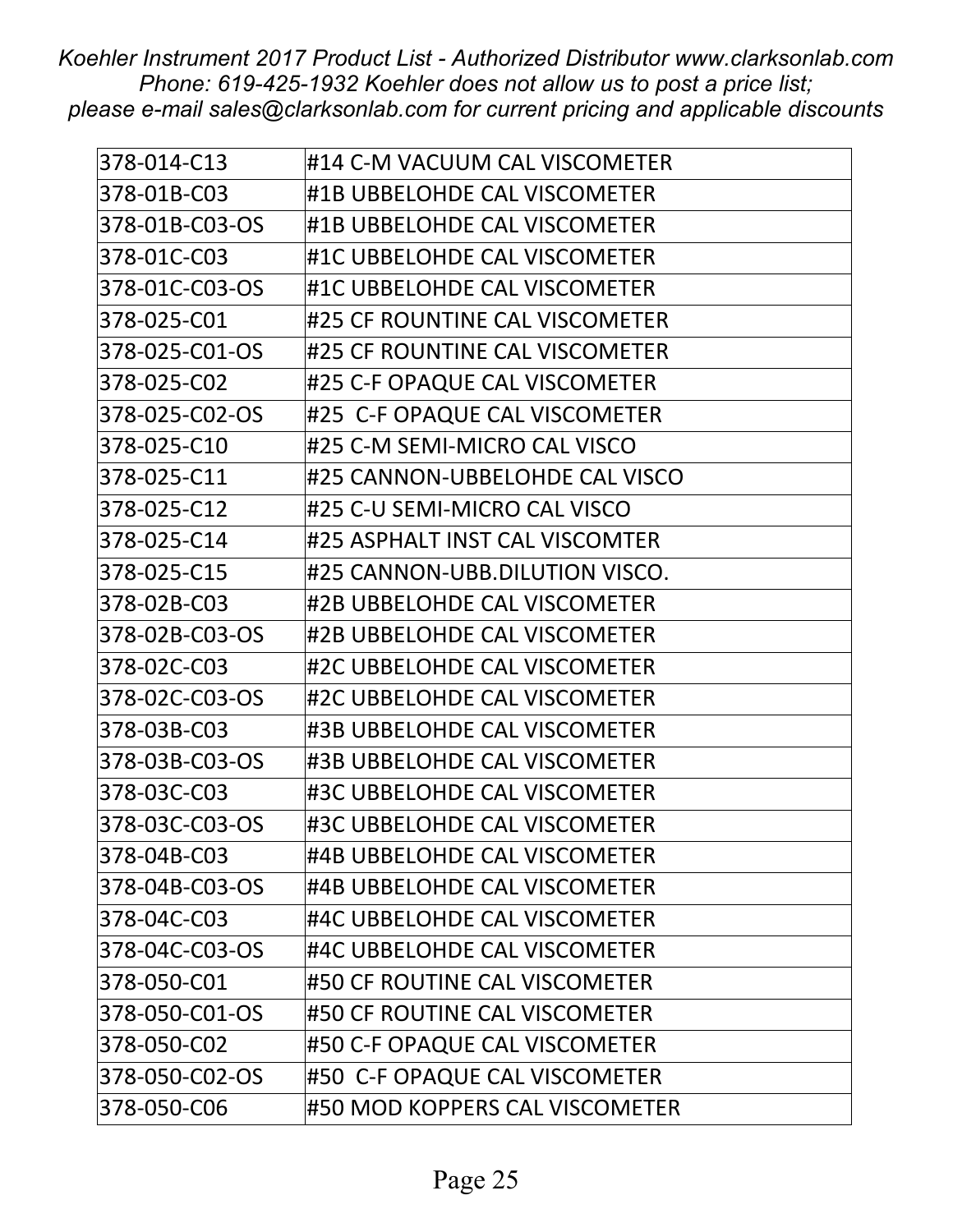| 378-050-C10    | #50 C-M SEMI-MICRO CAL VISCO   |
|----------------|--------------------------------|
| 378-050-C11    | #50 CANNON-UBBELOHDE CAL VISCO |
| 378-050-C12    | #50 C-U SEMI-MICRO CAL VISCO   |
| 378-050-C14    | #50 ASPHALT INST CAL VISCOMTER |
| 378-050-C15    | #50 CANNON-UBB.DILUTION VISCO. |
| 378-075-C01    | #75 CF ROUTINE CAL VISCOMETER  |
| 378-075-C01-OS | #75 CF ROUTINE CAL VISCOMETER  |
| 378-075-C02    | #75 C-F OPAQUE CAL VISCOMETER  |
| 378-075-C02-OS | #75 C-F OPAQUE CAL VISCOMETER  |
| 378-075-C10    | #75 C-M SEMI-MICRO CAL VISCO   |
| 378-075-C11    | #75 CANNON-UBBELOHDE CAL VISCO |
| 378-075-C12    | #75 C-U SEMI-MICRO CAL VISCO   |
| 378-075-C15    | #75 CANNON-UBB.DILUTION VISCO. |
| 378-100-C01    | #100 CF ROUTINE CAL VISCOMETER |
| 378-100-C01-OS | #100 CF ROUTINE CAL VISCOMETER |
| 378-100-C02    | #100 C-F OPAQUE CAL VISCOMETER |
| 378-100-C02-OS | #100 C-F OPAQUE CAL VISCOMETER |
| 378-100-C06    | #100 MODI KOPPERS CAL VISCO    |
| 378-100-C10    | #100 C-M SEMI-MICRO CAL VISCO  |
| 378-100-C11    | #100 CANNON-UBBELOHDE CAL VISC |
| 378-100-C12    | #100 C-U SEMI-MICRO CAL VISCO  |
| 378-100-C14    | #100 ASPHALT INST CAL VISCO    |
| 378-100-C15    | 100 CANNON-UBB.DILUTION VISCO. |
| 378-150-C01    | #150 CF ROUTINE CAL VISCOMETER |
| 378-150-C01-OS | #150 CF ROUTINE CAL VISCOMETER |
| 378-150-C02    | #150 C-F OPAQUE CAL VISCOMETER |
| 378-150-C02-OS | #150 C-F OPAQUE CAL VISCOMETER |
| 378-150-C10    | #150 C-M SEMI-MICRO CAL VISCO  |
| 378-150-C11    | #150 CANNON-UBBELOHDE CAL VISC |
| 378-150-C12    | #150 C-U SEMI-MICRO CAL VISCO  |
| 378-200-C01    | #200 CF ROUTINE CAL VISCOMETER |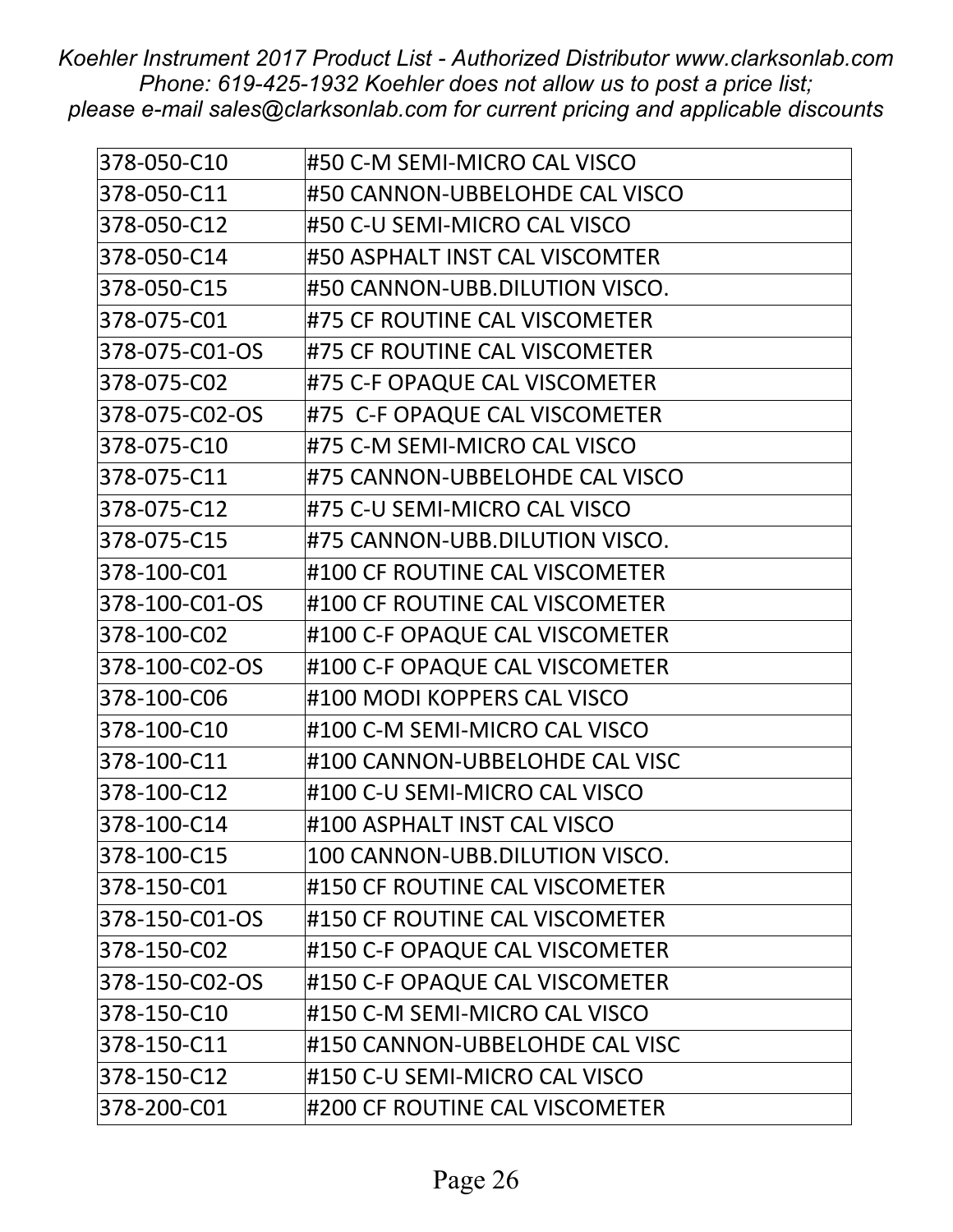| 378-200-C01-OS | #200 CF ROUTINE CAL VISCOMETER |
|----------------|--------------------------------|
| 378-200-C02    | #200 C-F OPAQUE CAL VISCOMETER |
| 378-200-C02-OS | #200 C-F OPAQUE CAL VISCOMETER |
| 378-200-C06    | #200 MODI KOPPERS CAL VISCO    |
| 378-200-C10    | #200 C-M SEMI-MICRO CAL VISCO  |
| 378-200-C11    | #200 CANNON-UBBELOHDE CAL VISC |
| 378-200-C12    | #200 C-U SEMI-MICRO CAL VISCO  |
| 378-200-C14    | #200 ASPHALT INST CAL VISCO    |
| 378-200-C15    | 200 CANNON-UBB.DILUTION VISCO. |
| 378-300-C01    | #300 CF ROUTINE CAL VISCOMETER |
| 378-300-C01-OS | #300 CF ROUTINE CAL VISCOMETER |
| 378-300-C02    | #300 C-F OPAQUE CAL VISCOMETER |
| 378-300-C02-OS | #300 C-F OPAQUE CAL VISCOMETER |
| 378-300-C10    | #300 C-M SEMI-MICRO CAL VISCO  |
| 378-300-C11    | #300 CANNON-UBBELOHDE CAL VISC |
| 378-300-C12    | #300 C-U SEMI-MICRO CAL VISCO  |
| 378-300-C15    | 300 CANNON-UBB.DILUTION VISCO. |
| 378-350-C01    | #350 CF ROUTINE CAL VISCOMETER |
| 378-350-C01-OS | #350 CF ROUTINE CAL VISCOMETER |
| 378-350-C02    | #350 C-F OPAQUE CAL VISCOMETER |
| 378-350-C02-OS | #350 C-F OPAQUE CAL VISCOMETER |
| 378-350-C10    | #350 C-M SEMI-MICRO CAL VISCO  |
| 378-350-C11    | #350 CANNON-UBBELOHDE CAL VISC |
| 378-350-C12    | #350 C-U SEMI-MICRO CAL VISCO  |
| 378-350-C15    | 350 CANNON-UBB.DILUTION VISCO. |
| 378-400-C01    | #400 CF ROUTINE CAL VISCOMETER |
| 378-400-C01-OS | #400 CF ROUTINE CAL VISCOMETER |
| 378-400-C02    | #400 C-F OPAQUE CAL VISCOMETER |
| 378-400-C02-OS | #400 C-F OPAQUE CAL VISCOMETER |
| 378-400-C06    | #400 MODI KOPPERS CAL VISCO    |
| 378-400-C10    | #400 C-M SEMI-MICRO CAL VISCO  |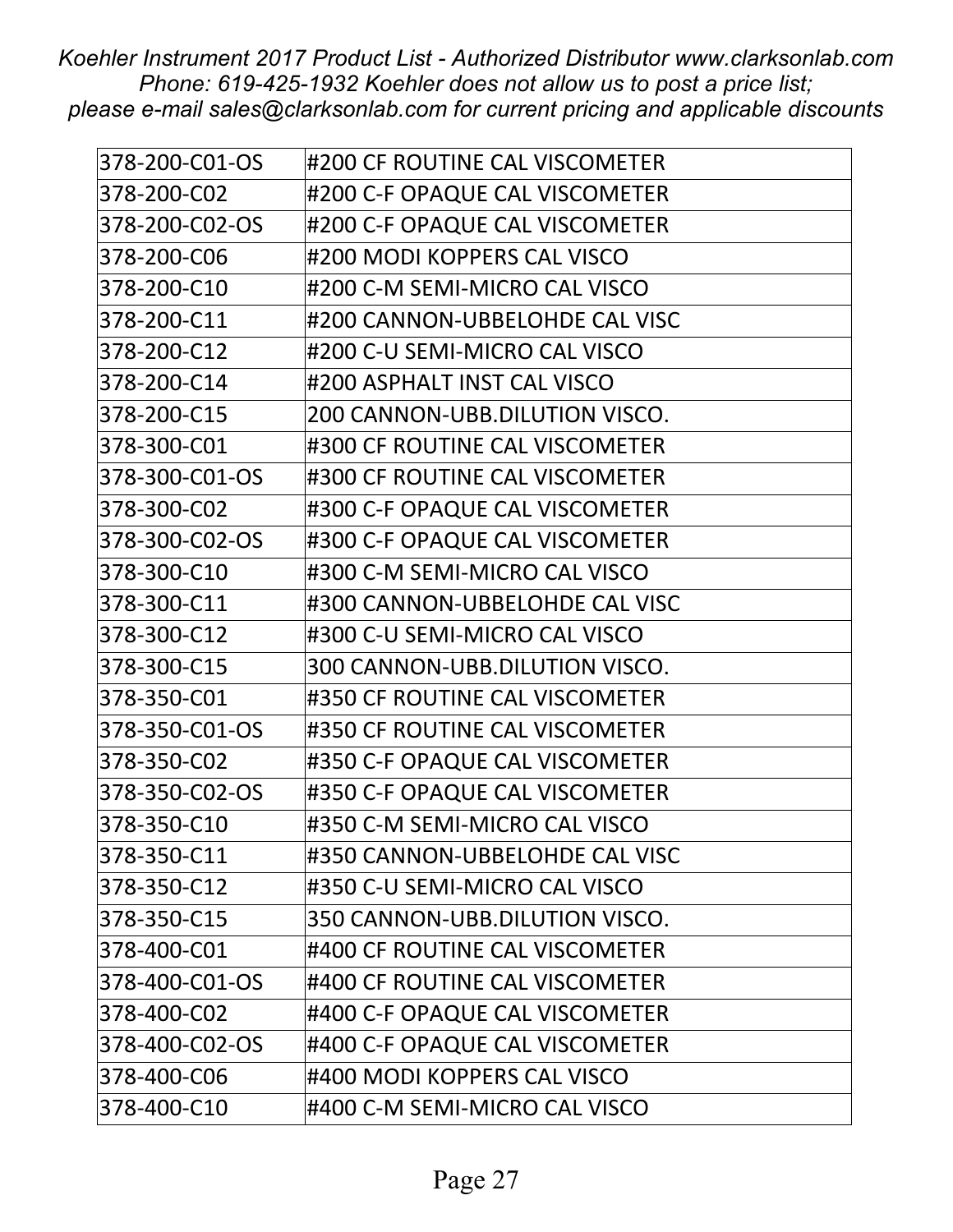| 378-400-C11    | #400 CANNON-UBBELOHDE CAL VISC |
|----------------|--------------------------------|
| 378-400-C12    | #400 C-U SEMI-MICRO CAL VISCO  |
| 378-400-C14    | #400 ASPHALT INST CAL VISCO    |
| 378-400-C15    | 400 CANNON-UBB.DILUTION VISCO. |
| 378-450-C01    | #450 CF ROUTINE CAL VISCOMETER |
| 378-450-C01-OS | #450 CF ROUTINE CAL VISCOMETER |
| 378-450-C02    | #450 C-F OPAQUE CAL VISCOMETER |
| 378-450-C02-OS | #450 C-F OPAQUE CAL VISCOMETER |
| 378-450-C10    | #450 C-M SEMI-MICRO CAL VISCO  |
| 378-450-C11    | #450 CANNON-UBBELOHDE CAL VISC |
| 378-450-C12    | #450 C-U SEMI-MICRO CAL VISCO  |
| 378-450-C15    | 450 CANNON-UBB.DILUTION VISCO. |
| 378-500-C01    | #500 CF ROUTINE CAL VISCOMETER |
| 378-500-C01-OS | #500 CF ROUTINE CAL VISCOMETER |
| 378-500-C02    | #500 C-F OPAQUE CAL VISCOMETER |
| 378-500-C02-OS | #500 C-F OPAQUE CAL VISCOMETER |
| 378-500-C10    | #500 C-M SEMI-MICRO CAL VISCO  |
| 378-500-C11    | #500 CANNON-UBBELOHDE CAL VISC |
| 378-500-C12    | #500 C-U SEMI-MICRO CAL VISCO  |
| 378-500-C15    | 500 CANNON-UBB.DILUTION VISCO. |
| 378-550-C01    | #550 CF ROUTINE VISC CAL       |
| 378-600-C01    | #600 CF ROUTINE CAL VISCOMETER |
| 378-600-C01-OS | #600 CF ROUTINE CAL VISCOMETER |
| 378-600-C02    | #600 C-F OPAQUE CAL VISCOMETER |
| 378-600-C02-OS | #600 C-F OPAQUE CAL VISCOMETER |
| 378-600-C10    | #600 C-M SEMI-MICRO CAL VISCO  |
| 378-600-C11    | #600 CANNON-UBBELOHDE CAL VISC |
| 378-600-C12    | #600 C-U SEMI-MICRO CAL VISCO  |
| 378-600-C15    | 600 CANNON-UBB.DILUTION VISCO. |
| 378-650-C01    | #650 CF ROUTINE CAL VISCOMETER |
| 378-650-C01-OS | #650 CF ROUTINE CAL VISCOMETER |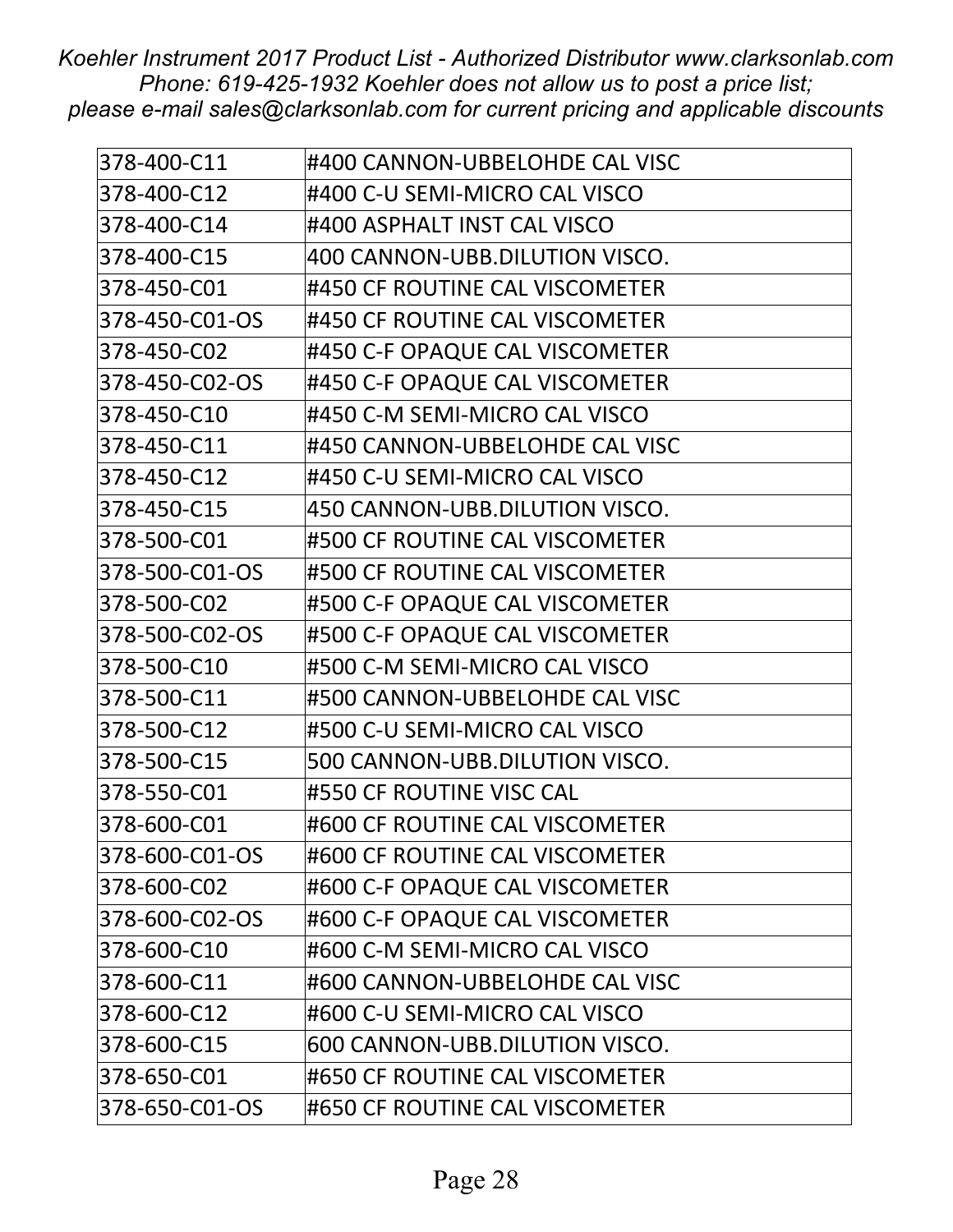| 378-650-C02-OS | #650 C-F OPAQUE CAL VISCOMETER           |
|----------------|------------------------------------------|
| 378-700-C01    | #700 CF ROUTINE CAL VISCOMETER           |
| 378-700-C01-OS | #700 CF ROUTINE CAL VISCOMETER           |
| 378-700-C02-OS | #700 C-F OPAQUE CAL VISCOMETER           |
| 380-100-001    | SILICONE CARB ABRAS CLOTH PK50           |
| 380-100-002    | SILICONE CARB ABRAS CLOTH ROLL           |
| 380-150-000    | SILICONE CARB PWDR 150GR 1LB             |
| 380-150-001    | SILICNE CARB PAPER 150GR PKG50           |
| 380-150-002    | ALUM OXIDE CLOTH 150GR PKG50             |
| 380-150-003    | SILICON CARB.PWDR.FEPA P150,1#           |
| 380-220-001    | SILICNE CARB PAPER 220GR PKG50           |
| 380-240-001    | SILICNE CARB PAPER 240GR PKG50           |
| 380-240-002    | ALUM OXIDE CLOTH 240GR PKG50             |
| 380-600-001    | SILICONE CARB.PAPER,600GR,PK50           |
| 387-115-001    | AIR COMPRESSOR 115 VOLT 60HZ.            |
| 387-230-001    | AIR COMPRESSOR 230 VOLT 50HZ.            |
| 388-001-003    | <b>3 OZ ASPHALT SAMPLE CONTAINER</b>     |
| 388-001-006    | <b>6 OZ ASPHALT SAMPLE CONTAINER</b>     |
| K00D96-8       | <b>CENTRIFUGE TUBE</b>                   |
| K0D215         | ALKALIMETER, KNORR, 250ML FLASK          |
| <b>KOD301</b>  | <b>FALLING BALL VISCOSITY TUBE</b>       |
| K0D322-12      | <b>DISTILLATION RECEIVER</b>             |
| K0D322-5       | <b>DISTILLATION RECEIVER</b>             |
| K0D369-1       | SPECIFIC GRAVITY BOTTLE, 1ML             |
| K0D369-10      | SPECIFIC GRAVITY BOTTLE, 10ML            |
| K0D369-5       | SPECIFIC GRAVITY BOTTLE, 5ML             |
| K0D402-A       | <b>ADAPTER GLASS, 105 DEGREE</b>         |
| K0D402-F       | <b>FLASK, DISTILLATION, 500ML</b>        |
| K0D422-1000    | HYDROMETER CYLINDER, 1000ML, TC          |
| K0D422-1205    | <b>HYDRO CYL GRAD AT 1130 &amp; 1205</b> |
| K0D453         | <b>SEPARATORY FUNNEL</b>                 |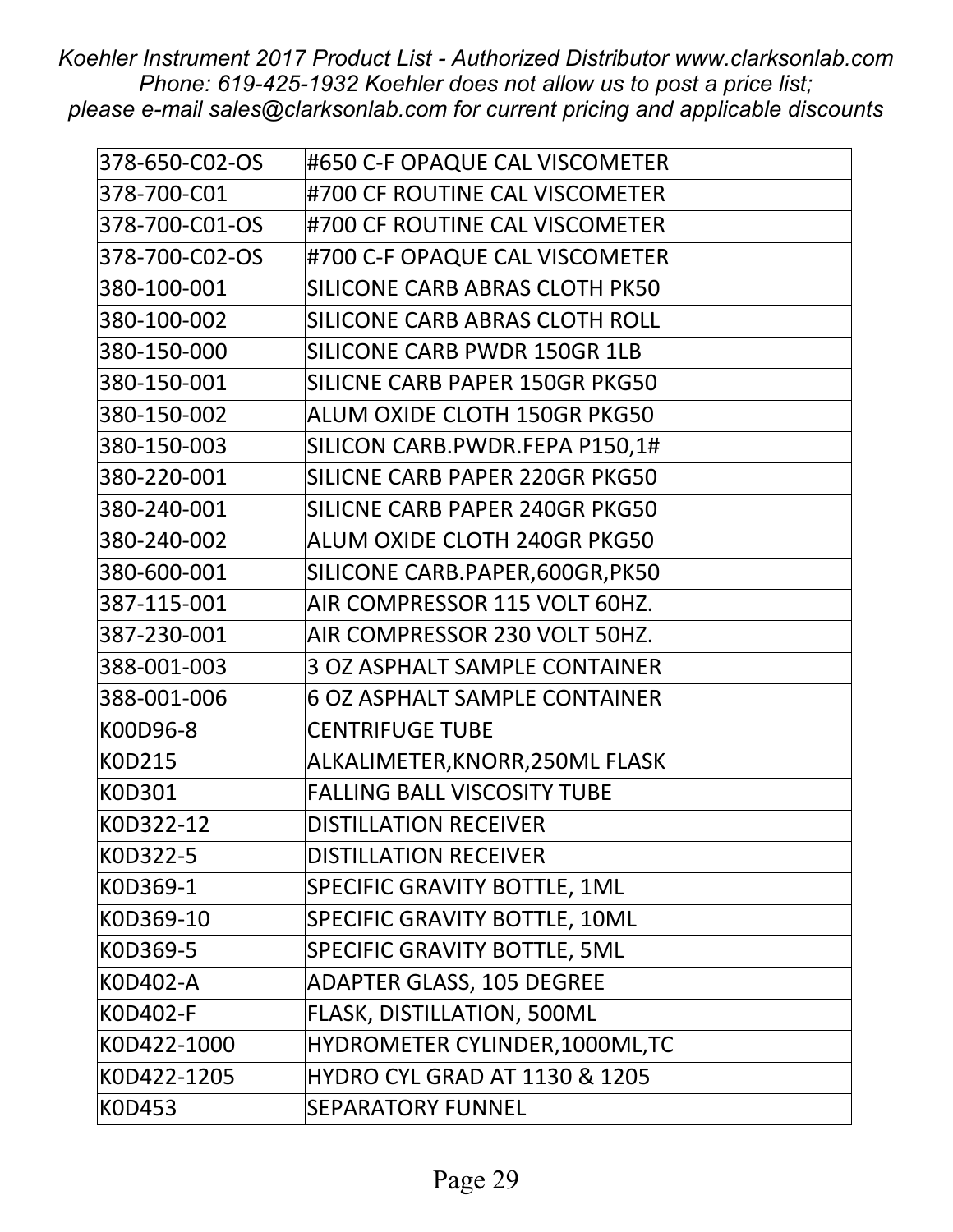| <b>KOD565</b>   | TEST TUBE, GR. STOPPER 15X140MM       |
|-----------------|---------------------------------------|
| <b>KOD848-B</b> | <b>COLOR STANDARD BOTTLE, 0-14</b>    |
| <b>KOD848-C</b> | <b>COLOR STANDARD BOTTLE, SET</b>     |
| <b>KOD848-D</b> | <b>COLOR STANDARD BOTTLE W/SOLUTI</b> |
| <b>KOD848-E</b> | <b>COLOR STANDARD BOTTLE W/SOLUTI</b> |
| <b>KOD888</b>   | <b>GAS COLLECTING TUBE, 500ML</b>     |
| <b>KOD889</b>   | <b>DISTILLATION RECEIVER</b>          |
| K0D891-25       | <b>SPECIFIC GRAVITY BOTTLE</b>        |
| K0D891-50       | <b>SPECIFIC GRAVITY BOTTLE</b>        |
| K0D941          | PYCNOMETER, SIDE ARM, 4.5+/-.5ML      |
| K10000-01000    | <b>BATH STIRRER ASSEMBLY</b>          |
| K10010          | <b>PYREX BEAKER</b>                   |
| K10020          | POWERTROL HEATER, 115V                |
| K10050          | <b>POSI-DRIVE BELT</b>                |
| K10060          | <b>PYREX U-TUBE</b>                   |
| K10090          | U-TUBE ANILINE APPARATUS, 115V        |
| K10110          | <b>STAINLESS STEEL PUMP ROTOR</b>     |
| K10120          | PYREX PUMP BODY                       |
| K10130          | THIN FILM TUBE                        |
| K10190          | THIN FILM ANILINE APP. 115V           |
| K10200          | <b>AUTO ANILINE APPARATUS 115V</b>    |
| K10210          | PYREX TEST CELL ASSEMBLY              |
| K10220          | HEATING AND COOLING TUBE ASSY.        |
| K10400          | <b>2 UNIT OXIDATION BATH 115V</b>     |
| K10400-11000    | <b>HEATER ASSEMBLY 2000W 115V</b>     |
| K10401          | 2 UNIT OXIDATION BATH 115 VOLT        |
| K10403          | <b>4 UNIT OXIDATION BATH 115 VOLT</b> |
| K104-0-9A       | PORT COVER ASSEMBLY                   |
| K104A-0-8H      | <b>HEATER ASSEMBLY 4000W 440 VOLT</b> |
| K10500          | <b>OXIDATION PRESSURE VESSEL</b>      |
| K10500-02001    | <b>BURST DISC ASSEMBLY</b>            |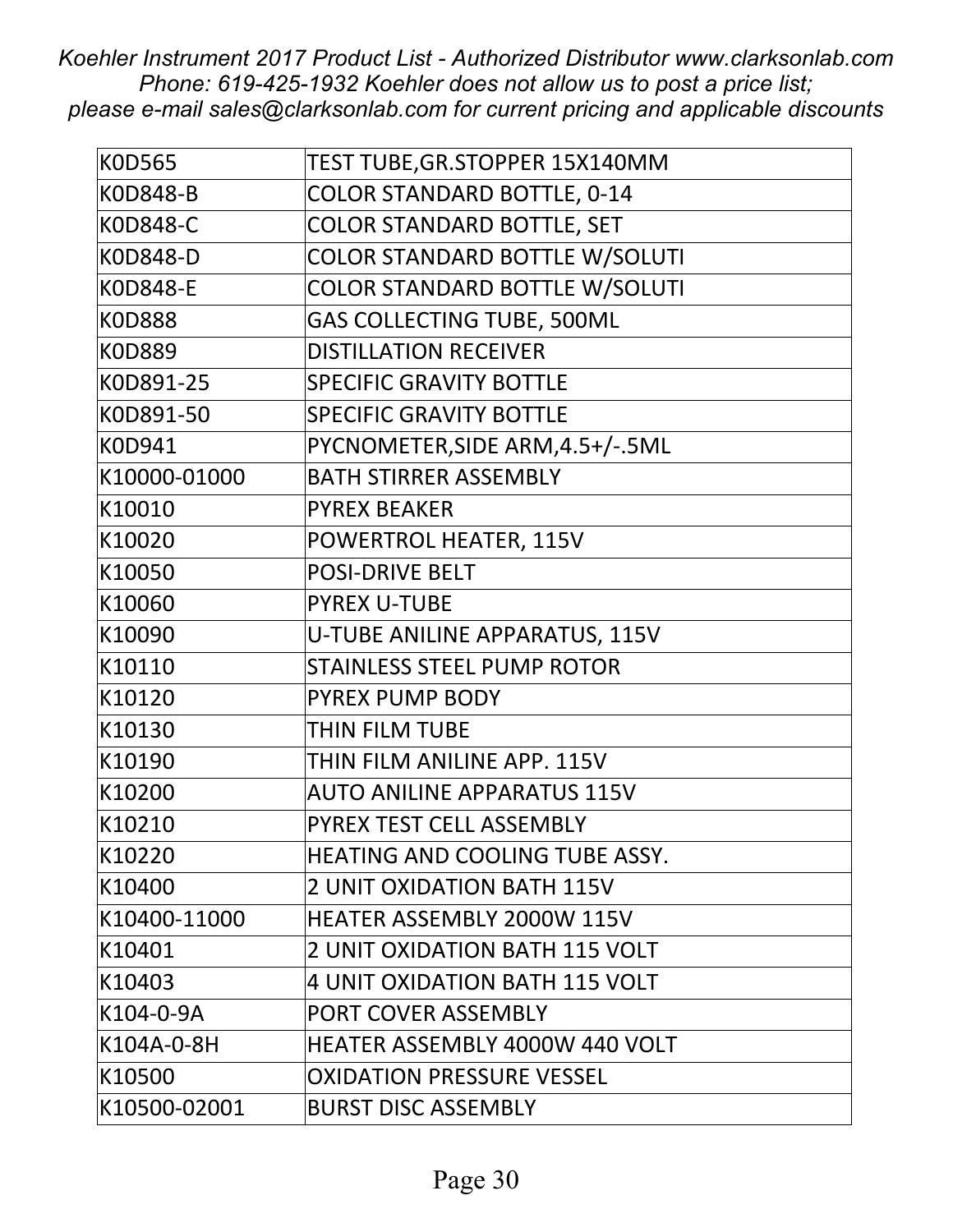| K10504-OPS | 2 UNIT PRESS MEAS SYSTEM 115V         |
|------------|---------------------------------------|
| K10505-OPS | 4 UNIT PRESS MEAS SYSTEM 115V         |
| K10506-OPS | 6 UNIT PRESS MEAS SYSTEM 115V         |
| K10510     | <b>COMPOSITION GASKETS</b>            |
| K10520     | <b>WRENCH</b>                         |
| K10525     | OX BOMB SAFETY BLOW-OFF RETRO         |
| K10530     | <b>TABLE SOCKET</b>                   |
| K10540     | <b>GLASS SAMPLE CONTAINER W/COVER</b> |
| K10540/C   | SAMPLE CONTAINER COVER ONLY           |
| K10551     | <b>PRESSURE LINE</b>                  |
| K10556     | OXYGEN MANIFOLD PRES RELIEF SY        |
| K10560     | <b>BRONZE TUBING</b>                  |
| K10570     | (1) PEN RECORDER                      |
| K10580     | (2) PEN RECORDER                      |
| K10590     | <b>PRESSURE GAUGE 0 - 200 PSI</b>     |
| K10600-1   | GASKET, PRESSURE VESSEL COVER         |
| K10601     | <b>6 UNIT OX. OVERPRESSURE VESSEL</b> |
| K108-0-7   | <b>ADAPTOR</b>                        |
| K10901     | OXIDATION BATH, 115V, 50/60HZ.        |
| K109-0-6   | <b>OVERFLOW PIPE</b>                  |
| K11000     | <b>OXIDATION STABILITY VESSEL</b>     |
| K11005-OPS | 4-UNIT EPMS D942, 115V                |
| K11010     | <b>DISH HOLDER</b>                    |
| K11029     | <b>TEFLON GASKET</b>                  |
| K11040     | <b>PYREX DISH</b>                     |
| K11201     | VAPOR PRESSURE CYLINDER, LPG          |
| K11202     | <b>BLEEDER VALVE ASSEMBLY</b>         |
| K11401-RPS | RVP 4 UNIT DATA ACQ SYS 115V          |
| K11450     | RVP BATH, 4 UNIT, 115V 50/60          |
| K11450-0-1 | HEATER, 2000 WATT, 115 VOLT           |
| K11500     | REID VAPOR PRESSURE CYLINDER#1        |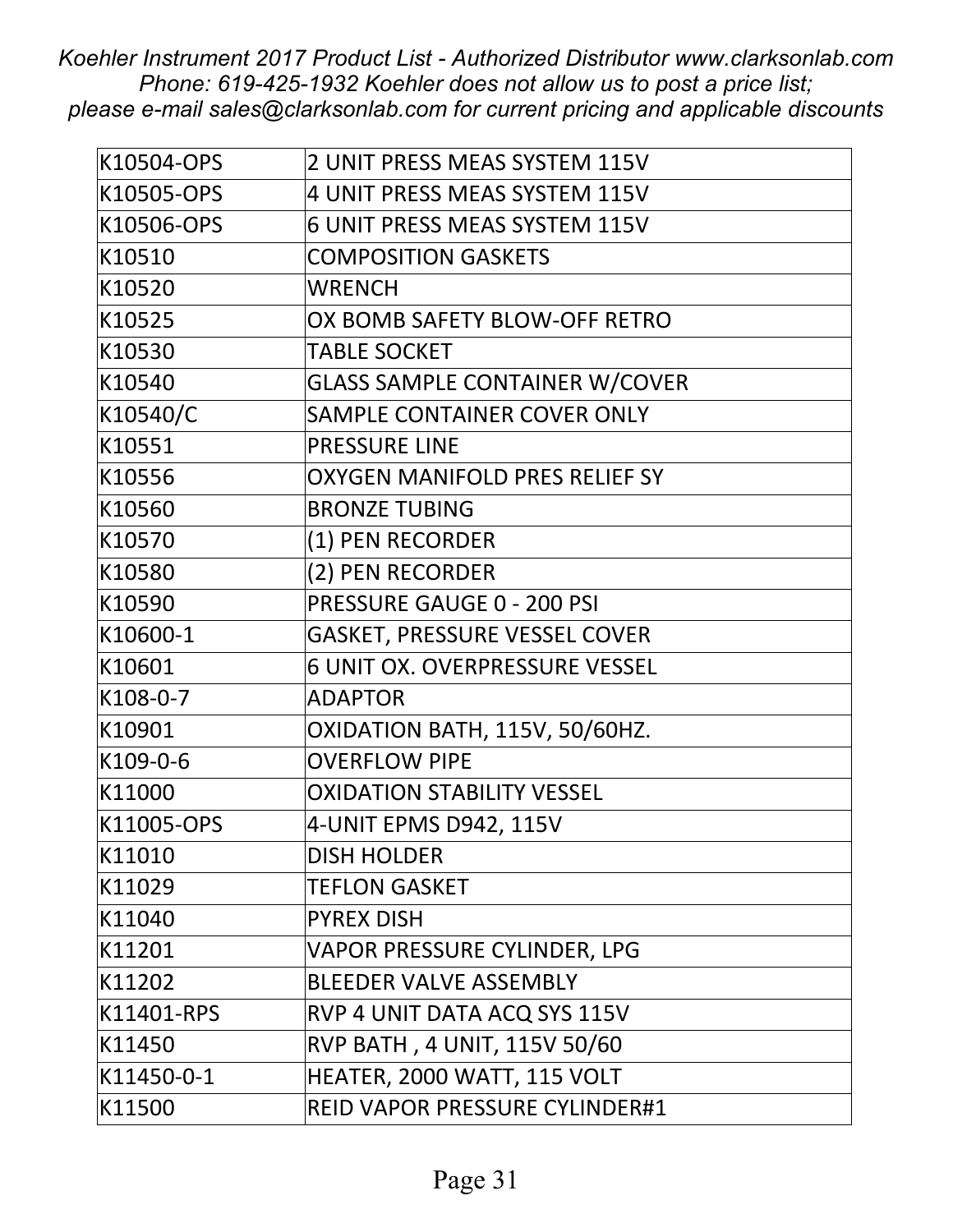| K11800     | <b>SAMPLE CONTAINER</b>                 |
|------------|-----------------------------------------|
| K11810     | <b>TRANSFER CONNECTION</b>              |
| K11820     | <b>CHILLED SAMPLE APPARATUS</b>         |
| K12100     | 6 UNIT OXIDATION BATH, 115V             |
| K12130     | <b>COPPER CATALYST COIL (PKG 24)</b>    |
| K121A-0-17 | HEATER 750 WATT 230 VOLT                |
| K12200     | <b>8 UNIT OXIDATION BATH 115V</b>       |
| K122-0-18  | <b>OXYGEN DELIVERY TUBE</b>             |
| K122-0-19  | <b>OXIDATION TEST TUBE</b>              |
| K122-0-20  | <b>CONDENSER</b>                        |
| K122-0-21  | THERMOMETER BRACKET                     |
| K122-0-22  | OIL LEVEL INDICATOR STRIP               |
| K122-0-23  | <b>SAMPLE TUBE HOLDER</b>               |
| K122-0-27  | <b>TEFLON STOPPER</b>                   |
| K122-0-28  | <b>SAMPLING TUBE SPACER</b>             |
| K122-0-30  | <b>SYRINGE SAMPLING TUBE</b>            |
| K122-0-31  | <b>SLOTTED CORK STOPPER PACK 10</b>     |
| K12210     | <b>CATALYST COILS</b>                   |
| K12212     | <b>12 UNIT OXIDATION BATH 115V</b>      |
| K12230     | HI TEMP CONV OXID BATH 115V             |
| K12250     | STEEL WIRE (1000 FT ROLL)               |
| K12260     | COPPER WIRE.0641"D +/- .00064" HP 99% P |
| K12281     | OXIDATION CELL ASSY D943-D4310          |
| K13009     | SAYBOLT CHROMOMETER TURRET TYP          |
| K13010     | <b>MACBETH DAYLIGHT LAMP</b>            |
| K13011     | <b>OPTICAL EYEPIECE</b>                 |
| K13012     | <b>GRADUATED TUBE GASKET</b>            |
| K13016     | <b>PLAIN MIRROR</b>                     |
| K13018     | <b>PETCOCK LENS GASKET</b>              |
| K13020     | <b>COLOR STANDARD, FULL DISC</b>        |
| K13028     | COLOR STANDARD, QUARTER-DISC            |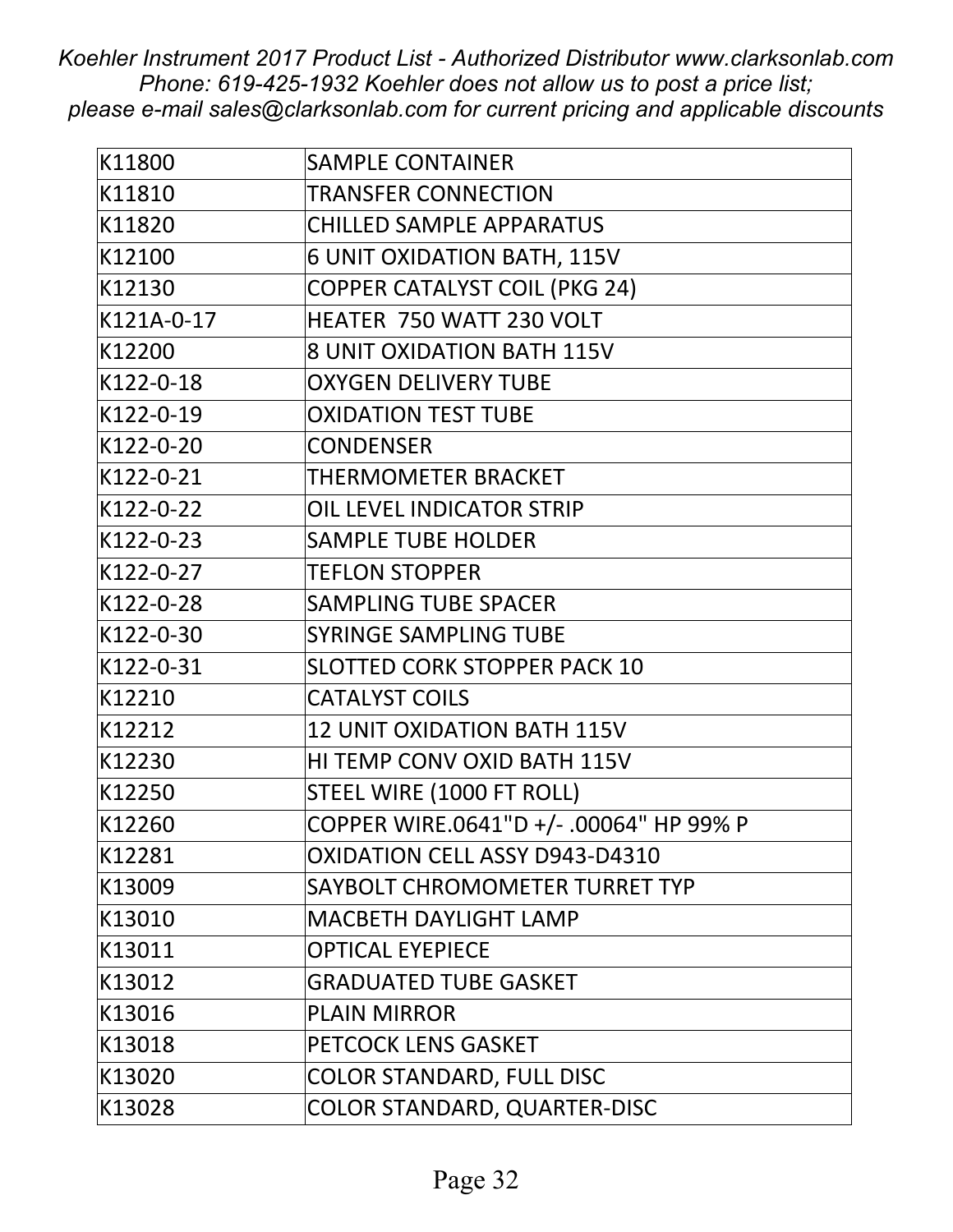| K13029 | <b>COLOR STANDARD, HALF-DISC</b>          |
|--------|-------------------------------------------|
| K13030 | PLAIN TUBE W/ CONNECTIONS                 |
| K13032 | <b>GLASS SET, TURRET &amp; DRAINCOCK</b>  |
| K13033 | <b>GLASS SET, TURRET &amp; GRAD TUBE</b>  |
| K13039 | PLAIN TUBE W/ TURRET ASSEMBLY             |
| K13040 | PLAIN TUBE W/O CONNECTIONS                |
| K13050 | <b>GRADUATED TUBE W/CONN &amp; DRAIN</b>  |
| K13058 | <b>DRAINCOCK ASSEMBLY</b>                 |
| K13059 | <b>GRADUATED TUBE W/ CONNECTIONS</b>      |
| K13060 | <b>GRADUATED TUBE W/O CONNECTIONS</b>     |
| K13070 | <b>PLAIN GLASS DISC</b>                   |
| K13080 | <b>FROSTED MIRROR IN BASE</b>             |
| K13090 | <b>FROSTED MIRROR W/O BASE</b>            |
| K13100 | SAYBOLT WAX CHROMOMETER 115V              |
| K13200 | PETROLEUM COLORIMETER 115V                |
| K13202 | <b>COLOR COMPARATOR 115 VOLT</b>          |
| K13203 | <b>OIL COMPARATOR</b>                     |
| K13204 | DAYLIGHT ILLUMINATOR 115 VOLT             |
| K13205 | <b>RECTANGULAR GLASS CELL</b>             |
| K13210 | <b>SAMPLE CONTAINER</b>                   |
| K13220 | LAMP, HALOGEN - 6 VOLT 10 WATT            |
| K13221 | <b>COLOR DISC SET FOR K13200 / K13290</b> |
| K13222 | LAMP, HALOGEN 12V 20W                     |
| K13223 | TUNGSTEN HALOGEN LAMP,12V,20W.            |
| K13294 | DAYLIGHT ILLUMINATOR 220-240V             |
| K13902 | CLEV. FLASH TESTER, 115V, 60HZ CE CERT    |
| K14000 | <b>CLEVELAND OPEN CUP</b>                 |
| K14510 | <b>COVER ASSEMBLY</b>                     |
| K14520 | <b>BRASS CUP</b>                          |
| K14540 | <b>MICRO GAS BURNER</b>                   |
| K145-8 | THERMOMETER FERRULE                       |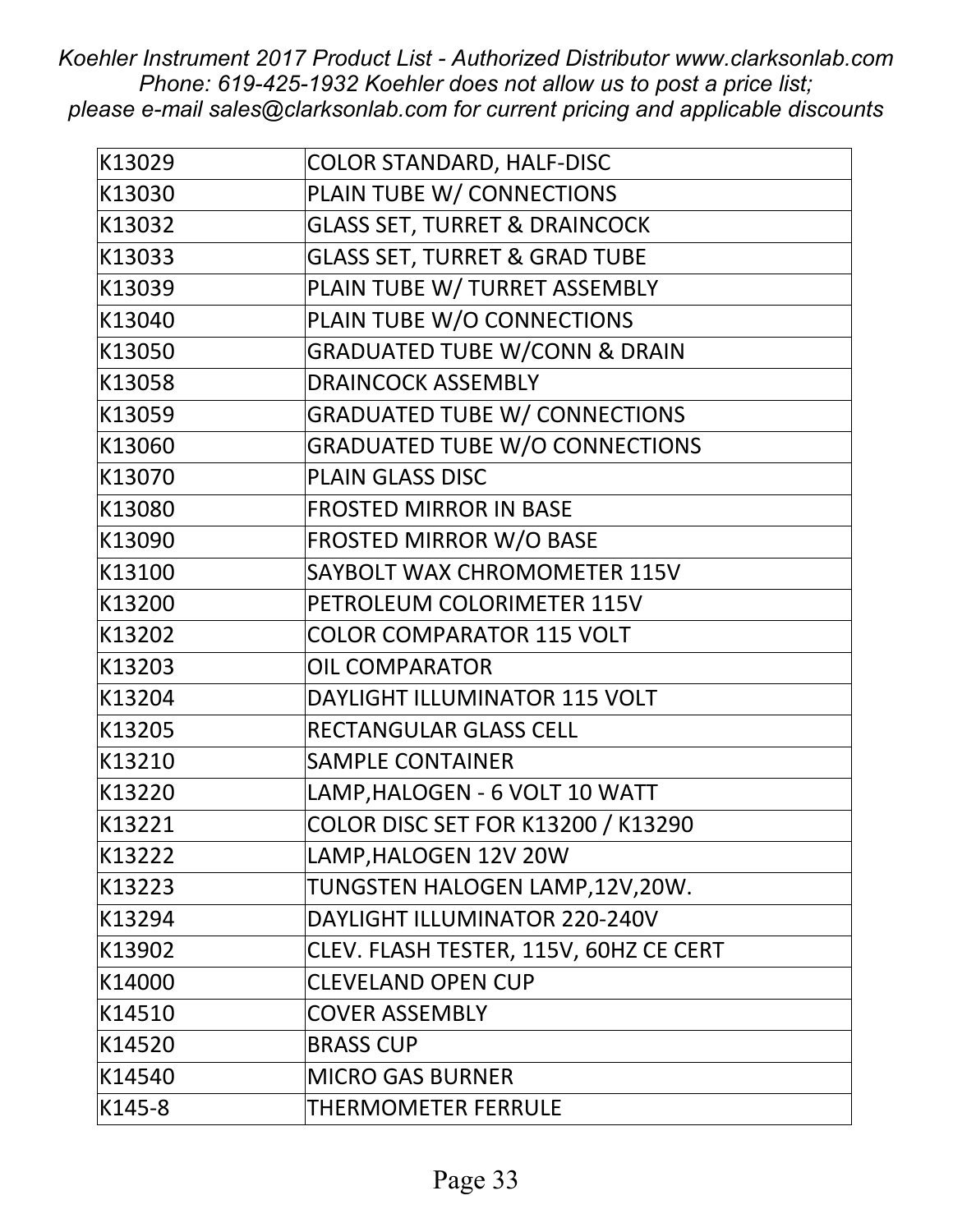| K14600       | ELECTRIC CLOSED TESTER, 115V             |
|--------------|------------------------------------------|
| K14601       | TAG CLOSED CUP FLASH POINT TESTER, 115V  |
| K14690       | TAG CLOSED TESTER, GAS                   |
| K15520-00000 | <b>TEST CUP, GLASS</b>                   |
| K15601       | TAG OPEN CUP FLASHTESTER, 115V, 60 HZ,CE |
| K15610       | <b>LEVELING DEVICE</b>                   |
| K156-2       | ELECTRIC BASE ASSEMBLY 115V              |
| K15620       | <b>DRAFT SHIELD</b>                      |
| K15690       | <b>OPEN TESTER, GAS HEATED</b>           |
| K16000       | PENSKY-MARTENS TESTER, GAS               |
| K16010       | <b>COVER ASSEMBLY</b>                    |
| K16020       | P.M. CUP                                 |
| K16203       | PEN. MART FLASH PT., 115V, 60 HZ CE      |
| K16225       | P.M. STIRRER MOTOR & ROD 115V/230V       |
| K16404R      | <b>SENSOR REBUILD</b>                    |
| K16500       | RAPID FL TEST-CLOSED ALUM 115V           |
| K16501       | <b>EXTERNAL GAS ADAPTER</b>              |
| K16502       | <b>RAPID FL TEST CLOSED SS 115V</b>      |
| K16503       | RAPID FL TEST OPEN ALUM 115V             |
| K16504       | RAPID FL TEST OPEN SS 115V               |
| K16506       | <b>FUEL CYLINDER VALVE</b>               |
| K16507       | <b>HEAT TRANSFER COMPOUND</b>            |
| K16508       | <b>METAL COOLING BLOCK</b>               |
| K16509       | REF. CHARGED COOLING BLOCK               |
| K16510       | SYRINGE 2ML/4ML                          |
| K16511       | THERMOMETER 32-5 72F/0-300C              |
| K16512       | THERMOMETER 32-230F                      |
| K16513       | THERMOMETER 212-572F                     |
| K16514       | THERMOMETER 0-110C                       |
| K16515       | THERMOMETER 100-300C                     |
| K16516       | THERMOMETER -36 TO 105F                  |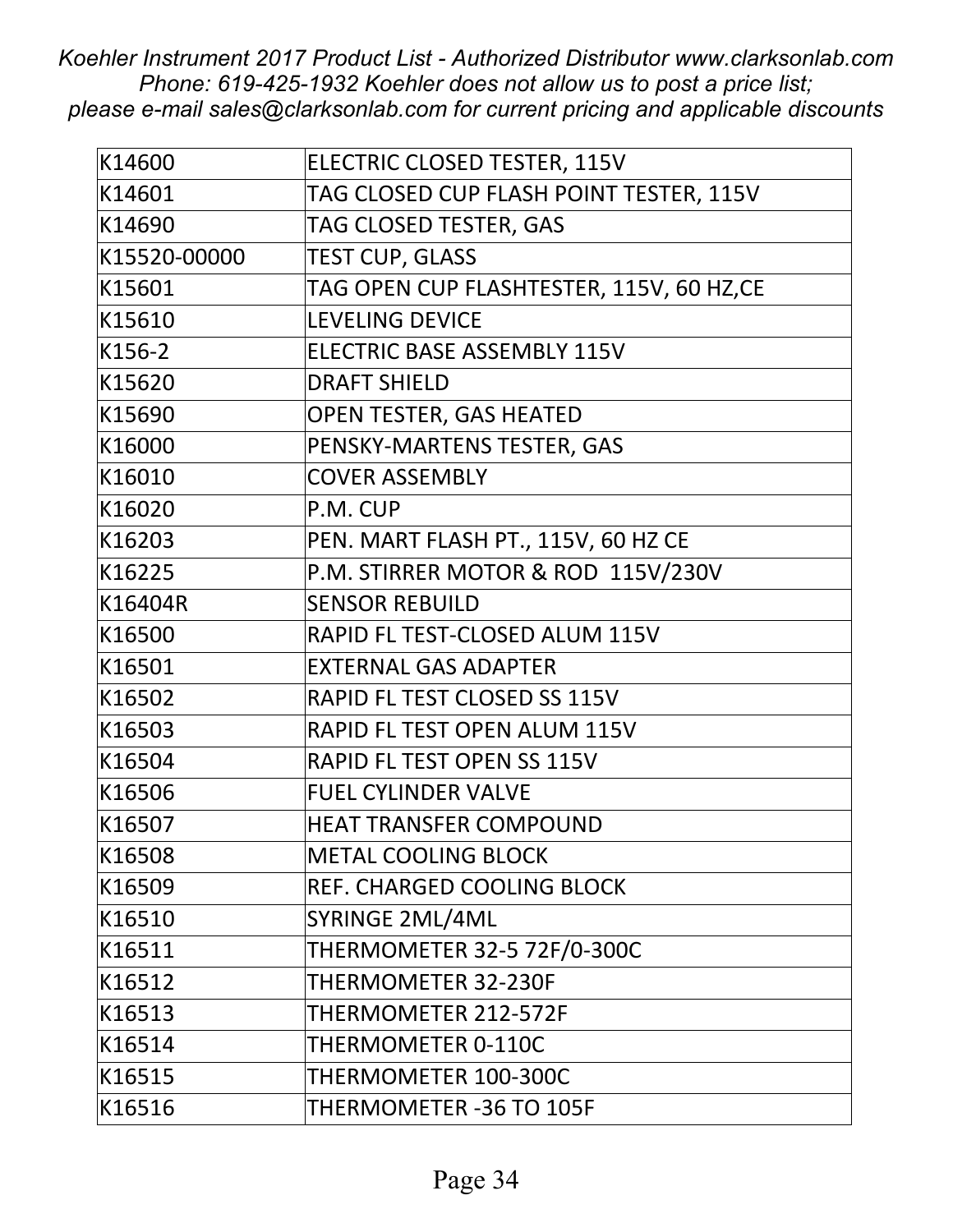| K16517 | THERMOMETER -38 TO 40C                 |
|--------|----------------------------------------|
| K16526 | <b>CUP, ALUMINUM</b>                   |
| K17000 | THIN FILM OVEN PAN, ALUMINUM           |
| K17090 | THIN FILM OVEN PAN, S/S                |
| K17100 | WAX COATING ASSEMBLY, 115V             |
| K17110 | CEREAL GLASSINE, 3.5" W X 6" DIA,      |
| K17200 | TYPE A BLOCKING PLATE 115V             |
| K17300 | TYPE B BLOCKING PLATE 115V             |
| K17400 | ABEL FLASH POINT TESTER, 115V 60HZ, CE |
| K17500 | PARAFFIN WAX MELTING APPARATUS         |
| K17600 | <b>OIL-SOLVENT EXTRACTABLES 115V</b>   |
| K17610 | <b>EVAPORATION CABINET, 115V</b>       |
| K17630 | <b>FILTER STICK ASSEMBLY</b>           |
| K17640 | <b>AIR PRESSURE REGULATOR</b>          |
| K17700 | <b>WAX PENETRATION NEEDLE</b>          |
| K17710 | <b>SPECIMEN CONTAINER</b>              |
| K17770 | WAX PENETRATION NEEDLE, CERT.          |
| K17900 | <b>RUST PREVENTION OF GREASES</b>      |
| K17910 | <b>TEST BEARING</b>                    |
| K17930 | <b>CONTAINER WITH LID</b>              |
| K17970 | <b>CORROSION PREVENTIVE APP. 115V</b>  |
| K17980 | <b>CORROSION PREVENTIVE APP. 115V</b>  |
| K17981 | <b>BEARING HOLDER ASSEMBLY</b>         |
| K17982 | <b>MECHANICAL GREASE PACKER</b>        |
| K17983 | <b>PLIERS</b>                          |
| K17984 | <b>PLASTIC JAR WITH COVER</b>          |
| K18000 | <b>GREASE WORKING MACHINE</b>          |
| K18020 | <b>STEEL GREASE WORKER</b>             |
| K18021 | <b>OVERFLOW RIM</b>                    |
| K18022 | DIAL THERMOMETER ASSEMBLY              |
| K18023 | <b>COVER AND GASKET ASSEMBLY</b>       |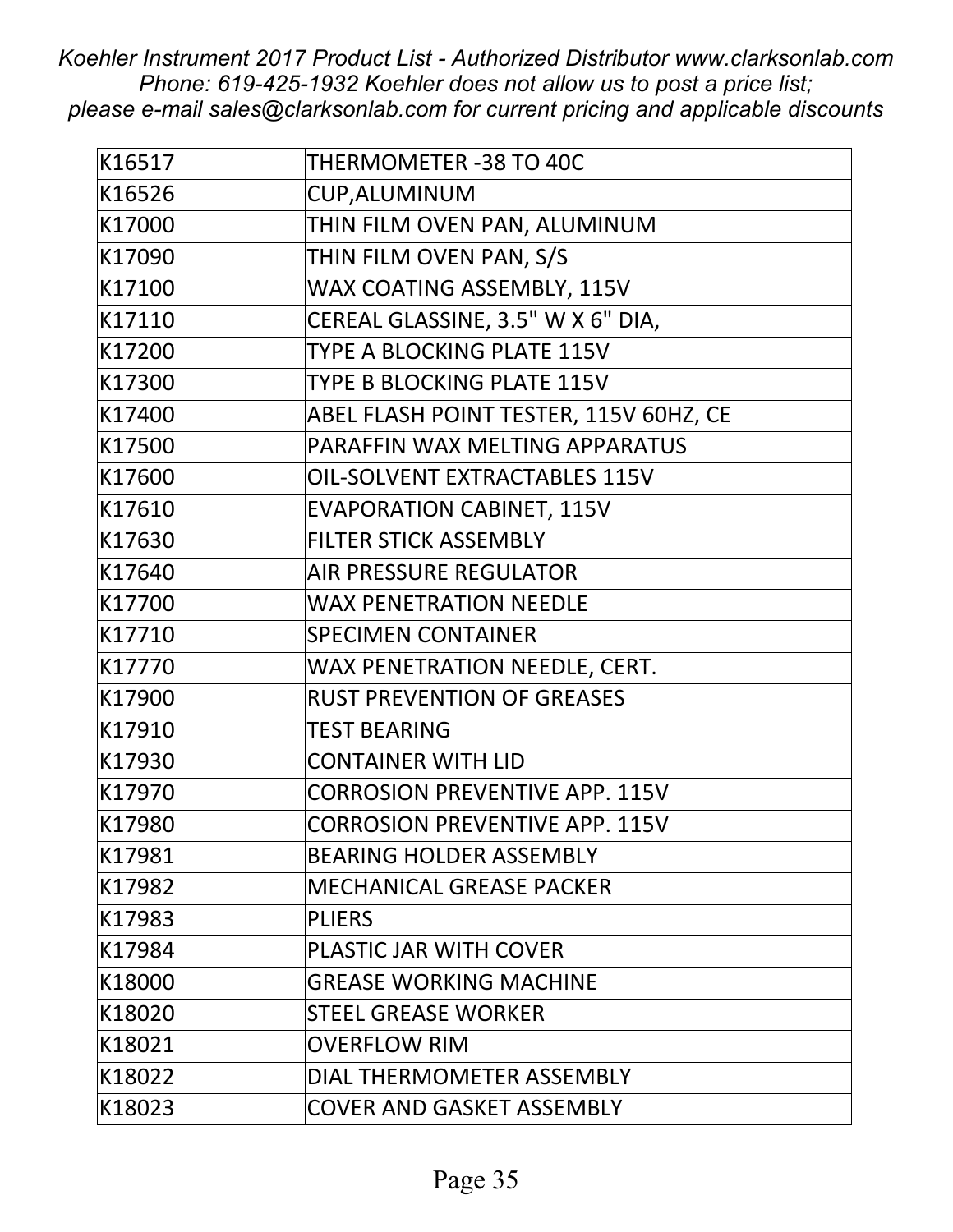| K18028       | <b>GREASE WORKER TOP ASSEMBLY</b>     |
|--------------|---------------------------------------|
| K18028A      | <b>GREASE WORKER TOP ASSEMBLY</b>     |
| K18029       | <b>GREASE CUP</b>                     |
| K18030       | STEEL GREASE WORKER, 270 HOLE         |
| K18100       | 1 UNIT GREASE WORKER 115V/60HZ        |
| K18190       | 2 UNIT GREASE WORKER 115V/60HZ        |
| K18200       | WATER SPRAYOFF TESTER 115V/60H        |
| K182-0-10    | HEATER 750 WATT 115 VOLT              |
| K18210       | <b>STAINLESS STEEL TEST PANEL</b>     |
| K18220       | <b>APPLICATION FIXTURE</b>            |
| K182A-0-10   | HEATER 750 WATT 230 VOLT              |
| K18300       | ROLL TESTER, 115V/60HZ                |
| K183-0-1A    | <b>TEST CYLINDER ASSEMBLY</b>         |
| K18320       | 2 UNIT ROLL TESTER 115V 60 HZ         |
| K18340       | 4 UNIT ROLL TESTER 115V 60HZ.         |
| K18500       | WHEEL BEARING TESTER, 115V/60         |
| K18500-SFW-A | HIGH TEMP. WHEEL BEAR. SOFTWARE       |
| K18650       | L-60-1 APPARATUS 220-240 50HZ.        |
| K18660       | L-60-1 APPARATUS 220-240 60HZ.        |
| K18661       | L-60 TEST KIT                         |
| K18700       | LEAKAGE TENDENCIE APP 115V/60H        |
| K18723       | TORQUE WRENCH W/ ADAPTER & SOC        |
| K18810       | 0 - 30 LB DYNAMOMETER SCALE           |
| K18860-0-16  | <b>OUTBOARD TEST BEARING</b>          |
| K18860-0-17  | <b>BEARING HUB</b>                    |
| K18860-0-24  | <b>INBOARD TEST BEARING</b>           |
| K18871-SFW-A | SOFTWARE KIT LOW TEMP TORQUE          |
| K18900       | PRESSURE BLEEDING TEST CELL           |
| K18910       | <b>CONSTANT TEMP AIR CABINET 115V</b> |
| K18919       | <b>CONSTANT TEMP AIR CAB.220-240V</b> |
| K19000       | <b>OIL SEPARATION APPARATUS</b>       |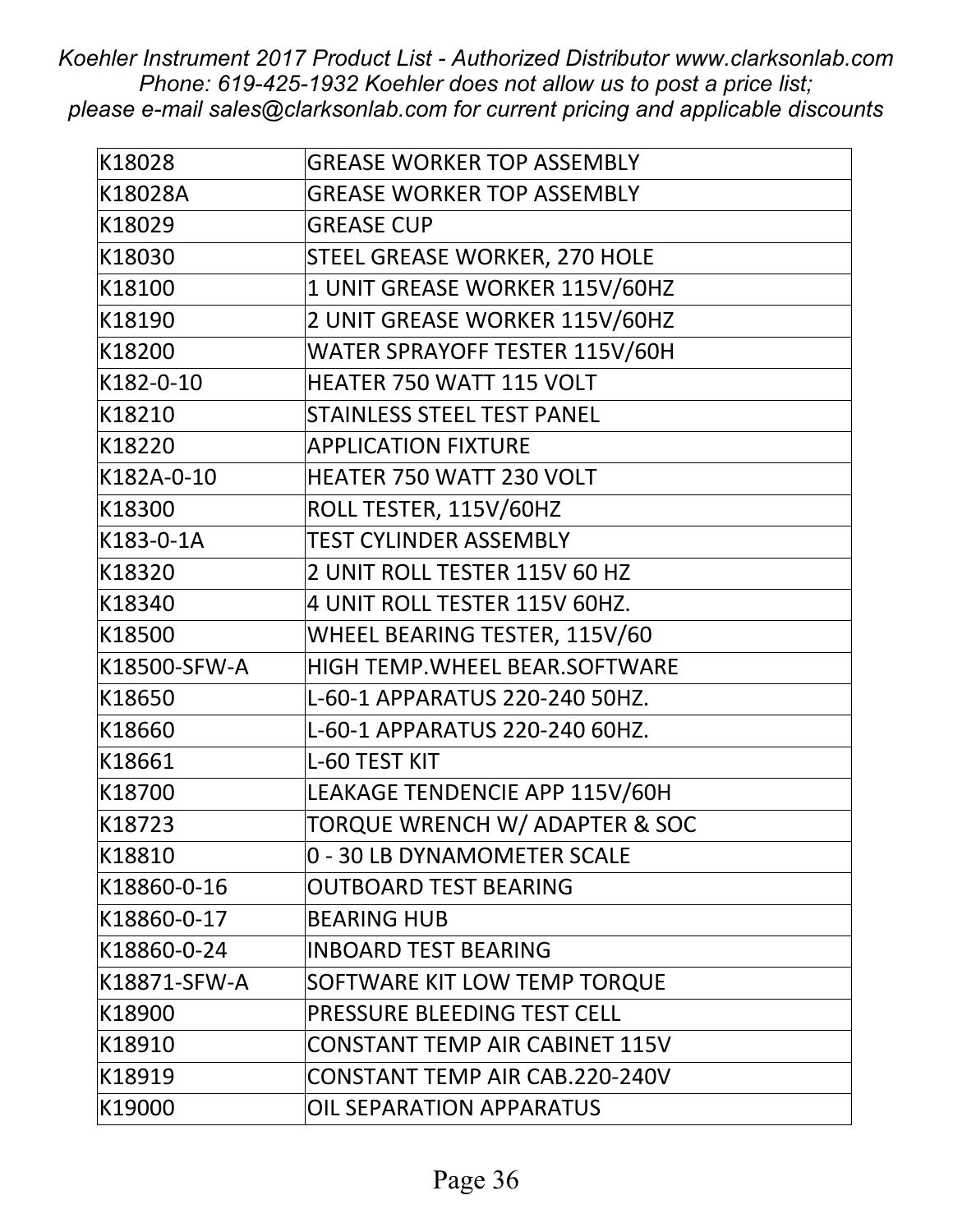| K19050        | OIL SEPARATION OF GREASE                 |
|---------------|------------------------------------------|
| K19057        | PORTABLE TURBIDIMETER 115V               |
| K19100        | <b>GREASE CUTTER</b>                     |
| K19200        | WATER WASHOUT TESTER, 115V/60            |
| K19300        | <b>ESTIMATION OF DELETERIOUS PART</b>    |
| K19310        | PLASTIC TEST PANELS                      |
| K19400        | HIGH TEMP 6 PL DROPPING POINT, 115V      |
| K194-0-2      | <b>TOP PLATE</b>                         |
| K19404        | MAN. DROPPING PT. APP. 115V 60HZ CE CERT |
| K19492        | <b>TEST TUBE WITH INDENTATIONS</b>       |
| K19493        | <b>THERMOMETER CORK</b>                  |
| K19499        | <b>CORK RING GUIDE</b>                   |
| K194E1        | THERMOMETER CLAMP                        |
| K194E2        | <b>UPPER BUSHING</b>                     |
| K194E3        | <b>LOWER BUSHING</b>                     |
| K194E4        | <b>LOWER BUSHING SUPPORT RING</b>        |
| K194E5        | THERMOMETER DEPTH GAUGE                  |
| K194E6        | POLISHED METAL ROD                       |
| K194E7        | <b>CUP PLUG GAUGE</b>                    |
| <b>K194EA</b> | <b>GREASE CUP</b>                        |
| K194EA-S/S    | S/S GREASE CUP                           |
| <b>K194EB</b> | TEST TUBE 13MM X 100MM                   |
| <b>K194EC</b> | <b>CUP SUPPORT</b>                       |
| K19500        | <b>PENETROMETER</b>                      |
| K19510        | <b>WEIGHT SET, AUX (5PCS)</b>            |
| K19520        | LIGHTWEIGHT PLUNGER 15-GRAM              |
| K19535        | <b>LOAD WEIGHT 50 GRAM</b>               |
| K19536        | <b>LOAD WEIGHT 100 GRAM</b>              |
| K19552        | CALIBRATION KIT(3PC SET)W/CERT           |
| K19587        | 50 GRAM LOAD WEIGHT                      |
| K19588        | 100 GRAM LOAD WEIGHT                     |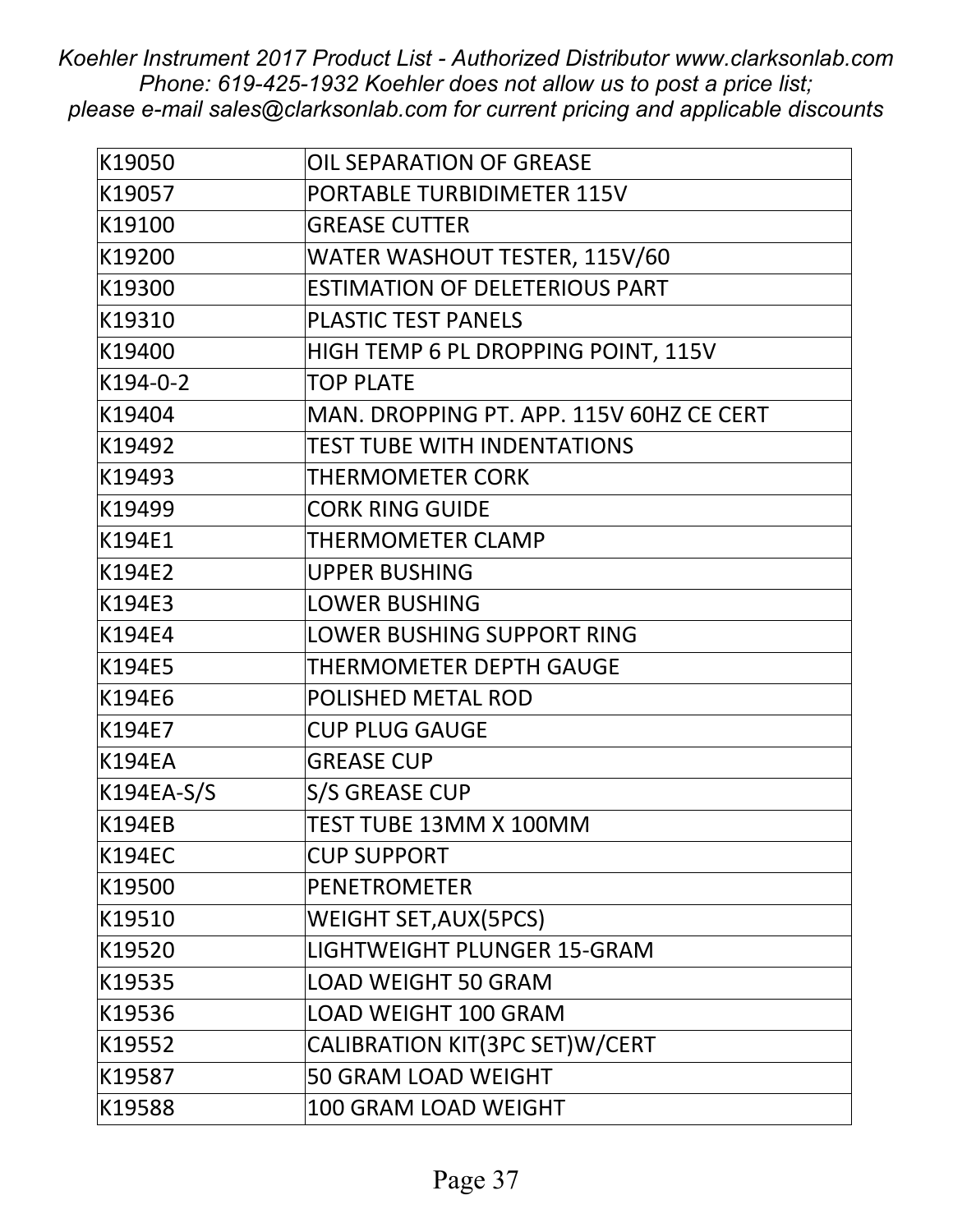| K196-0-8     | <b>HEATER 750 WATT 115 VOLT</b>       |
|--------------|---------------------------------------|
| K196A-0-8    | HEATER 750 WATT 230 VOLT              |
| K19800       | PENETRATION CONE, 15-GRAM             |
| K19900       | <b>ALUMINUM A.O.C.S. CONE</b>         |
| K20000       | PENETROMETER CONE                     |
| K20090       | PENETROMETER CONE, 35-GRAM            |
| K20100       | PENETROMETER CONE, S/S                |
| K20200       | HALF-SIZE PENETROMETER CONE           |
| K20210       | <b>HALF-SCALE GREASE WORKER</b>       |
| K20300       | MINIATURE PENETROMETER CONE           |
| K20310       | <b>SAMPLE CUP AND COLLAR</b>          |
| K20320       | PERFORATED DISC                       |
| K20370       | <b>HOLLOW PLEXIGLASS CONE 15 GRAM</b> |
| K20500-00000 | PENETRATION NEEDLE                    |
| K20570-00000 | PENETRATION NEEDLE CERTIFIED          |
| K20600-00000 | <b>S/S PENETRATION NEEDLE</b>         |
| K20670-00000 | S/S PENETRATION NEEDLE CERT.          |
| K20700       | SAMPLE CONTAINER W/ COVER D937        |
| K20800       | UNIVERSAL GREASE CONE                 |
| K20900       | <b>QUARTER SCALE PENETRATION CONE</b> |
| K20910       | <b>QUARTER SCALE PLUNGER</b>          |
| K21000       | <b>QUARTER SCALE GREASE WORKER</b>    |
| K21002       | <b>RETAINING BASE PLATE</b>           |
| K21404       | AUTO TIMING OPT.SAY.VISC.115V.        |
| K21410       | SAYBOLT VISCOMETER BATH 115V          |
| K21410-0-15  | HEATER, 1200 WATT 115 VOLT            |
| K21410-SFW-A | SAYBOLT VISCOSITYSOFTWARE KIT         |
| K21414       | SAY.VIS.BATH 115V.W/TIMER PORT        |
| K22009       | <b>BRASS VISCO TUBE W/O ORIFICE</b>   |
| K22010       | UNIVERSAL ORIFICE                     |
| K22010-C/F   | <b>CALIBRATED UNIVERSAL ORIFICE</b>   |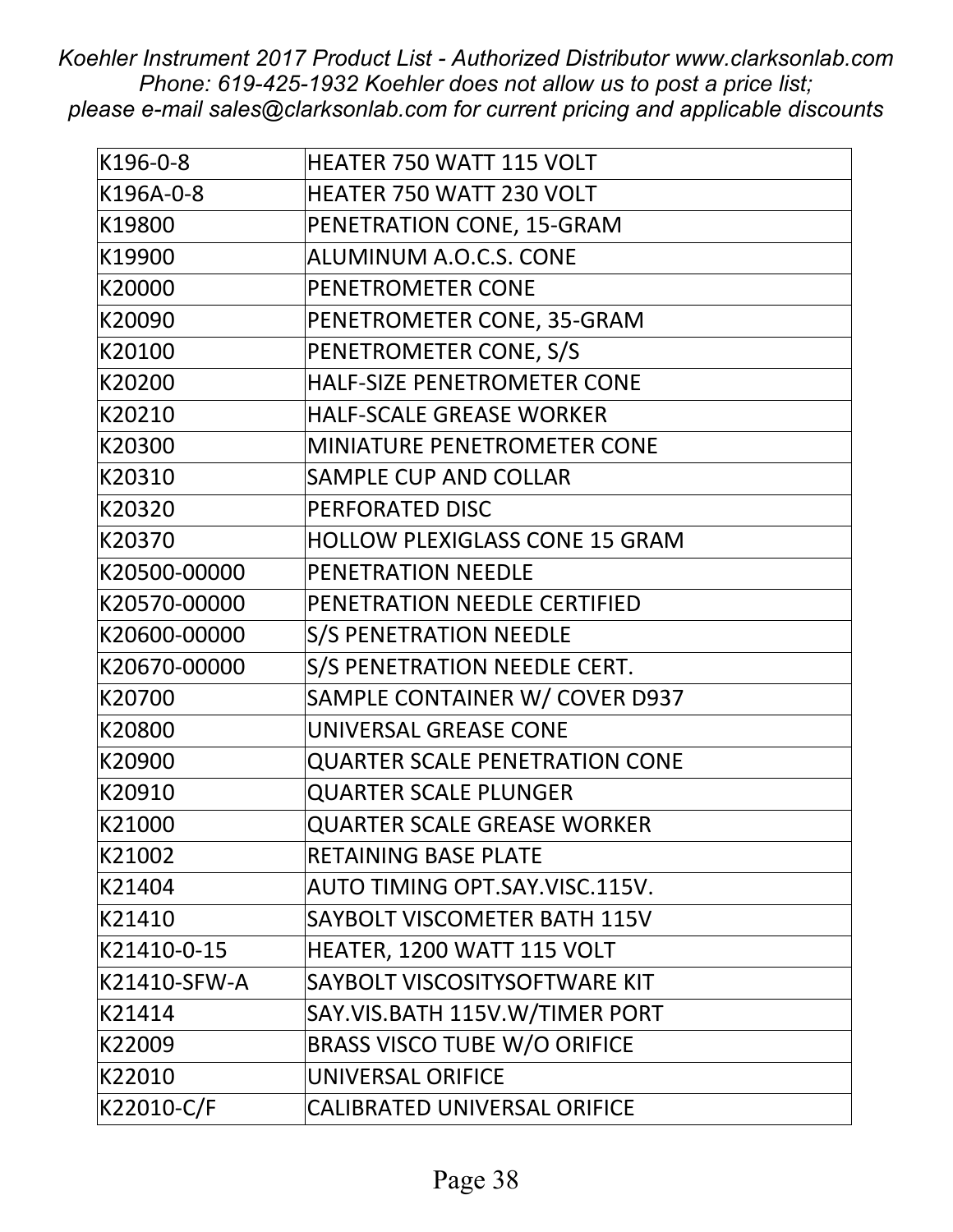| K22011       | THERM HOLDER ASSY                        |
|--------------|------------------------------------------|
| K22020       | <b>FUROL ORIFICE</b>                     |
| K22020-C/F   | <b>CALIBRATED FUROL ORIFICE</b>          |
| K22020-R/F   | REFERENCE FUROL ORIFICE W/CERT           |
| K22029       | <b>KANSAS ROAD OIL ORIFICE</b>           |
| K22030       | <b>ORIFICE WRENCH</b>                    |
| K22039       | ORIFICE WRENCH, KANSAS ROAD              |
| K22050       | <b>SOCKET WRENCH</b>                     |
| K22060       | <b>SAYBOLT STRAINER</b>                  |
| K22069       | <b>100 MESH CLOTH ONLY</b>               |
| K22070       | <b>CLEANING PLUNGER</b>                  |
| K22080       | <b>DISPLACEMENT RING</b>                 |
| K22090       | <b>WITHDRAWAL TUBE</b>                   |
| K22309       | S/S SAYBOLT VISCO TUBE ONLY              |
| K22600       | PRESSURE VISCOMETER 115V 60HZ            |
| K22680       | <b>GREASE MOBILITY APPAR 115V/60</b>     |
| K22680-SFW-A | SOFTWARE KIT, GREASE MOBILITY            |
| K22720       | <b>UBBELOHDE TUBE HOLDER ASSEMBLY</b>    |
| K22751       | LKV4000 REF. KIN VISC BATH 115V 60HZ     |
| K22751-OS    | LKV5000 REF KIN VISC BATH -70°C, 115V 60 |
| K22752-03007 | COIL, COOLING                            |
| K22753       | LKV3000 REF KIN VISC BATH 115V 60HZ      |
| K22753-OS    | LKV5000 REF KIN VISC BATH -30°C, 115V 60 |
| K23050       | SALT IN CRUDE ANALYZER 115/230V          |
| K23050-1     | <b>ELECTRODE CAP ASSEMBLY</b>            |
| K23050-2     | SERIAL CABLE ASSEMBLY                    |
| K23050-3     | TEMPERATURE PROBE & WIRE ASSY.           |
| K23050-4     | POWER ADAPTER, DUAL, 115/230V            |
| K23050-5     | <b>GROUND ELECTRODE, SALT IN CRUD</b>    |
| K23050-6     | <b>CALIBRATION JACKS</b>                 |
| K23050-7     | EXT. BATT W/ STAND 115/220V              |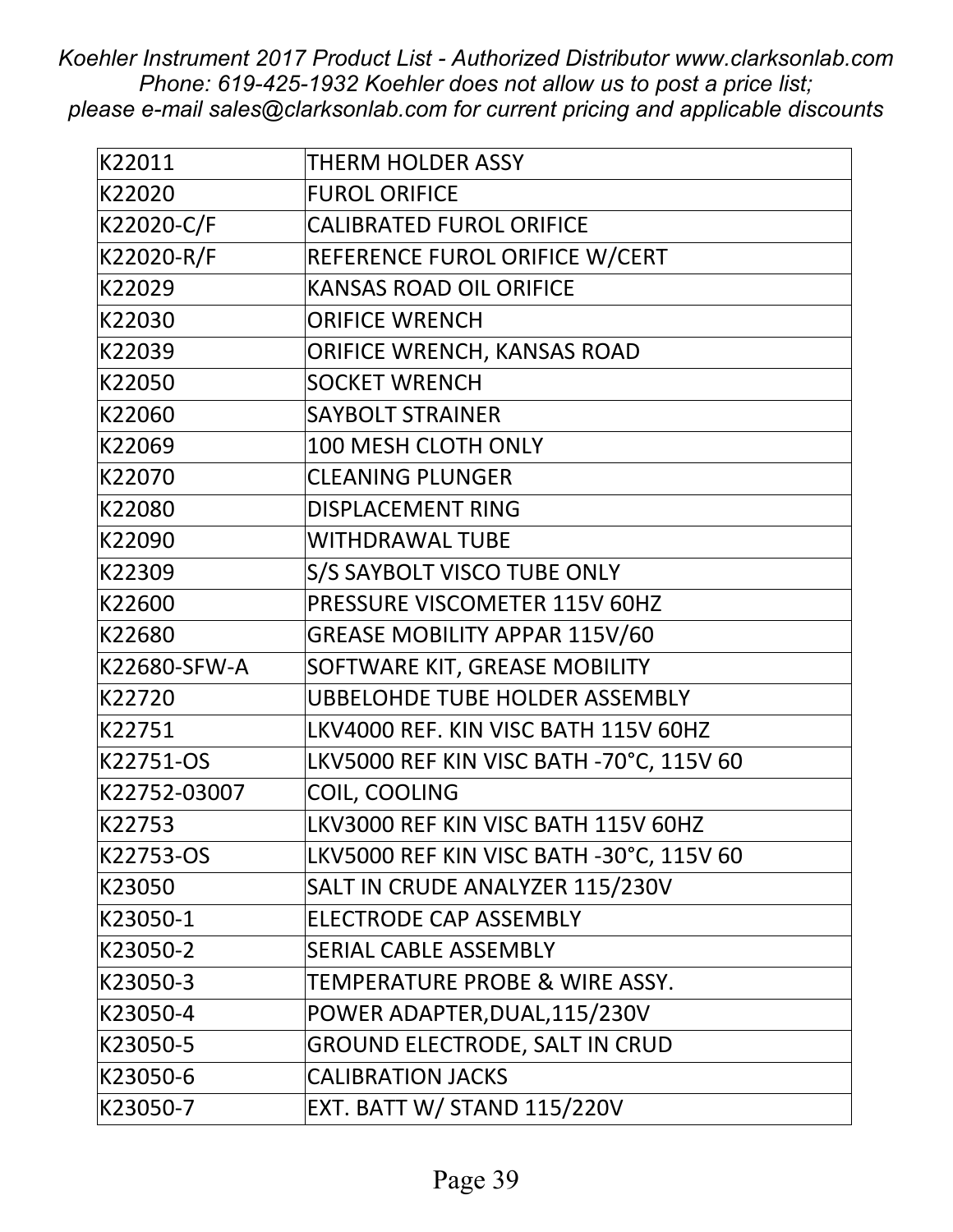| K23050-8     | TABLE STAND ONLY SALT IN CRUDE        |
|--------------|---------------------------------------|
| K23310       | <b>CANNON-FENSKE ROUT HOLDER RECT</b> |
| K23311       | <b>RUBBER STOPPER FOR VISC.PK/12</b>  |
| K23320       | <b>UBBELOHDE HOLDER - RECTANGULAR</b> |
| K23330       | BS/IP "U" RECT. TUBE HOLDER           |
| K23350       | UNIVERSAL TUBE HOLDER (RECT.)         |
| K23351       | UNIVERSAL TUBE HOLDER (ROUND)         |
| K23360       | CANNON-MANNING VAC VISC HOLDER        |
| K23361       | CANNON-UBBELOHDE HOLDER (RECT)        |
| K23362       | ZEITFUCHS CROSS-ARM HOLD RECT         |
| K23364       | <b>MODI KOPPERS REC TUBE HOLDER</b>   |
| K23371-00000 | ECON. KIN VIS BATH 18" 115V           |
| K23376-00000 | KIN VIS BATH 12" 115V 50/60HZ.        |
| K23377-01000 | <b>COOLING COIL ASSEMBLY</b>          |
| K23377-13003 | TOP PLATE, ROUND HOLES                |
| K23381       | <b>CANNON-FENSKE ROUT HOLDER RND</b>  |
| K23382       | <b>UBBELOHDE HOLDER (ROUND)</b>       |
| K23383       | ZEITFUCHS CROSS-ARM HOLDER RND        |
| K23384       | CANNON-UBBEL SEMI-MIC HOLD RND        |
| K23387       | <b>BSU/RF ROUND HOLDER</b>            |
| K23388       | <b>CANNON-MANNING VAC VIS HOLDER</b>  |
| K23419       | TEMPERATURE LIMIT CONTROL 230V        |
| K23425-00000 | 18" SAFETY SHIELD AND BASE            |
| K23462       | <b>DIGITAL STOPWATCH</b>              |
| K23463       | VACUUM REG VERT 120V 50/60HZ.         |
| K23465       | VACUUM REG HORIZ 120V 50/60HZ.        |
| K23467       | 7 POSITION VACUUM MANIFOLD            |
| K23470       | ELECT. VISCOMETER 120V 50/60HZ        |
| K236-3A      | 1ML GLASS PYCNOMETER D1481            |
| K236-3B      | 3ML GLASS PYCNOMETER D1481            |
| K236-3C      | 10ML GLASS PYCNOMETER D1481           |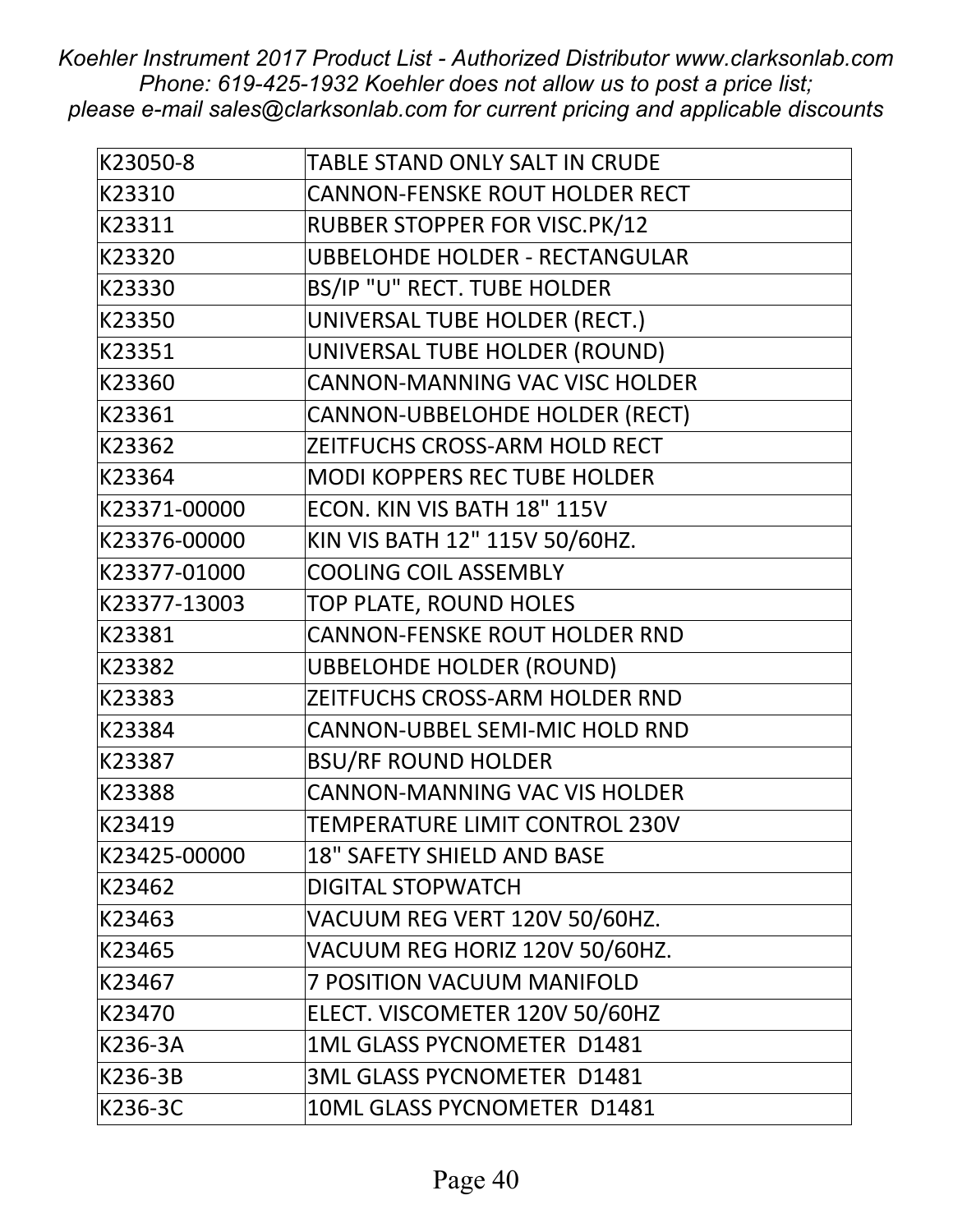| K23700       | KV3000 KIN. VISC. BATH, 12", 115V 60HZ   |
|--------------|------------------------------------------|
| K23700-SFW-A | KINEMATIC VISC SOFTWARE KIT              |
| K23702       | KV4000 KIN. VISC. BATH, 12", 115V 60HZ   |
| K23702-OS    | KV5000 KIN. VISC. BATH, 12", 115V 60HZ   |
| K23706       | KV3000 KIN. VISC. BATH, 18", 115V, 60HZ  |
| K23708       | KV4000 KIN. VISC. BATH, 18", 115V 60HZ   |
| K23708-OS    | KV5000 KIN. VISC. BATH, 18", 115V 60HZ   |
| K23780-CF    | OPTICAL SENSOR FOR C-F ROUTINE VISCOMETE |
| K23780-RF    | OPTICAL SENSOR FOR C-F OPAQUE REV. FLOW  |
| K23780-SFW-A | KIT, VISCOSITY SOFTWARE FOR O/S          |
| K23780-UB    | OPTICAL SENSOR FOR UBBELOHDE VISCOMETER  |
| K23800       | HKV3000 HT. KIN. VISC., 12", 115V 60HZ   |
| K23802       | HKV4000 HT KIN. VISC., 12", 115V 60HZ    |
| K24000       | <b>CATALYST COIL WINDING MANDREL</b>     |
| K24121       | <b>BASIC ISOTEMP 0.580 CU.FT.</b>        |
| K24175       | <b>HOT AIR OVEN 240V.</b>                |
| K25000       | <b>TEST STRIP POLISHING VISE</b>         |
| K25080       | <b>COPPER TEST STRIP</b>                 |
| K25090       | <b>COPPER STRIP VISE, 4-UNIT</b>         |
| K25100       | <b>COPPER STRIP COLOR STANDARD</b>       |
| K25200       | <b>COPPER STRIP TEST VESSEL</b>          |
| K25280       | <b>SILVER TEST STRIPS</b>                |
| K25282       | ASTM D3241-1P 323                        |
| K25308       | <b>TEST JAR RACK</b>                     |
| K25309       | <b>TEST TUBE RACK FOR COPPER CORR</b>    |
| K25310       | COPPER STRIP VESSEL 4 UNIT BATH, 115V.   |
| K253-1-0-8   | <b>HEATER 750 WATT 115 VOLT</b>          |
| K25312       | <b>CORK, VENTED</b>                      |
| K25320       | COPPER STRIP BOMB 8 UNIT BATH, 115V      |
| K253-2-0-8   | HEATER 750 WATT 115 VOLT                 |
| K25330-0-9   | STIRRER SHAFT ASSEMBLY                   |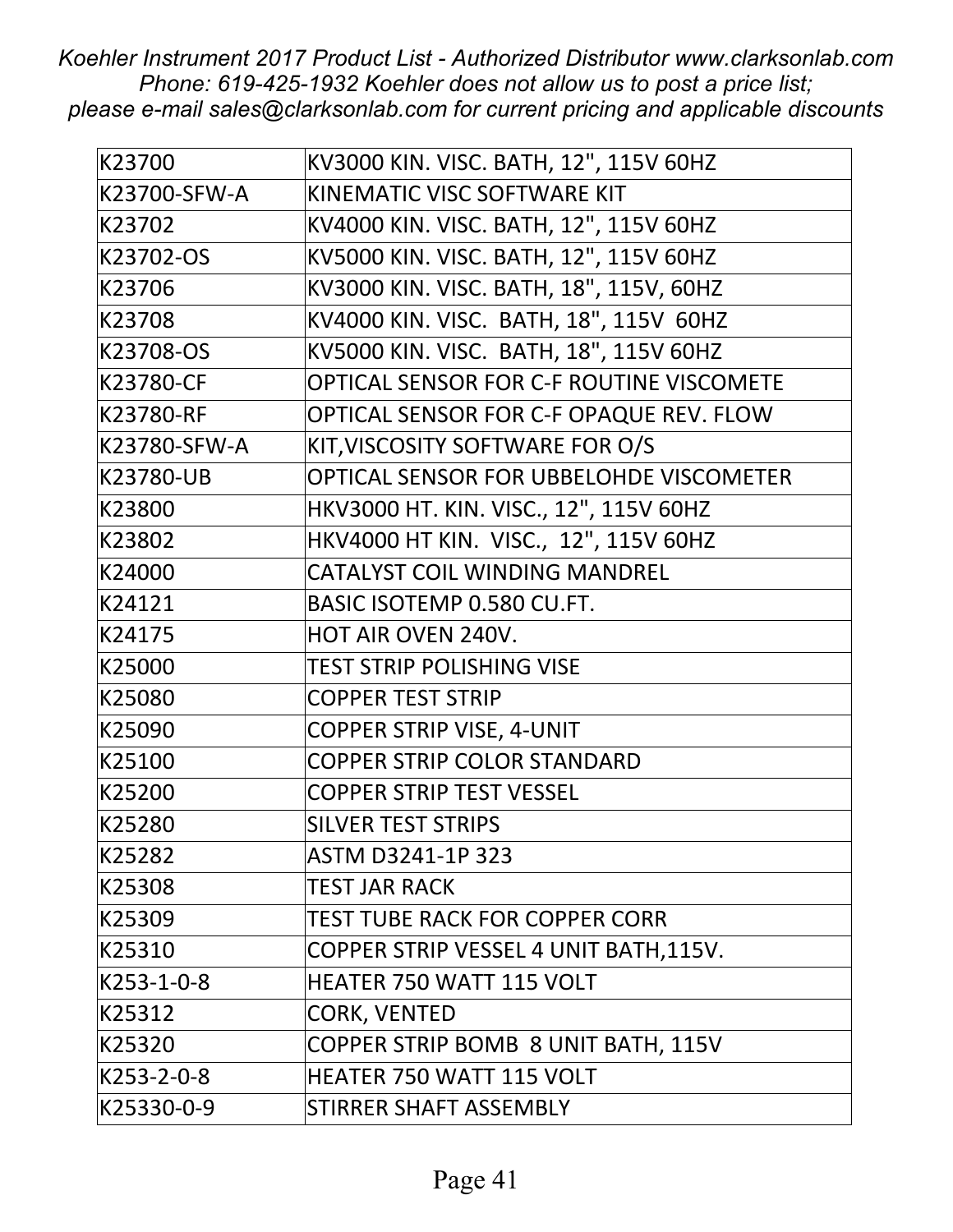| K25330-4B-8T | RACK-4 BOMB, 8 TEST TUBES D130       |
|--------------|--------------------------------------|
| K25330-6B-6T | RACK-6 VESSEL, 6 TEST TUBE, D130     |
| K25339       | TEST TUBE BATH, 17 UNIT, 230V        |
| K25360-00000 | <b>GLASSWARE SET FOR IP 227</b>      |
| K25360-03000 | <b>CRADLE, SILVER STRIP</b>          |
| K25360-13000 | <b>CONDENSER, COLD FINGER</b>        |
| K25370       | IP227 KIT FOR K25310 & K25319        |
| K25400       | <b>FUEL DILUTION METER</b>           |
| K25401       | SAMPLE FLASKS, CAPS AND TUBING       |
| K25500       | <b>SOOT METER</b>                    |
| K25900       | REFRIG CONST TEMP BATH 115/60        |
| K25900-0-15  | HEATER 750 WATT 115 VOLT             |
| K26150       | PRESSURE HYDROMETER CYLINDER         |
| K26200       | <b>HYDROMETER BATH 115V</b>          |
| K262-0-10    | <b>HEATER 500 WATT 115 VOLT</b>      |
| K26300       | <b>BRASS HYDROMETER CYLINDER</b>     |
| K26390       | <b>BRASS HYDROMETER CYLINDER</b>     |
| K26400       | <b>HYDROMETER BATH 115V</b>          |
| K26400-1-5   | <b>CONTROL HEATER 1500W 115 VOLT</b> |
| K26400-1-5A  | <b>HEATER 1000 WATT 115 VOLT</b>     |
| K26410       | <b>HYDROMETER CYLINDER</b>           |
| K26500       | THERMO CALIB BATH 115V 50/60HZ       |
| K26500-0-15  | HEATER 750 WATT 115 VOLT             |
| K26501       | THERMOMETER NIST CERTIFIED           |
| K26502       | THERMOMETER CARRYING CASE            |
| K26503       | THERMOMETER MAGNIFIER (10X)          |
| K27000       | <b>SMOKE POINT LAMP</b>              |
| K27010       | <b>INTERCHANGEABLE OIL HOLDER</b>    |
| K27020       | STANDARD WICKS - QTY 1 DOZEN         |
| K27021       | <b>EXTRACTED WICKS- QTY 1 DOZEN</b>  |
| K27040       | REPLACEMENT WINDOW                   |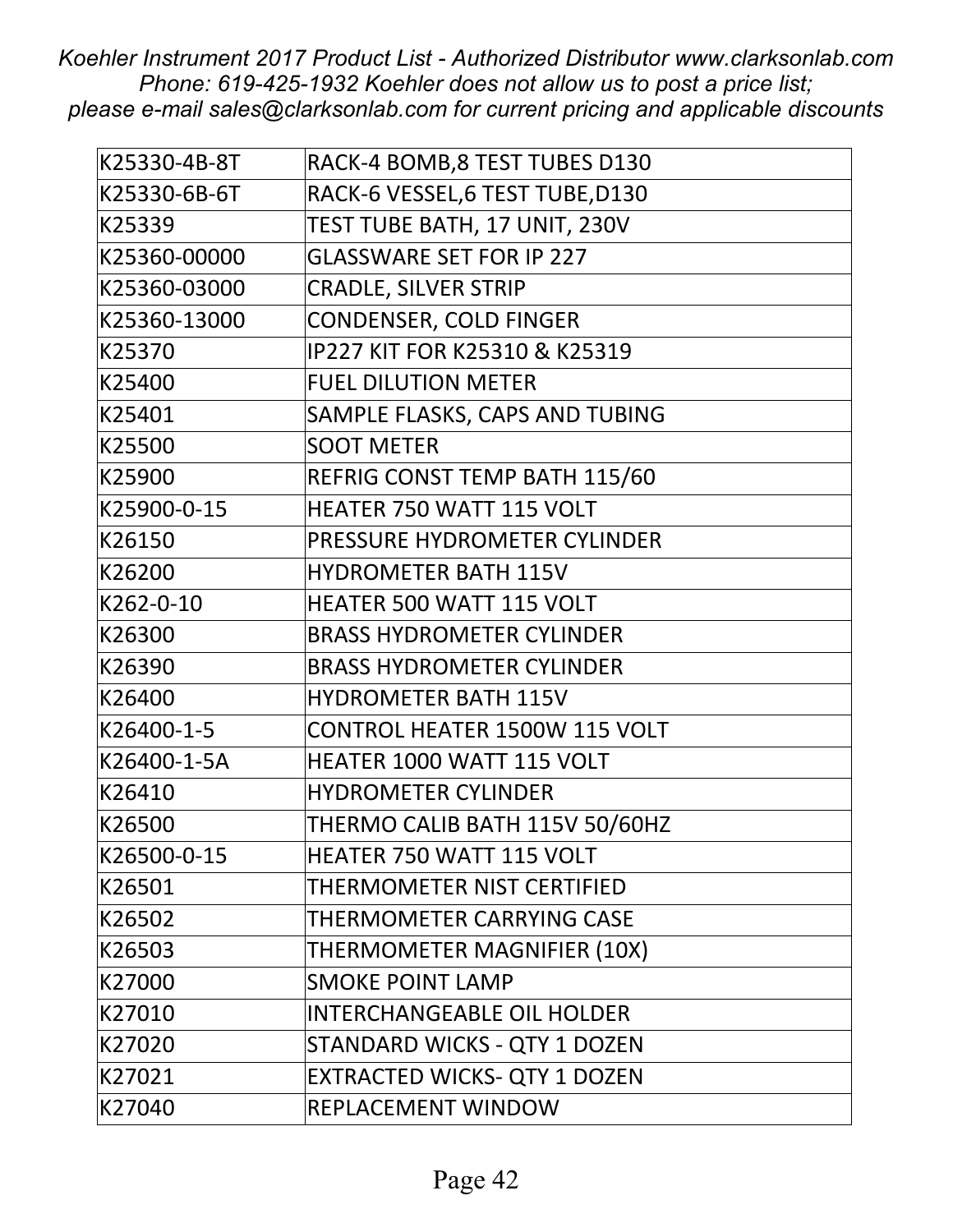| K27050      | <b>SIGHTING DEVICE</b>            |
|-------------|-----------------------------------|
| K27060      | <b>WICK INSERTION TOOL</b>        |
| K27065      | <b>WICK TRIMMER</b>               |
| K27065-0-1  | <b>DEPTH GAUGE - 6MM</b>          |
| K27100      | RAMSBOTTOM CARBON RESIDUE, 115V   |
| K27200      | <b>CONTROL BULB</b>               |
| K27320      | <b>COKING BULB FILLING DEVICE</b> |
| K27400      | <b>DRUM THIEF</b>                 |
| K27401      | <b>STAINLESS STEEL DRUM THIEF</b> |
| K27600      | WEIGHTED COPP BEAKER, 3/4 OPEN    |
| K27601      | 3/4" WEIGHTED 316 S/S BEAKER      |
| K27610      | 11/2" WEIGHTED COPPER BEAKER      |
| K27700      | SAMPLE THIEF, 32 OZ.              |
| K27701      | S/S SAMPLE THIEF 32 OZ.           |
| K27760      | SAMPLE THIEF, 4 OZ, PENCIL TYPE   |
| K27761      | S/S SAMPLE THIEF, 4 OZ, PENCIL    |
| K27762      | SAMPLE THIEF, 4 OZ, ACRYLIC, PEN. |
| K27770      | SAMPLE THIEF, 4 OZ.               |
| K27771      | S/S SAMPLE THIEF, 4 OZ.           |
| K27772      | SAMPLE THIEF, 4 OZ, ACRYLIC TUBE  |
| K27780      | SAMPLE THIEF, 8 OZ.               |
| K27781      | S/S SAMPLE THIEF, 8 OZ.           |
| K27782      | SAMPLE THIEF, 8 OZ, ACRYLIC TUBE  |
| K27785      | SAMPLE THIEF, 8 OZ, W/METAL SEAT  |
| K27790      | SAMPLE THIEF 16 OZ.               |
| K27791      | S/S SAMPLE THIEF, 16 OZ.          |
| K27792      | SAMPLE THIEF, 16 OZ, ACRYLICTUBE  |
| K27793      | <b>BACON BOMB 16 OZ SLIM TYPE</b> |
| K27795      | SAMPLE THIEF, 16 OZ.W/METALSEAT   |
| K277C-EXT1  | 1" X 1/4 EXTENSION ROD & NUT      |
| K277C-EXT12 | 12" X 1/4 EXTENSION ROD & NUT     |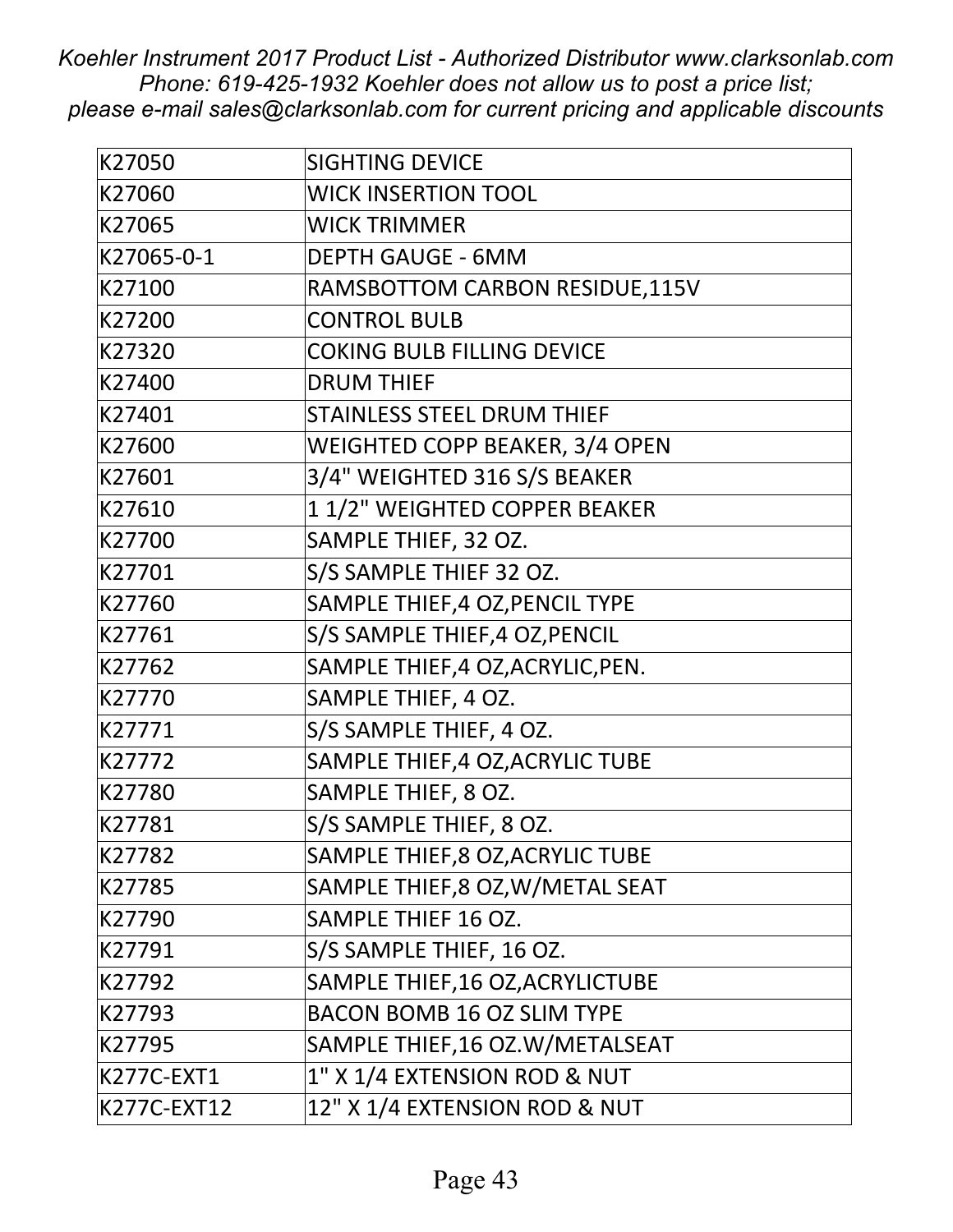| K277C-EXT18       | 18" X 1/4 EXTENSION ROD & NUT         |
|-------------------|---------------------------------------|
| <b>K277C-EXT2</b> | 2" X 1/4 EXTENSION ROD & NUT          |
| <b>K277C-EXT3</b> | 3" X 1/4 EXTENSION ROD & NUT          |
| <b>K277C-EXT6</b> | 6" X 1/4 EXTENSION ROD & NUT          |
| K277-EXT1         | 1" X 5/16 EXTENSION ROD & NUT         |
| K277-EXT12        | 12" X 5/16 EXTENSION ROD & NUT        |
| K277-EXT18        | 18" X 5/16 EXTENSION ROD & NUT        |
| K277-EXT2         | 2" X 5/16 EXTENSION ROD & NUT         |
| K277-EXT3         | 3" X 5/16 EXTENSION ROD & NUT         |
| K277-EXT6         | 6" X 5/16 EXTENSION ROD & NUT         |
| K27800            | ALL-LEVELS SAMPLE THIEF 16 OZ.        |
| K27851            | 150 ML LPG SAMPLING CONTAINER         |
| K27852            | 300 ML LPG SAMPLING CONTAINER         |
| K27853            | 500 ML LPG SAMPLING CONTAINER         |
| K27854            | 1000 ML LPG SAMPLING CONTAINER        |
| K27856-00000      | <b>3000ML LPG SAMPLING CONTAINER</b>  |
| K27900            | ADJUSTABLE SAMPLE THIEF 16 OZ.        |
| K28000            | <b>TANK CAR GAUGING POLE 36"</b>      |
| K28010            | TANK CAR GAUGING POLE 32 1/8"         |
| K28100            | 16"OIL THIEF SAMPLER 3 1/8" HOLES     |
| K28300            | <b>BENDING APPARATUS</b>              |
| K283-0-15         | <b>DEWAR FLASK</b>                    |
| K283-1            | <b>OUTER RUBBER STOPPER</b>           |
| K28310            | <b>COOLING APPARATUS</b>              |
| K283-2            | <b>INNER RUBBER STOPPER</b>           |
| K28320            | ELECTRIC HOT PLATE 115 VOLT           |
| K29000            | <b>PRECISION THERMOMETER</b>          |
| K29300            | <b>EVAPORATION LOSS BATH 220-240V</b> |
| K29310            | DIGITAL THERMOMETER 115V 50/60        |
| K29320            | HI-PREC.DIG.THERMOMETER,115V.         |
| K29400            | <b>EVAPORATION LOSS BATH 115V</b>     |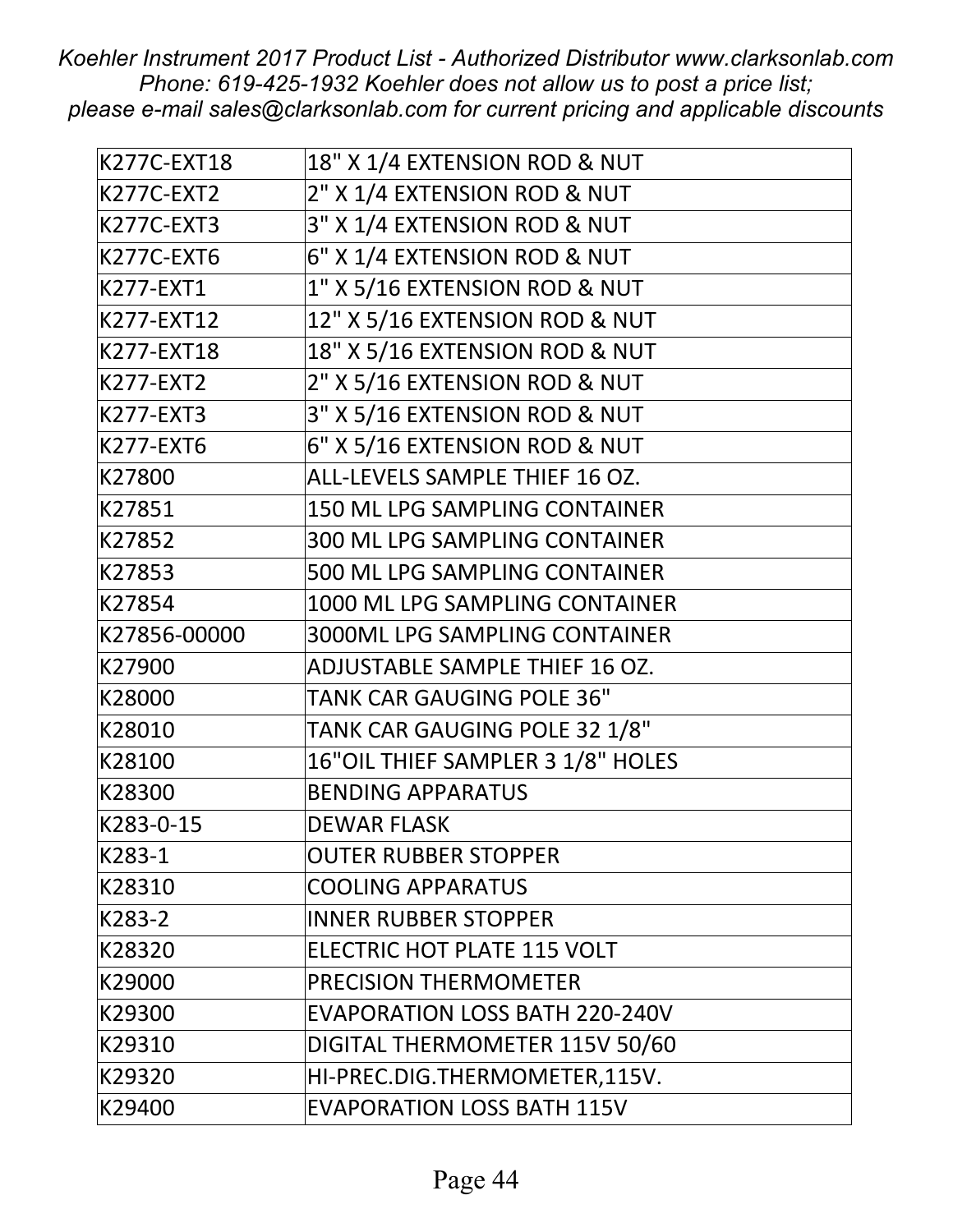| K294-0-1          | <b>HEATER 1000 WATT 115 VOLT</b>      |
|-------------------|---------------------------------------|
| K29500            | EVAP TEST CELL ASSY/GREASE CUP        |
| K29520            | FLOWMETER ASSEMBLY WITH CURVE         |
| K29530            | <b>OIL CUP</b>                        |
| K29540            | <b>GREASE CUP</b>                     |
| K29550            | EVAP TEST CELL ASSY / OIL CUP         |
| K29700            | <b>FREEZING POINT APPARATUS</b>       |
| K29710            | <b>MOTORIZED STIRRER UNIT 115V</b>    |
| K29720            | <b>MOISTURE PROOF COLLAR ASSY "A"</b> |
| K29721            | <b>MOISTUREPROOF COLLAR ASSY "B"</b>  |
| K29750            | FREEZING POINT APP/D1177 115V         |
| K29760            | WAX APPEARANCE POINT APP. 115V        |
| K29770            | FREEZING POINT APP/D3799 115V         |
| K29770-0-7        | <b>TEST TUBE ASSEMBLY</b>             |
| K29790            | REF FREEZE POINT BATH 115V/60         |
| K29900            | SOD LEAD CORROSION 220-240/60H        |
| K29910            | <b>PYREX TEST TUBE</b>                |
| K29920            | <b>LEAD TEST PANELS</b>               |
| K29930            | <b>COPPER TEST PANELS</b>             |
| K29990            | SOD LEAD CORROSION, 230V 50HZ.        |
| K30100            | RUST TEST SPEC W/ #2 PMMA HOLD        |
| K30101            | RUST TEST SPEC W/ #2 PTFE HOLD        |
| K30110            | RUST TEST SPECIMEN W/O HOLDER         |
| K30118            | RUST TEST SPEC W/ #1 PTFE HOLD        |
| K30119            | RUST TEST SPEC W/ #1 PMMA HOLD        |
| K30120            | <b>PLASTIC BEAKER COVER</b>           |
| K30130            | <b>CHUCK AND LOCKNUT</b>              |
| K30140            | <b>AUXILLARY STIRRER BLADE</b>        |
| K30150            | <b>DRIVE MOTOR 115V</b>               |
| K30160            | RUST PREV CHAR BATH 115/60HZ          |
| <b>K30160NACE</b> | RUST PREV CHAR BATH 115/60W           |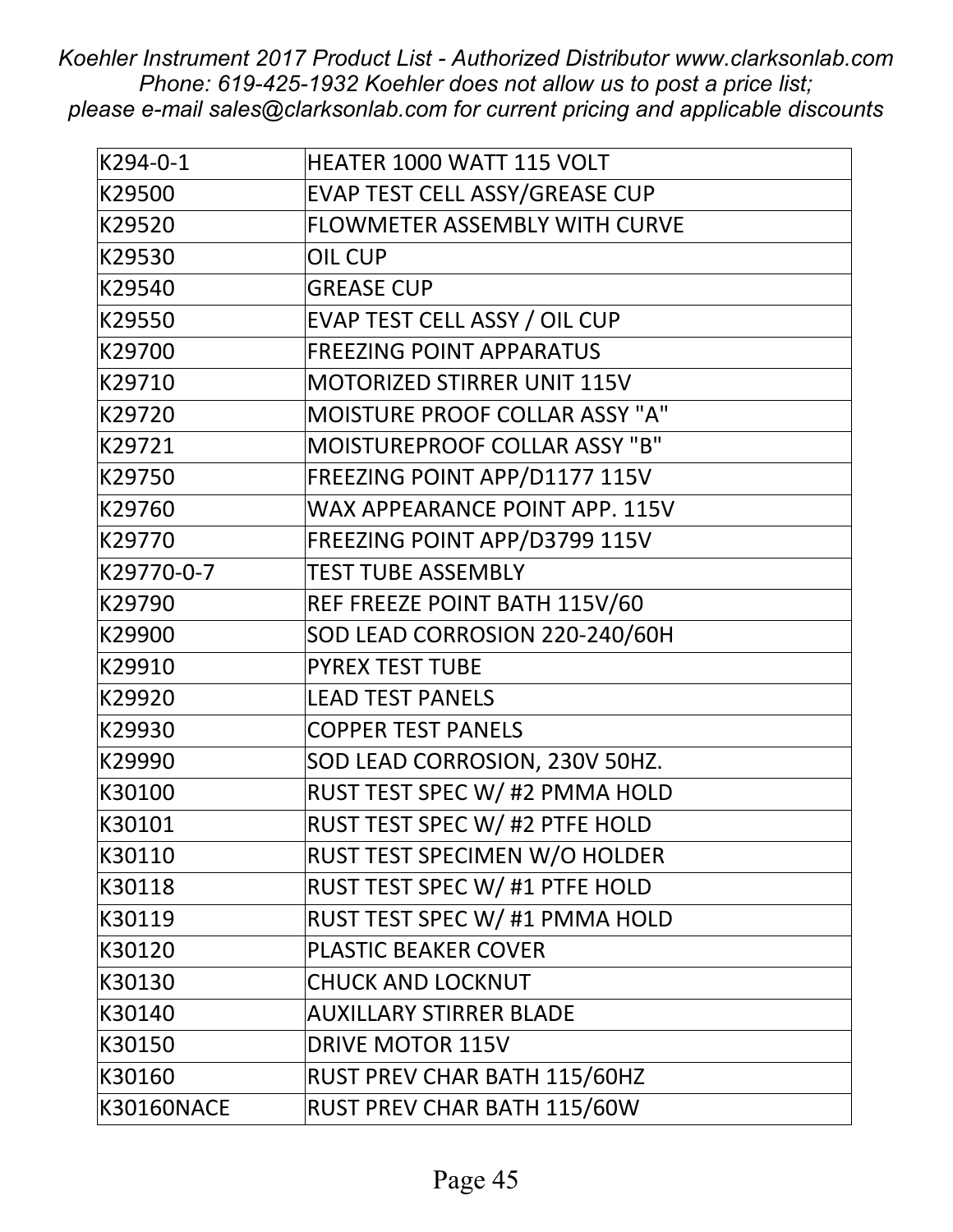| K30161        | RUST PREV CHAR OIL BATH 115/60        |
|---------------|---------------------------------------|
| K30500        | <b>FLOAT TEST APPARATUS</b>           |
| K30510        | <b>FLOAT ONLY</b>                     |
| K30800        | HORIZ. DISC RUST TEST APP.            |
| K30810        | <b>HORIZONTAL DISC SPECIMEN</b>       |
| K30820        | <b>VERTICAL TEST SPECIMEN</b>         |
| K31800        | <b>METAL STILL</b>                    |
| K318-1        | <b>GAS RING BURNER</b>                |
| K31810        | <b>GLASSWARE SET</b>                  |
| K31820        | <b>MOUNTING HARDWARE</b>              |
| K31830        | <b>DEAN &amp; STARK APPARATUS D95</b> |
| K31900        | <b>ALUMINUM ALLOY STILL</b>           |
| K31910        | <b>GAS RING BURNER</b>                |
| K31956        | <b>CONNECTION APPARATUS</b>           |
| K33100        | <b>SOXHLET CONDENSER</b>              |
| K33700        | EXIST.GUM.EVAP.BATH 230V.             |
| K33700-SFW-A  | <b>EXISTENT GUM SOFTWARE</b>          |
| K33710        | <b>SAMPLE BEAKER 100ML COPPER</b>     |
| K33780        | EXISTENT GUM EVAP. BATH 115V          |
| K33790        | EXIST.GUM 3UNIT W/SOFTWARE115V        |
| K33791        | EXIST.GUM 3UNIT W/SOFTWARE230V        |
| K33800        | <b>EXIST GUM EVAP BATH 220-240V</b>   |
| K33810        | STEAM SUPERHEATER 220-240V            |
| K33850        | STEAM BOILER 240 W/120 CON 3PH        |
| K33850/208601 | STEAM BOILER 208V 50HZ 1PH            |
| K33850/208603 | STEAM BOILER 208V 60HZ 3 PHASE        |
| K33850/240601 | STEAM BOILER 240 50HZ 1PH             |
| K33850/240603 | STEAM BOILER 240/W 240 CON 3PH        |
| K33850/380603 | STEAM BOILER 380V 50HZ 3PH            |
| K33850/415503 | STEAM BOILER 415V 50HZ 3 PHASE        |
| K33850/480603 | STEAM BOILER 480V 60HZ 3PH            |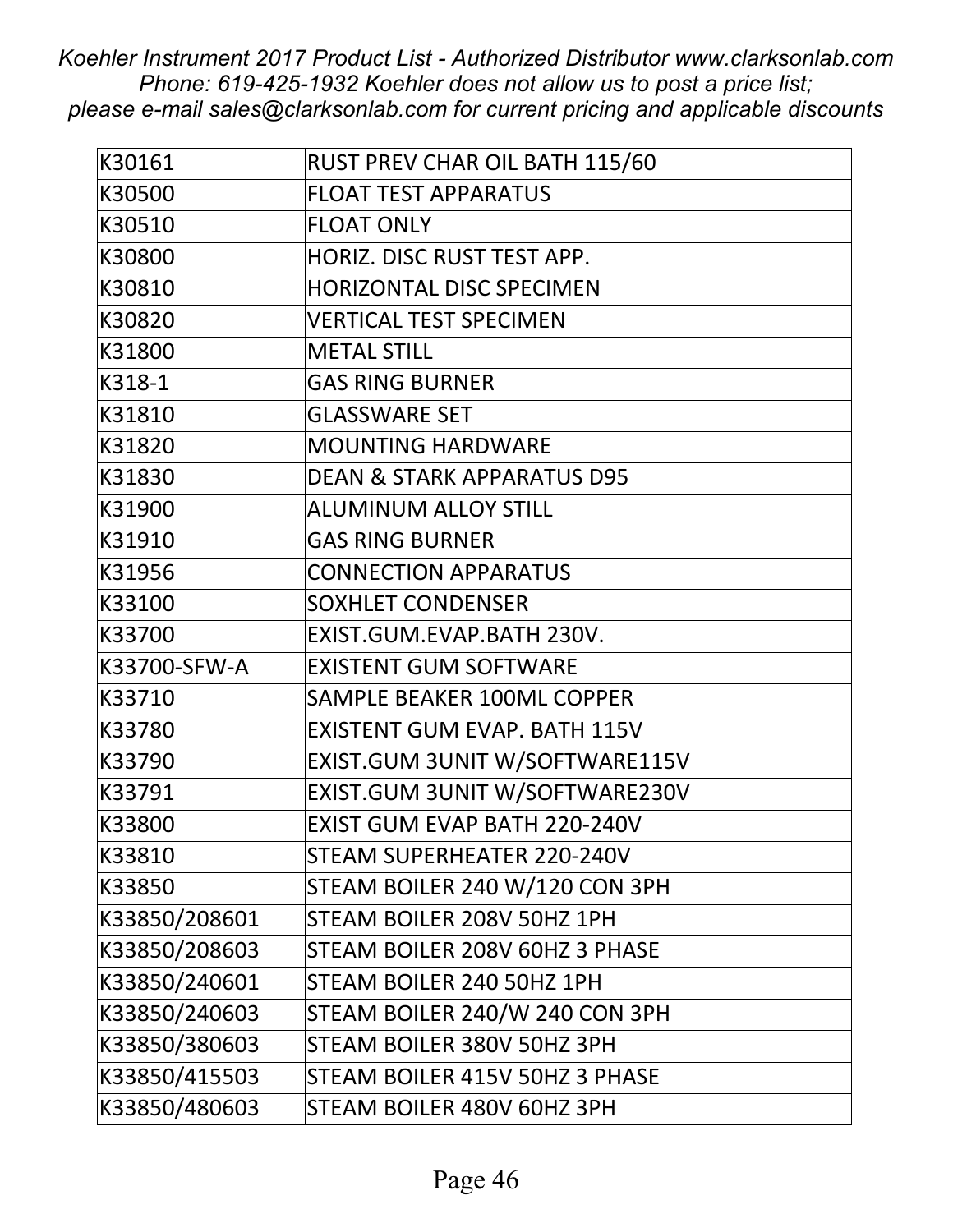| K338S-1      | <b>SUPER HEATER</b>                    |
|--------------|----------------------------------------|
| K34000       | <b>CLEANING &amp; DRYING APPARATUS</b> |
| K34010       | CLEANING & DRYING APP W/O TANK         |
| K34700       | <b>BROOK VIS AIR BATH 115V</b>         |
| K34700-SFW-A | <b>BROOKFIELD VISC BATH KIT</b>        |
| K34704       | SPINDLE NO.4, NON-INSULATED            |
| K34705       | <b>TEST CELL COVERS LB-K</b>           |
| K34709       | TEST CELL-ROUND BOTTOM(1DZ/PK)         |
| K34710       | <b>BROOK VIS LIQUID BATH 115 60HZ</b>  |
| K34770       | TEST CELL - FLAT BOTTOM - 1 DZ         |
| K34779       | <b>SPINDLE SUPPORT CLIPS - 1 DOZ</b>   |
| K35000       | ALUMINUM BLOCK BATH, 220V              |
| K35010       | <b>COPPER TEST SPECIMEN</b>            |
| K35011       | <b>LEAD TEST SPECIMEN</b>              |
| K35012       | TIN TEST SPECIMEN                      |
| K35013       | PHOSPHOR BRONZE TEST SPECIMEN          |
| K35020       | <b>STEEL TEST SPECIMEN</b>             |
| K35030       | <b>ALUMINUM TEST SPECIMEN</b>          |
| K35040       | <b>MAGNESIUM TEST SPECIMEN</b>         |
| K35050       | CADMIUM PLATED TEST SPECIMEN           |
| K35060       | <b>SILVER TEST SPECIMEN</b>            |
| K35070       | <b>CADMIUM TEST SPECIMEN</b>           |
| K35080       | TITANIUM TEST SPECIMEN                 |
| K35090       | <b>TEST PANEL ASSEMBLY FIXTURE</b>     |
| K35095       | <b>TEST PANEL ASSY FIXTURE D5968</b>   |
| K35100       | ALUM BLOCK BATH FTM5307 220V           |
| K35110       | <b>BRONZE TEST SPECIMEN</b>            |
| K35120       | <b>MILD STEEL SPECIMEN</b>             |
| K35130       | <b>ALUMINUM TEST SPECIMEN</b>          |
| K35140       | <b>MAGNESIUM TEST SPECIMEN</b>         |
| K35150       | <b>M50 STEEL TEST SPECIMEN</b>         |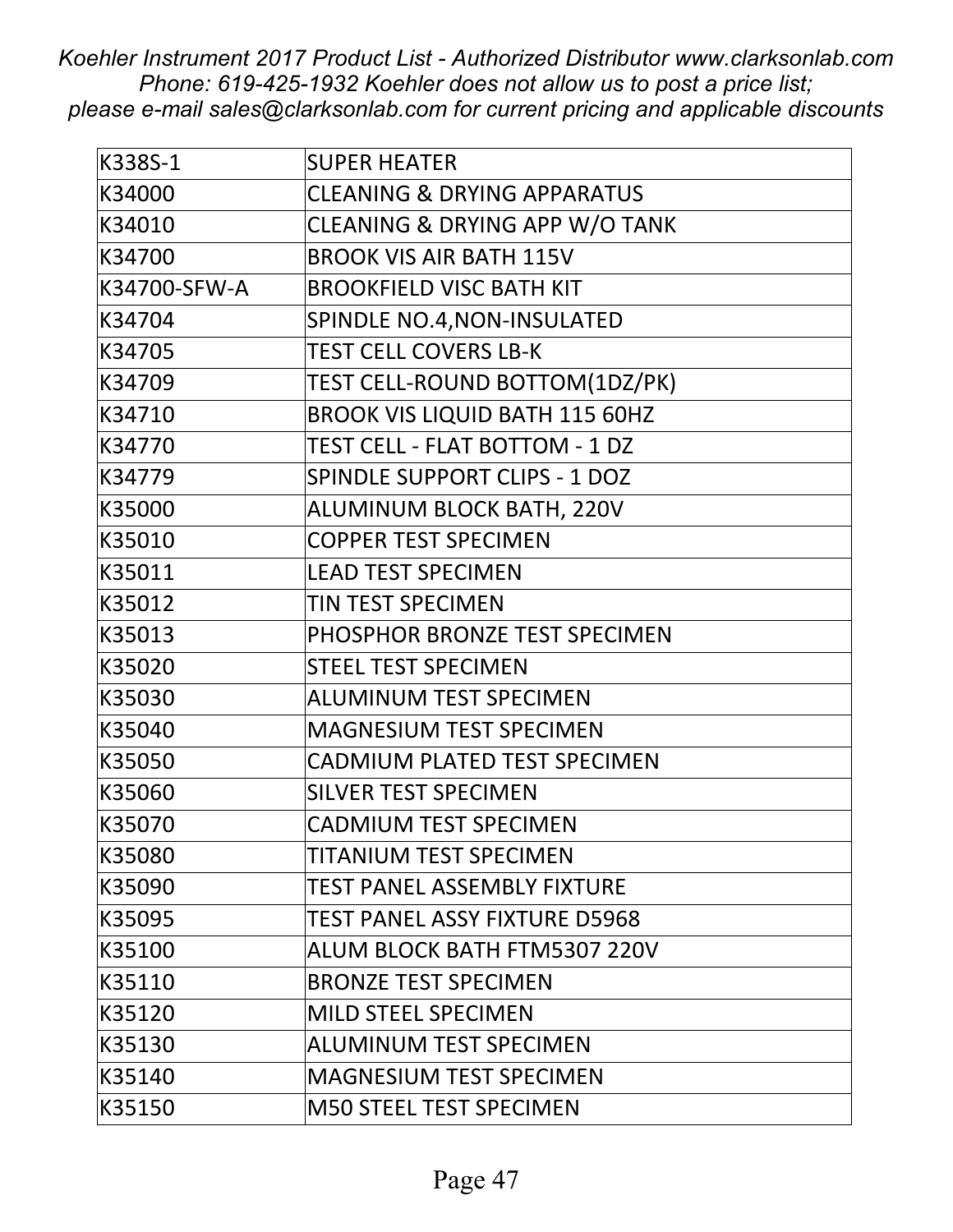| K35160       | <b>SILVER TEST SPECIMEN</b>          |
|--------------|--------------------------------------|
| K35170       | <b>TITANIUM TEST SPECIMEN</b>        |
| K35200       | HUMIDITY CABINET, 115V/60HZ.         |
| K35210       | <b>STEEL TEST SPECIMENS</b>          |
| K35500       | HI-TEMP UTILITY BATH 220-240V        |
| K39100-SFW-A | DEMULSIBILITY SOFTWARE KIT           |
| K39103       | <b>DEMULSIBILITY STIRRER, 115V</b>   |
| K39110-0-10S | <b>HEATER 230V FOR K39189</b>        |
| K39120       | <b>SEPARATORY FUNNEL</b>             |
| K39130       | <b>SOLVENT TANK</b>                  |
| K39140       | <b>WARM AIR DRYER 115V 50/60 HZ.</b> |
| K39150       | <b>SAMPLING GAUGE</b>                |
| K39170       | CONDITIONING BATH 115V 50/60HZ       |
| K39190       | <b>VISIBILITY BATH, 115 VOLT</b>     |
| K39251       | <b>TEST TUBE RACK</b>                |
| K39252       | PTFE POLICEMAN                       |
| K39400       | WATER SEPARABILITY TEST.115/60       |
| K39400-SFW-A | <b>WATER SEPARABILITY SOFTWARE</b>   |
| K39900       | LPG CORROSION WATER BATH 115V        |
| K40000       | LPG CORROSION TEST CYLINDER          |
| K40100       | <b>CONNECTING TUBING</b>             |
| K40200       | COPPER STRIPS W/ 3.2MM HOLE          |
| K41200       | THERMAL STABILITY APP. 115V          |
| K41502       | 2 POSITION FIA 115V/60HZ             |
| K41504       | 4 POSITION FIA 115V/60HZ             |
| K41506       | 6 POSITION FIA 115V/60HZ             |
| K41577       | HANDHELD UV LAMP, 115V               |
| K41579       | STANDUP UV LAMP, 115V                |
| K42000       | POWERTROL HEATER, 115V               |
| K42001       | POWERTROL HEATER, 1250W,115V.        |
| K420-0-8     | <b>REFRACTORY</b>                    |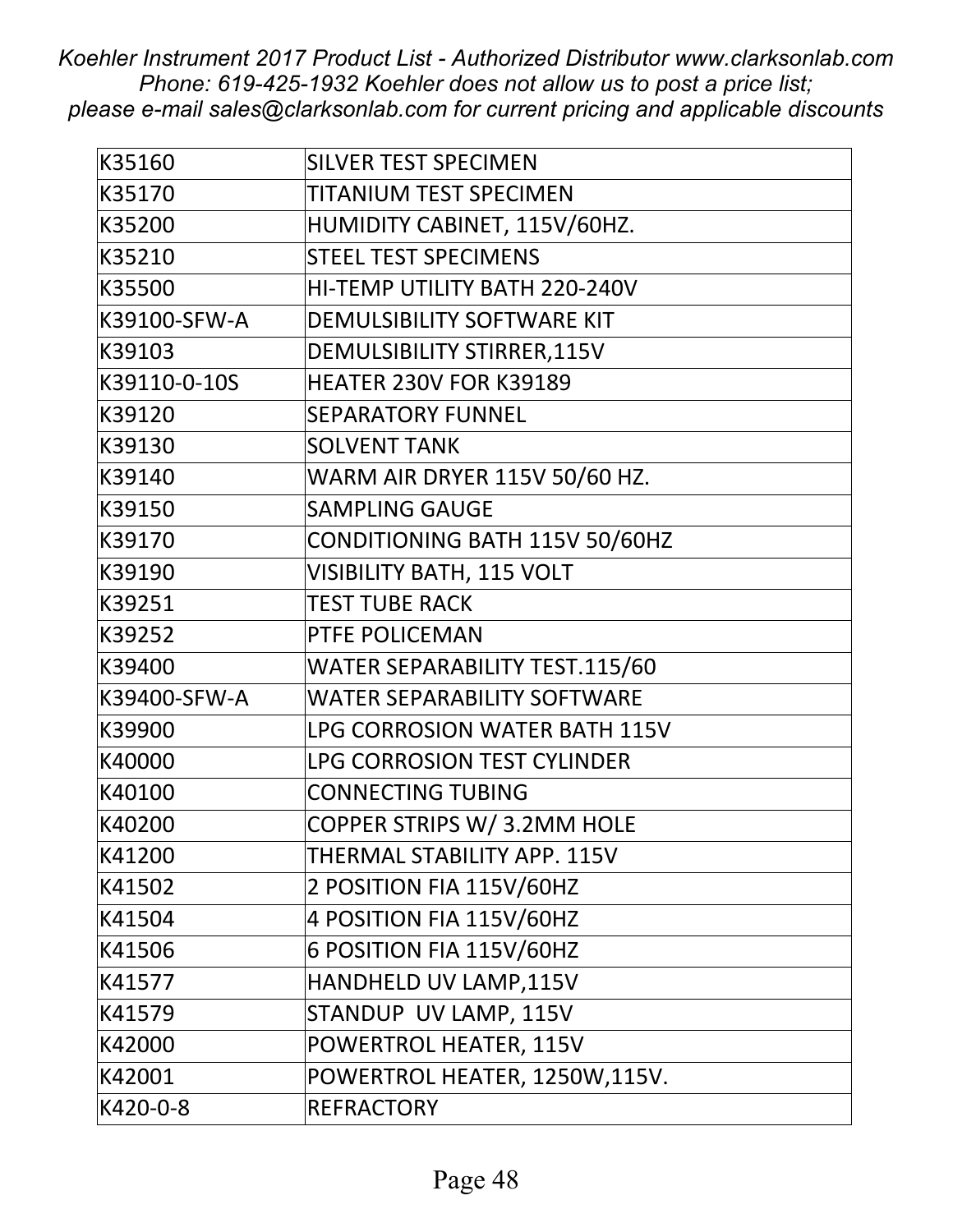| K42010       | DOVETAIL SUPPORT CLAMP                     |
|--------------|--------------------------------------------|
| K43000-SFW-A | <b>FOAMING CHARACTER.SOFTWARE</b>          |
| K43001       | TWIN CYL FOAM TEST BATH 115V               |
| K43002       | DUAL TWIN FOAM TEST APPAR 115V             |
| K43003       | TIME SEQ FOAM TEST 115 VOLT                |
| K43012       | <b>CYLINDER 1000ML WITH RING</b>           |
| K430-2       | <b>FLOWMTR, VALVE, BRACKET &amp; CURVE</b> |
| K43025       | <b>DIFFUSER STONE TESTER</b>               |
| K43041       | SEQ 4 FOAM TEST BATH 115V                  |
| K43520       | <b>MOLD ASSEMBLY JIG</b>                   |
| K43530       | <b>6-UNIT PRESSURE VESSEL</b>              |
| K45000       | <b>FRNT VIEW DISTILLATION RH 115V</b>      |
| K45000D      | RH DISTILLER ASSEMBLY 115 VOLT             |
| K45000S      | DISTILLATION APPAR. CONDENSER              |
| K45100       | <b>FRNT VIEW DISTILLATION LH 115V</b>      |
| K45100D      | LH DISTILLER ASSEMBLY 115 VOLT             |
| K45100S      | DISTILLATION APPAR. CONDENSER              |
| K45200       | <b>GROUP 4 DISTILLATION RH 115V</b>        |
| K45200C      | RH CONDENSER ASSEMBLY 115 VOLT             |
| K45200D      | RH DISTILLER ASSEMBLY 115 VOLT             |
| K45300       | <b>GROUP 4 DISTILLATION LH 115V</b>        |
| K45300C      | LH CONDENSER ASSEMBLY 115 VOLT             |
| K45300D      | LH DISTILLER ASSEMBLY 115 VOLT             |
| K45410       | DISTILLATION BOARD 1 1/4 HOLE              |
| K45420       | <b>DISTILLATION BOARD 1 1/2 HOLE</b>       |
| K45430       | <b>DISTILLATION BOARD 2" DIA HOLE</b>      |
| K45440       | DISTILLATION BOARD 2 3/4 HOLE              |
| K45500       | <b>CENTERING STOPPER 125ML FLASK</b>       |
| K45520       | CENTERING STOPPER, 200ML FLASK             |
| K45540       | RECEIVER COOLING BATH JAR                  |
| K45603       | AUTO.DIST.ANALYZER,115V,60HZ.              |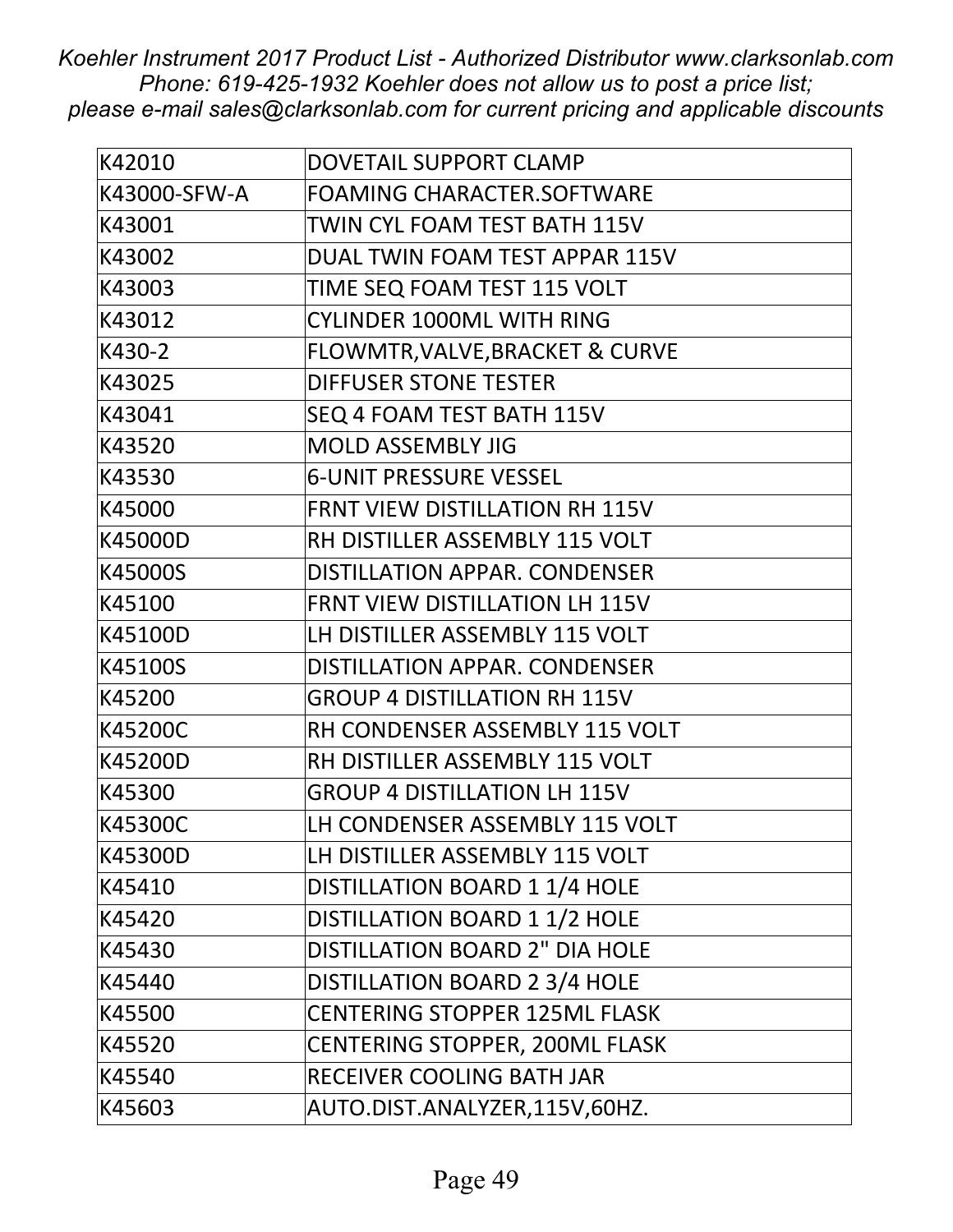| K45604    | AUTO.DIST.ANALYZER 220-240V/50        |
|-----------|---------------------------------------|
| K45703-TS | ADA W/TCH SCREEN PC 115V/60HZ         |
| K45704-TS | ADA W/TOUCH SCREEN PC 220V/50-60HZ    |
| K45900    | <b>COLD FILTER PLUGGING POINT APP</b> |
| K45910    | <b>COOLING BATH FOR COLD FILTER</b>   |
| K45920    | <b>VACUUM SYSTEM</b>                  |
| K45940    | <b>FILTER ASSEMBLY</b>                |
| K45950    | CFPP BATH 1 POSITION 115V 60HZ        |
| K46000    | <b>CLOUD AND POUR POINT CHAMBER</b>   |
| K46001    | CLOUD AND POUR CHAMB W/FITTING        |
| K46010    | <b>CORK RING</b>                      |
| K46100    | REFRIG CLOUD & POUR 115V/60HZ         |
| K46120    | <b>CORK DISC</b>                      |
| K46130    | 1.860"DIA X .5"THK SPONGE DISC        |
| K46300    | REFRIG CLOUD & POUR 115V 60HZ.        |
| K46600    | <b>DUAL EXTRACTION APPARATUS 115V</b> |
| K466-0-13 | <b>ASPIRATOR STOPPER WITH TEE</b>     |
| K47000    | <b>AUTO IGNITION 220-240V</b>         |
| K47100    | AUTO.FLOCC.TITRIMETER 115V/60H        |
| K47500    | <b>WICKBOLD APPARATUS, 115V</b>       |
| K47510    | <b>SAMPLE CAPILLARY</b>               |
| K47520    | <b>SAMPLE RESERVOIR</b>               |
| K475-2C   | SAMPLE RESERVOIR CAP                  |
| K47530    | <b>COMBUSTION CHAMBER</b>             |
| K47540    | <b>ABSORBER</b>                       |
| K47550    | <b>SPRAY TRAP</b>                     |
| K47560    | <b>COOLING BULB</b>                   |
| K47570    | <b>STAINLESS STEEL BURNER</b>         |
| K47580    | SAMPLE SET-UP MODIFIED FOR LPG        |
| K48100    | PRECOOLING APPARATUS                  |
| K48300    | SEDIMENT EXTRACTION APPARATUS         |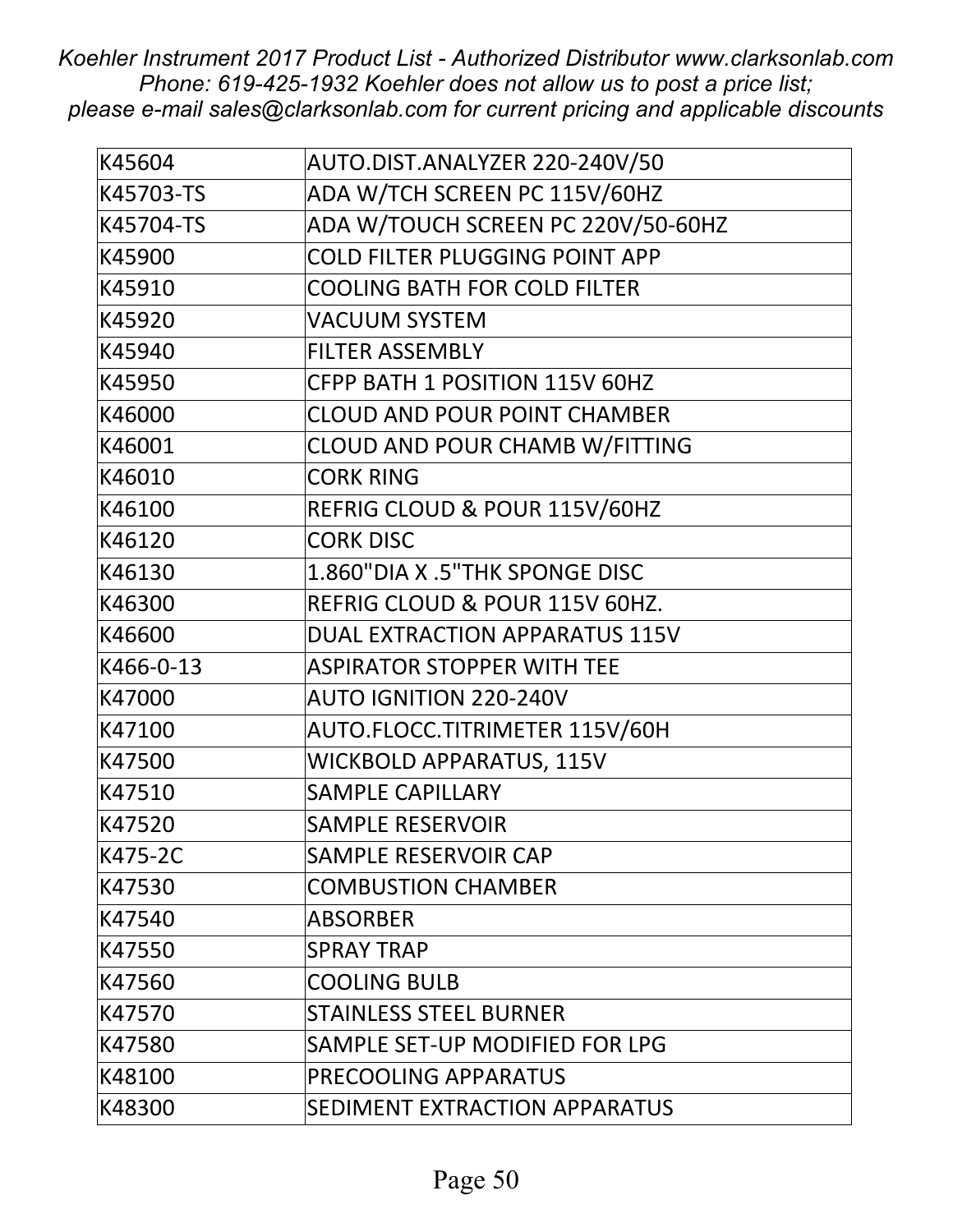| K48400       | <b>STAINLESS STEEL CONDENSER</b>         |
|--------------|------------------------------------------|
| K48500       | <b>WIRE BASKET</b>                       |
| K48600       | <b>WATER CUP</b>                         |
| K48700       | <b>EXTRACTION THIMBLE</b>                |
| K50100       | PANEL COKING TEST APP 115V               |
| K50101       | <b>ALUMINUM TEST PANEL</b>               |
| K50110       | PANEL COKER W/CYCLIC TIMER115V           |
| K56100       | <b>OXIDATION STABILITY APP. 115V</b>     |
| K56110       | GLASSWARE (2 OF K12110-01000)            |
| K56100-SFW-A | SOFTWARE KIT CIGRE OXIDATION             |
| K56200       | OX STAB APPR FOR IP48, 115V              |
| K56205       | OXID.STAB.LIQ.W/O FLOWMTR 115V           |
| K56300       | <b>ANNHYDRANT ALUM BLK BATH 115V</b>     |
| K56306       | <b>NESSLER TUBES</b>                     |
| K60002       | OILTEST CENTRIFUGE, 115V, LONGTUBE       |
| K60002-FT    | OILTEST CNTRFUGE, 115V, FINGTUBE         |
| K60002-LT-1  | CAROUSEL ASY, 8" W/T&C CNTFRG            |
| K60002-LT-2  | CAROUSEL, W/O TUBES CNTFRG               |
| K60002-LT-3  | <b>LONG TUBES &amp; CUSHIONS CNTFRG</b>  |
| K60002-PT    | OILTEST CNTRFUGE, 115V, PEARTUBE         |
| K60002-PT-1  | PEAR TUBE ROTOR ASSEMBLY                 |
| K60002-PT-2  | CAROUSEL W/O HLDR, PEAR CNTFRG           |
| K60002-PT-3  | TUBE HLDRS, PEAR, CNTFRG                 |
| K60002-ST    | OILTEST CNTRFUGE, 115V, SHORTUBE         |
| K60002-ST-1  | <b>SHORT TUBE ROTOR ASSEMBLY</b>         |
| K60002-ST-2  | CAROUSEL W/O HLDR, S. TUBE CNTFR         |
| K60002-ST-3  | <b>SHORT TUBES W/CUSHIONS CNTFRG</b>     |
| K60004       | CENT.PRTBL.2PL.SHORTTUBE,115V.           |
| K60005       | CENT.PORTABLE, 4PLACE, SHORT TUBE, 115V. |
| K60006       | CENT.PRTBL.4PL.ST.W/TIMER,115V           |
| K60094       | CENT.PRTBL.2PL.SHORTTUBE,12VDC           |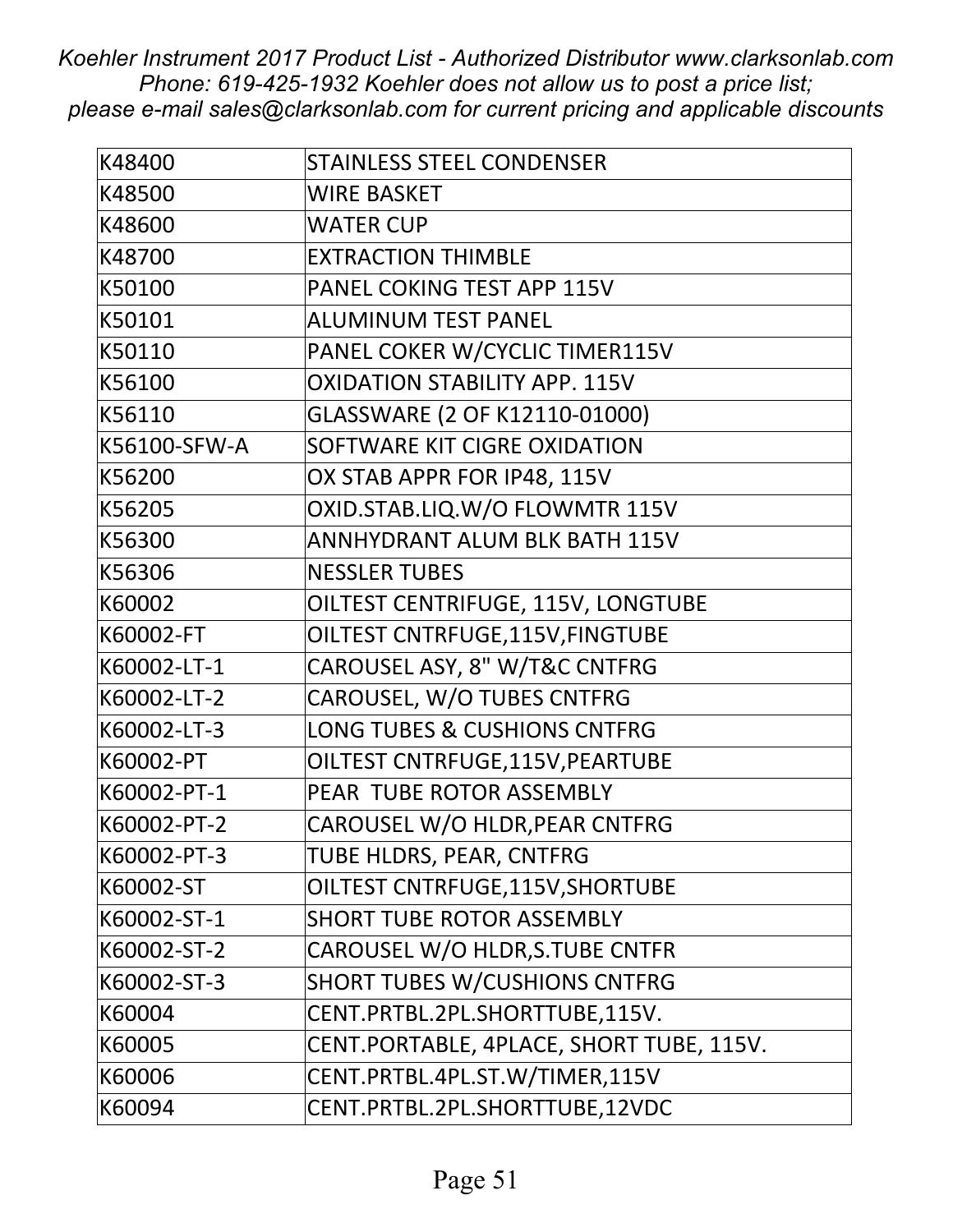| K60094-02501 | POPULATED PCB CENTRIFUGE 12VDC          |
|--------------|-----------------------------------------|
| K60094-PT-NH | CENT.PRTBL.2PL.PEAR,12VDC,N/HT          |
| K60095       | CENT.PRTBL.4PL.SHORTTUBE,230V.          |
| K61101       | <b>CENTRIFUGE TUBE, LONG CONE</b>       |
| K61101/C     | CENTRIFUGE TUBE, LONG, CERTIFIED        |
| K61102       | SHORT CONE TUBE 100ML/200 PART          |
| K61104       | <b>CENTRIFUGE TUBES--PEAR SHAPED</b>    |
| K61105       | <b>CENTRIFUGE TUBE, SHORT CONE</b>      |
| K61106       | LONG CONE TUBE, 200 PART                |
| K61107       | SHORT CONE TUBE 100ML/MARK 2M           |
| K61108       | <b>CENTRIFUGE TUBE, SHORT, 200PTS</b>   |
| K61109       | TRACE SEDIMENT TUBE, 100ML              |
| K61110       | <b>LONG CONE TUBE 100ML</b>             |
| K61111       | <b>CORK STOPPER, CENTRIFUGE TUBE</b>    |
| K61112       | <b>CENTRIFUGE TUBES, CONE, 100ML 8"</b> |
| K61123       | <b>CENTRIFUGE BATTERY LCD DISPLAY</b>   |
| K61130       | <b>TUBE HOLDER, SHORT TUBE</b>          |
| K61140       | CENTRIFUGE TUBE FOR DIESEL SAM          |
| K61141       | <b>CENTRIFUGE TUBE 12.5 ML, EACH</b>    |
| K61142       | SHIELD, 12.5 CM                         |
| K61144       | <b>HEATER</b>                           |
| K61146       | PTFE SUPPORT, SHORT TUBE                |
| K61147       | TUBE HOLDER, LONG TUBE                  |
| K61148       | TUBE HOLDER, PEAR TUBE                  |
| K61149       | ROTOR ASSEMBLY, SHORT TUBE              |
| K61150       | <b>SENSOR</b>                           |
| K61152       | TUBE, PEAR 100-ML W/TIP,D2709           |
| K61153       | PTFE CUSHION FOR K61109                 |
| K61154       | TUBE HOLDER FOR FINGER TUBE             |
| K70000-00000 | <b>OXIDATION PRESSURE VESSEL</b>        |
| K70002       | <b>COIL WINDING MANDREL</b>             |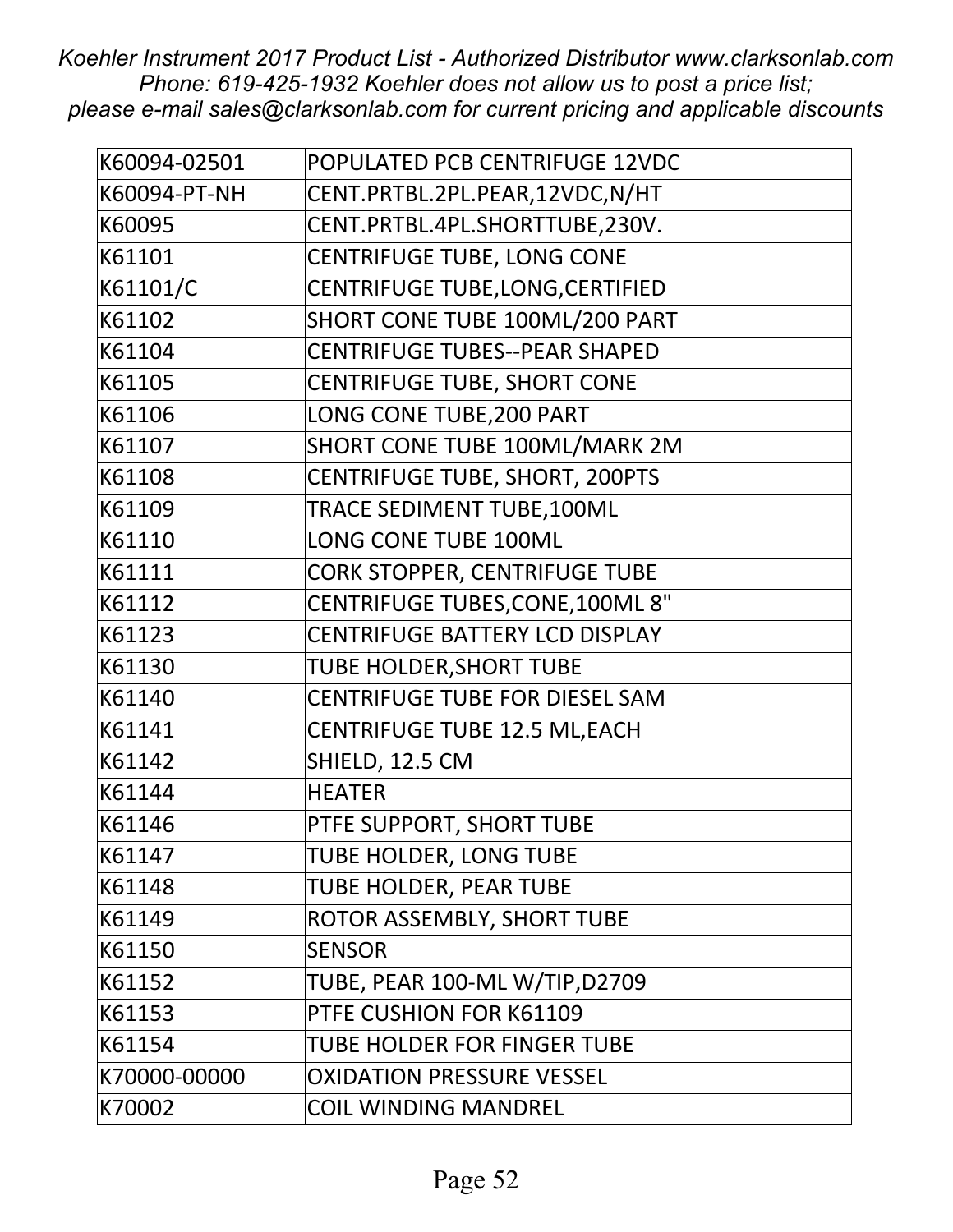| K70003       | DRIVE UNIT WINDNG MANDREL 115V          |
|--------------|-----------------------------------------|
| K700-0-3A    | <b>TFOUT HOLD DOWN SPRING</b>           |
| K70010/24    | PRESS. RECORDER, 24HR MOVEMENT          |
| K70011       | <b>3 UNIT SUPPORT RACK</b>              |
| K70012       | <b>4 UNIT SUPPORT RACK</b>              |
| K70013       | <b>OXYGEN PRESSURE REGULATOR</b>        |
| K70014       | <b>WEAR DISC</b>                        |
| K70015-1A    | <b>CHART RECORDER 1 INPUT CHANNEL</b>   |
| K70016       | <b>BEARING KIT</b>                      |
| K70017       | <b>2 UNIT SUPPORT RACK</b>              |
| K70018       | REPLACEMENT CARTRIDGE PEN               |
| K70019       | 5-HOUR RECORDER CHART 100/BOX           |
| K70020       | <b>TFOUT KIT</b>                        |
| K70021       | <b>RBOT KIT</b>                         |
| K70030       | <b>COPPER CATALYST COIL</b>             |
| K70040       | <b>RBOT SAMPLE BEAKER 175ML</b>         |
| K70048       | <b>LINER COVER - TFOUT</b>              |
| K70049-00000 | COVER, BEAKER, SAMPLE                   |
| K70050-00000 | O'RING, SILICONE                        |
| K700-6RK     | <b>OXYGEN VALVE REPAIR KIT</b>          |
| K70080       | <b>OXYGEN CHARGING HOSE W/CONN</b>      |
| K70081       | <b>QUICK CONNECT COUPLING</b>           |
| K70082       | <b>FEMALE QUICK DISCONNECT</b>          |
| K70083       | MALE QUICK DISCONNECT, 9/16"            |
| K70090       | COPPER WIRE.0641"D +/- .00064" HP 99% P |
| K70091       | <b>TFOUT SAMPLE CONTAINER</b>           |
| K70092       | <b>ALUMINUM INSERT</b>                  |
| K70095       | <b>TFOUT TUBE, 3 KITS=39 TESTS</b>      |
| K70100       | <b>ROTARY TRANSDUCER</b>                |
| K70112       | <b>2 UNIT MOUNTING BRACKET</b>          |
| K70113       | <b>3 UNIT MOUNTING BRACKET</b>          |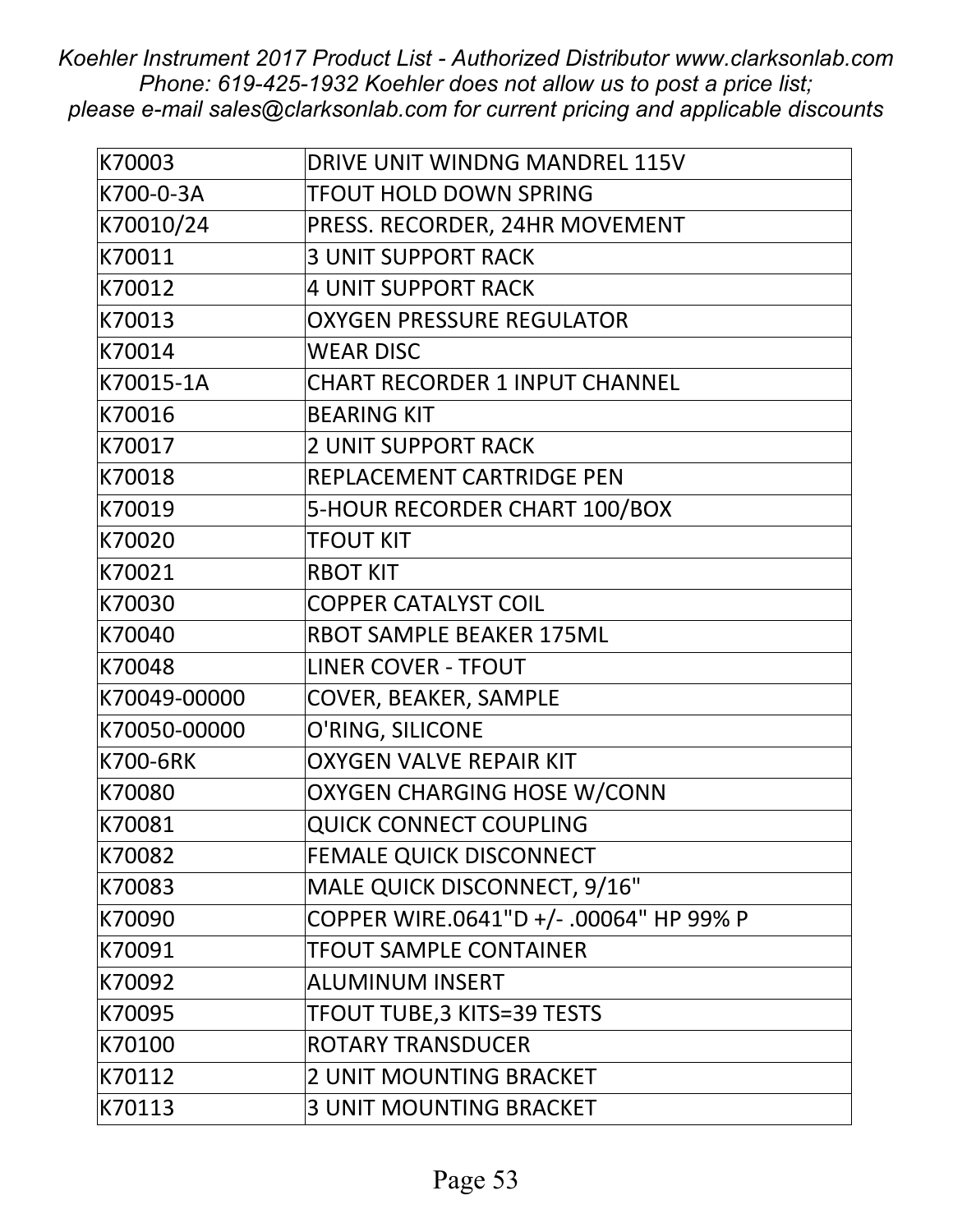| K70114         | <b>4 UNIT MOUNTING BRACKET</b>        |
|----------------|---------------------------------------|
| K70120         | 2 UNIT POWER SUPPLY 115V 50/60        |
| K70140         | 3 OR 4 UNIT PWR SUP 115V 50/60        |
| K702-CHAIN     | <b>2 UNIT REPLACEMENT CHAIN KIT</b>   |
| K703-CHAIN     | <b>3 UNIT REPLACEMENT CHAIN KIT</b>   |
| K704-0-8       | <b>HEATER 1000 WATT 230 VOLTS</b>     |
| <b>K704-CB</b> | SPECIAL 4 UNIT CONTROL BOX            |
| K704-CHAIN     | <b>4 UNIT REPLACEMENT CHAIN KIT</b>   |
| K70500         | <b>ROTARY TRANSDUCER</b>              |
| K70502-OPS     | 2 UNIT PRESS MEAS SYSTEM 115V         |
| K70503-OPS     | 3 UNIT PRESS MEAS SYSTEM 115V         |
| K70504-OPS     | 4 UNIT PRESS MEAS SYSTEM 115V         |
| K70508         | OXIDATA XP 4 UNIT FRAME ONLY          |
| K70515         | DATA ACQUISITION PK 115V/60HZ         |
| K70519         | <b>RTD ASSEMBLY</b>                   |
| K80000         | SOFTENING POINT APPARATUS             |
| K80001         | <b>BRASS RING - PACK OF 10</b>        |
| K80002         | STEEL BALL (PK OF 10)                 |
| K80003         | <b>BALL CENTERING GUIDE</b>           |
| K80004         | <b>ACRY. COVER FOR STD. DUCTILITY</b> |
| K80010         | STD. DUCTILITY APP 115V/60HZ.         |
| K80011         | <b>ACRYLIC COVER</b>                  |
| K80012         | <b>STANDARD MOLD</b>                  |
| K80013         | <b>BASE PLATE</b>                     |
| K80030         | <b>CONRADSON CARBON RESIDUE</b>       |
| K80031         | PORCELIN CRUCIBLE                     |
| K80032         | <b>SKIDMORE CRUCIBLE</b>              |
| K80033         | IRON CRUCIBLE W/COVER, ASTMD189       |
| K80034         | <b>IRON HOOD PER ASTM D189</b>        |
| K80034-WT      | <b>WIRE TRIANGLE SUPPORT</b>          |
| K80035         | <b>REFRACTORY BLOCK</b>               |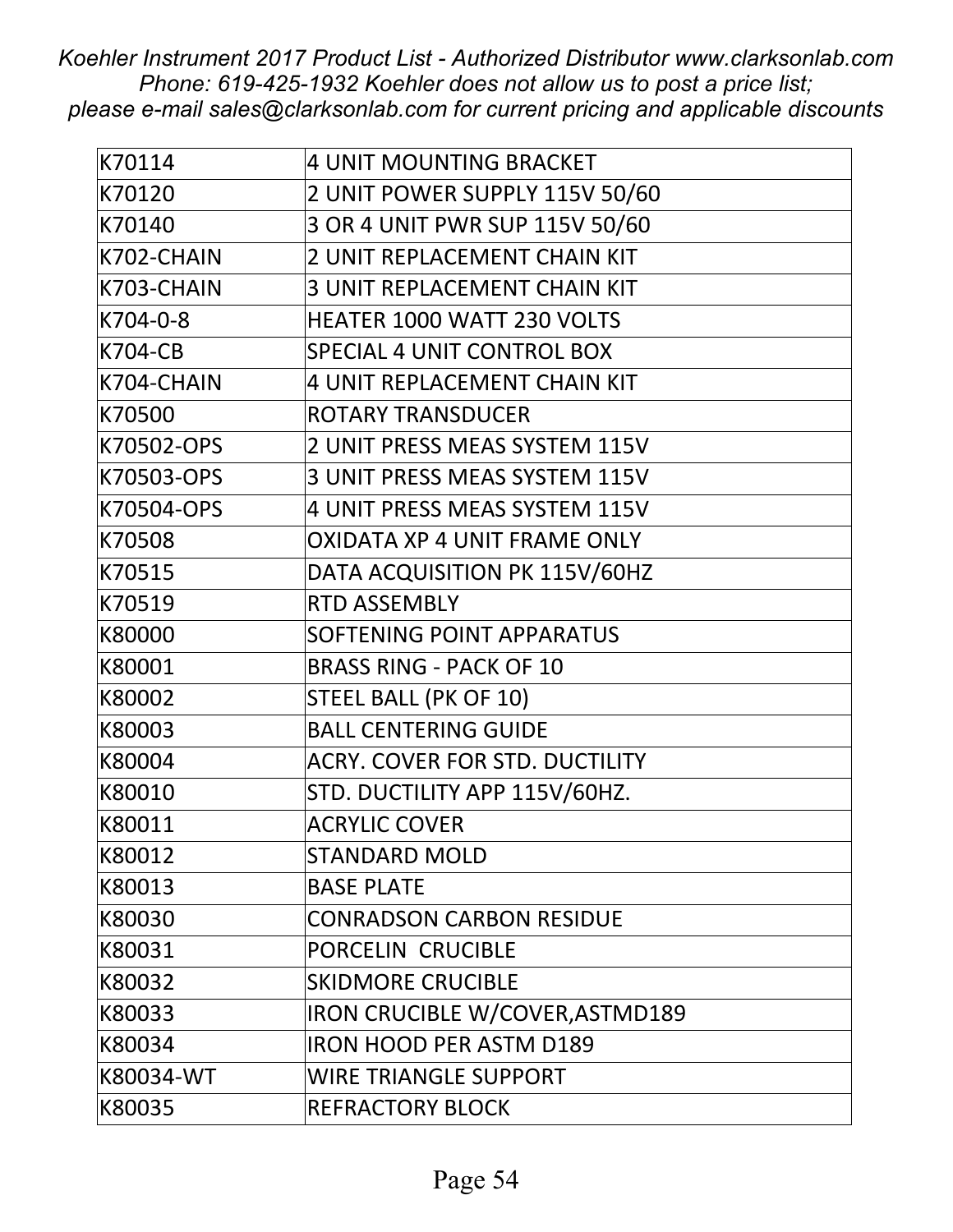| K80037     | TRIPOD,5" RING W/12" LEGS             |
|------------|---------------------------------------|
| K80040     | <b>FORCE MEASURING ADAPTOR 115V</b>   |
| K80041     | <b>FORCE DUCTILITY MOLD</b>           |
| K80100     | DUAL CORROSION TEST APP 115V          |
| K80101     | <b>TEST CELL</b>                      |
| K80102     | <b>ALUMINUM TEST SPECIMEN</b>         |
| K80200     | <b>VAC.DISTILLATION 115V.PRT-TYPE</b> |
| K80201     | <b>CONTROL UNIT 115V.PRT-TYPE</b>     |
| K80202     | <b>COLUMN</b>                         |
| K80203     | <b>RECEIVER 200 ML</b>                |
| K80204     | COLD TRAP, DEWAR TYPE, 10ML           |
| K80205     | <b>VACUUM ADAPTOR</b>                 |
| K80206     | <b>QUARTZ FLASK, 500 ML</b>           |
| K80207     | SEE K80208-J EFF 11/01                |
| K80208     | PRT THERMOCOUPLE ADAPTER              |
| K80211     | TEMPERATURE PROBE PRT-TYPE            |
| K80212     | HEATING MANTLE, 115V.                 |
| K80213     | <b>HEATING MANTLE TOP POWERED 115</b> |
| K80214     | <b>6"RTD FLASK THERMOCOUPLE</b>       |
| K80217     | O-RING FOR 35/25 JOINT.               |
| K80220     | VACUUM PUMP 115/230V,50/60HZ          |
| K80221     | VACUUM PUMP NOZZLE SIZE 112           |
| K80222     | VACUUM PUMP NOZZLE SIZE 318           |
| K80223     | VACUUM PUMP CENTERING O-RING          |
| K80224     | VACUUM PUMP HINGED CLAMP              |
| K80290     | VAC.DISTILLATION 230V.PRT-TYPE        |
| K80300     | VDS3000 VAC.DIST.SYSTEM,115V.         |
| K80300-4-1 | <b>QUARTZ FLASK, 500 ML</b>           |
| K80320     | VACUUM PUMP KIT,115/230V.             |
| K80350     | HAND OPER.COMPACTION SET              |
| K81000     | <b>AUTO MASHALL COMPRESSION 115V</b>  |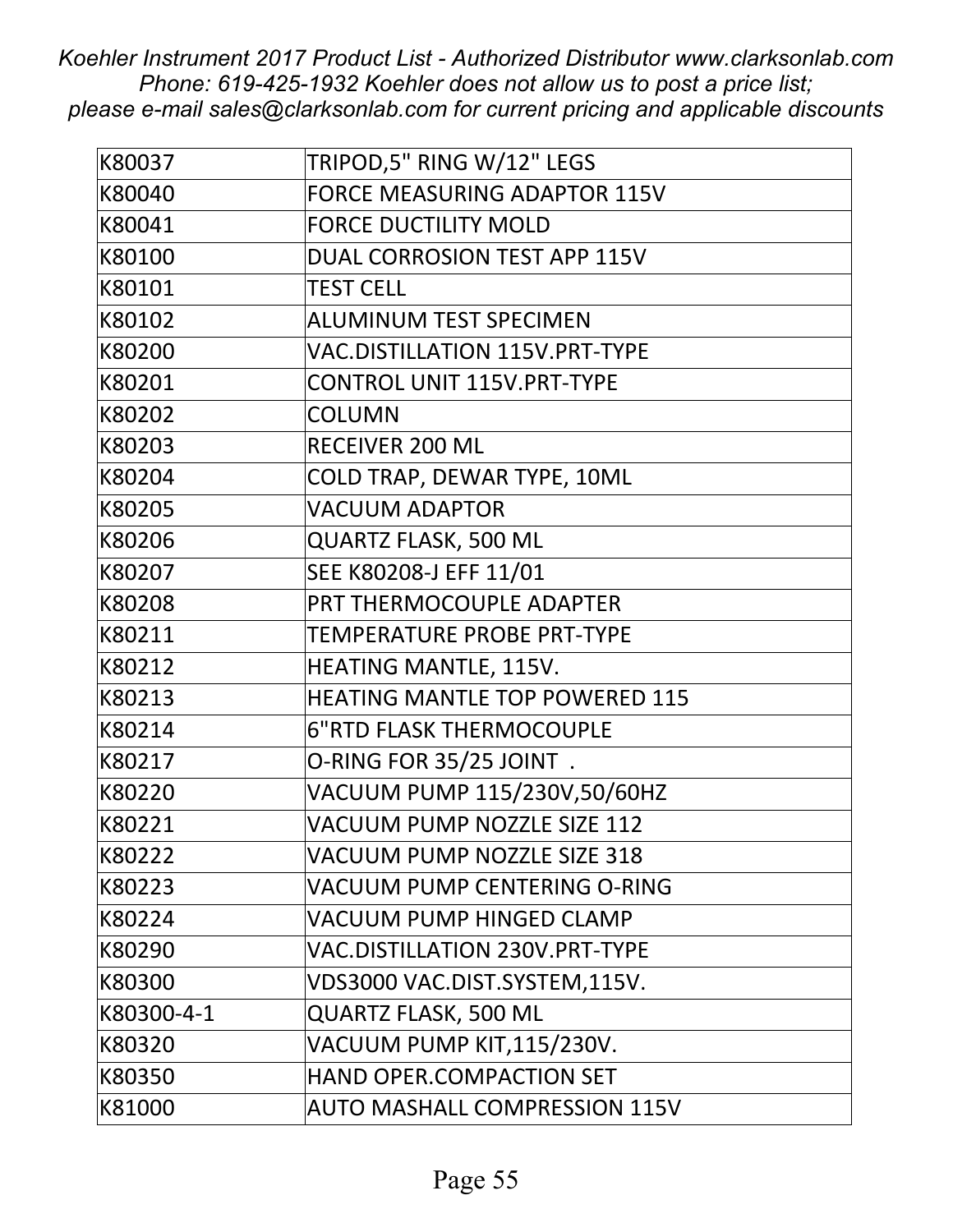| K81010       | <b>4" BREAKING HEAD</b>              |
|--------------|--------------------------------------|
| K81030       | <b>4" LOTTMAN HEAD</b>               |
| K81200       | <b>COMPACTION WATER BATH 115V</b>    |
| K81300       | <b>AUTO MARSHALL COMPACTOR 115V</b>  |
| K81330       | <b>COMPACTION MOLD 4"</b>            |
| K81350       | <b>MANUAL MARSHALL COMPACTOR</b>     |
| K87000       | SEMI-AUTO VACUUM DIST 230 50HZ       |
| K87010       | SEMI-AUTO VACUUM DIST 230V 60H       |
| K87015       | CRYO THERMOSTATE 230V, 50HZ          |
| K87020       | CRYOTHERMOSTATE 230V, 60HZ           |
| K87150       | AUTO.VAC.DISTILLATION 220V/50H       |
| K88500       | AIR RELEASE VALUE 115V.              |
| K88500-1     | TEST VESSEL, JACKETED (2 PCS)        |
| K88510       | <b>HEATING ELEMENT</b>               |
| K88511       | SAMPLE TUBE, D3427                   |
| K885-115-200 | <b>HEATER, 1/8"COIL 115V 200W</b>    |
| K88512       | THERM GLASS, D3427                   |
| K885-120-3   | BATH, OPEN CIRC. 120V 60HZ           |
| K88520-SFW-A | AIR RELEASE SOFTWARE KIT             |
| K885-220-200 | <b>HEATER, 1/8 COIL 220V 200W V</b>  |
| K885-240-1   | OVEN CONVECTION 240V 50/60HZ         |
| K885-H1      | S-HOOK                               |
| K90100       | MELTING POINT APPARATUS 115V         |
| K92002       | TIMKEN BLOCK-MIN.ORDER 20 BLKS       |
| K93105       | 12.7MM STEEL BALLS PK/100            |
| K93450-11    | D6079 FLUID A, 1/2 GAL.              |
| K93450-9     | <b>BRASS BALL HOLDER, EACH</b>       |
| K94400       | <b>EMCOR GREASE TESTER 115V/60HZ</b> |
| K94401       | EMCOR TEST BEARING1306K/236725       |
| K95400       | <b>LINCOLN VENTMETER</b>             |
| K95500-00000 | DIGITAL PENETROMETER 115 VOLT        |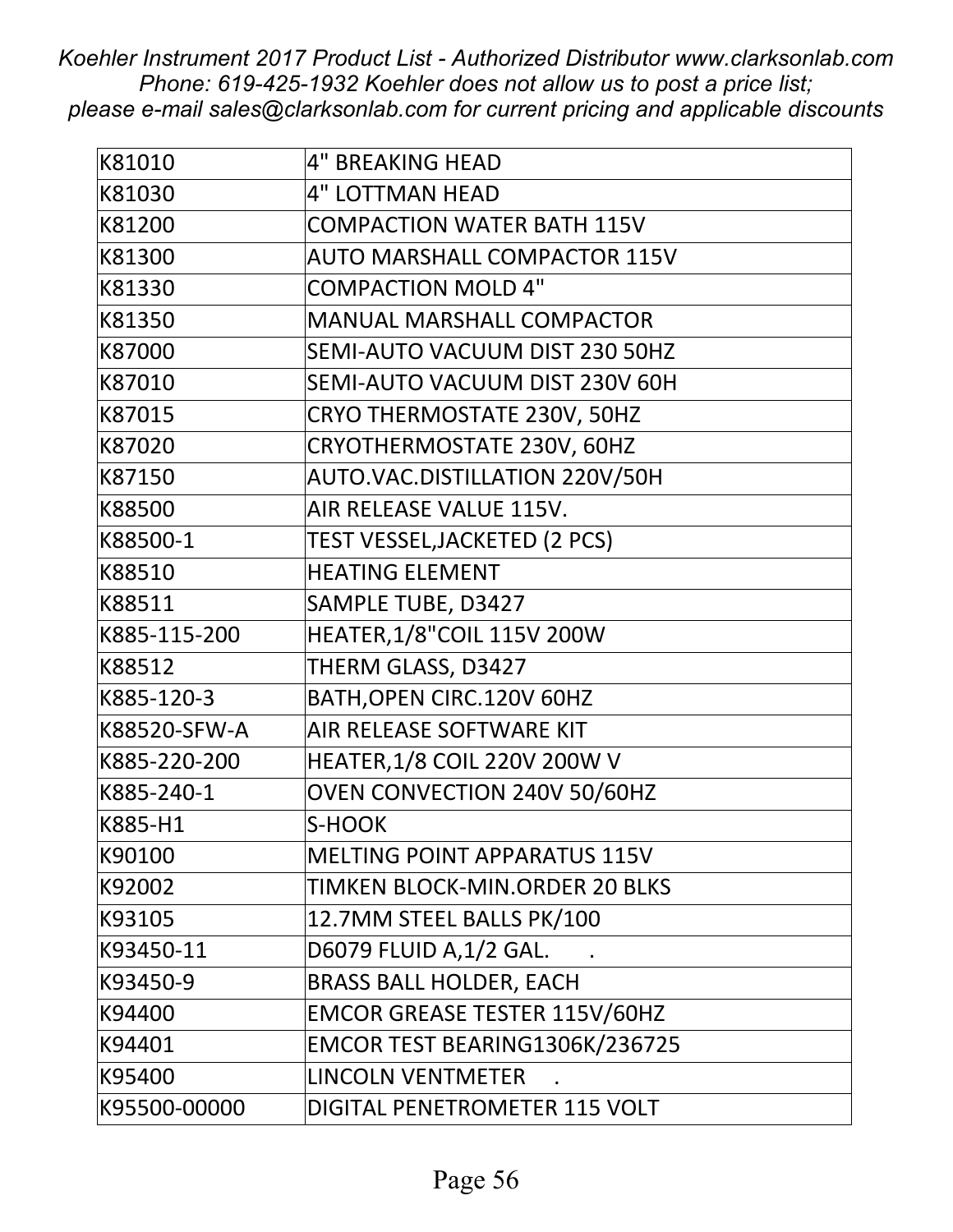| K95577           | PLUNGER ASSEMBLY, 47.5 GRAMS          |
|------------------|---------------------------------------|
| K95600           | PENETROMETER BATH, 115V               |
| KD0C135-10       | PYCNOMETER, 10 ML                     |
| KD0C135-100      | PYCNOMETER, 100 ML                    |
| KD0C135-25       | PYCNOMETER, 25 ML                     |
| KD0C135-50       | PYCNOMETER, 50 ML                     |
| <b>KD1015-AS</b> | <b>APPARATUS FOR OBTAINING SAMPLE</b> |
| <b>KD1015-FT</b> | <b>FREEZING POINT TUBE</b>            |
| <b>KD1015-NG</b> | <b>DISTILLATION APPARATUS</b>         |
| <b>KD1015-NL</b> | <b>DISTILLATION APPARATUS</b>         |
| KD1018-A         | <b>ABSORBER</b>                       |
| KD1018-B         | <b>LAMP BURNER</b>                    |
| KD1018-C         | <b>CHIMNEY ONLY</b>                   |
| <b>KD1018-DT</b> | DRYING TOWER FOR ASTM D1018           |
| KD1018-F         | FLASK, 25ML W/HOOKS ASTM D1018        |
| KD1018-S         | <b>SCRUBBER FOR ASTM D1018</b>        |
| KD1018-SG        | <b>SURGE CHAMBER FOR ASTM D1018</b>   |
| KD1065           | <b>EXTRACTION APPARATUS</b>           |
| KD1072-B         | <b>BURNER</b>                         |
| KD1120           | DIST.APP.100ML FLASK,200MM CON        |
| KD1266-A         | ABSORBER, 24/40 JOINTS                |
| KD1266-BA        | <b>BURNER</b>                         |
| KD1266-C         | <b>CHIMNEY</b>                        |
| <b>KD1266-FA</b> | <b>FLASK</b>                          |
| <b>KD1266-SB</b> | <b>STANDARD BURNER</b>                |
| KD1266-SF        | <b>STANDARD FLASK</b>                 |
| KD1266-ST        | <b>SPRAY TRAP</b>                     |
| KD1394           | <b>COLUMN, JONES-BLAIR REDUCTOR</b>   |
| KD1480           | PYCNOMETER, BINGHAM TYPE              |
| KD1481           | PYCNOMETER, SIDE-ARM TYPE             |
| KD1505-C         | DENSITY GRADIENT COLUMN, JKETED       |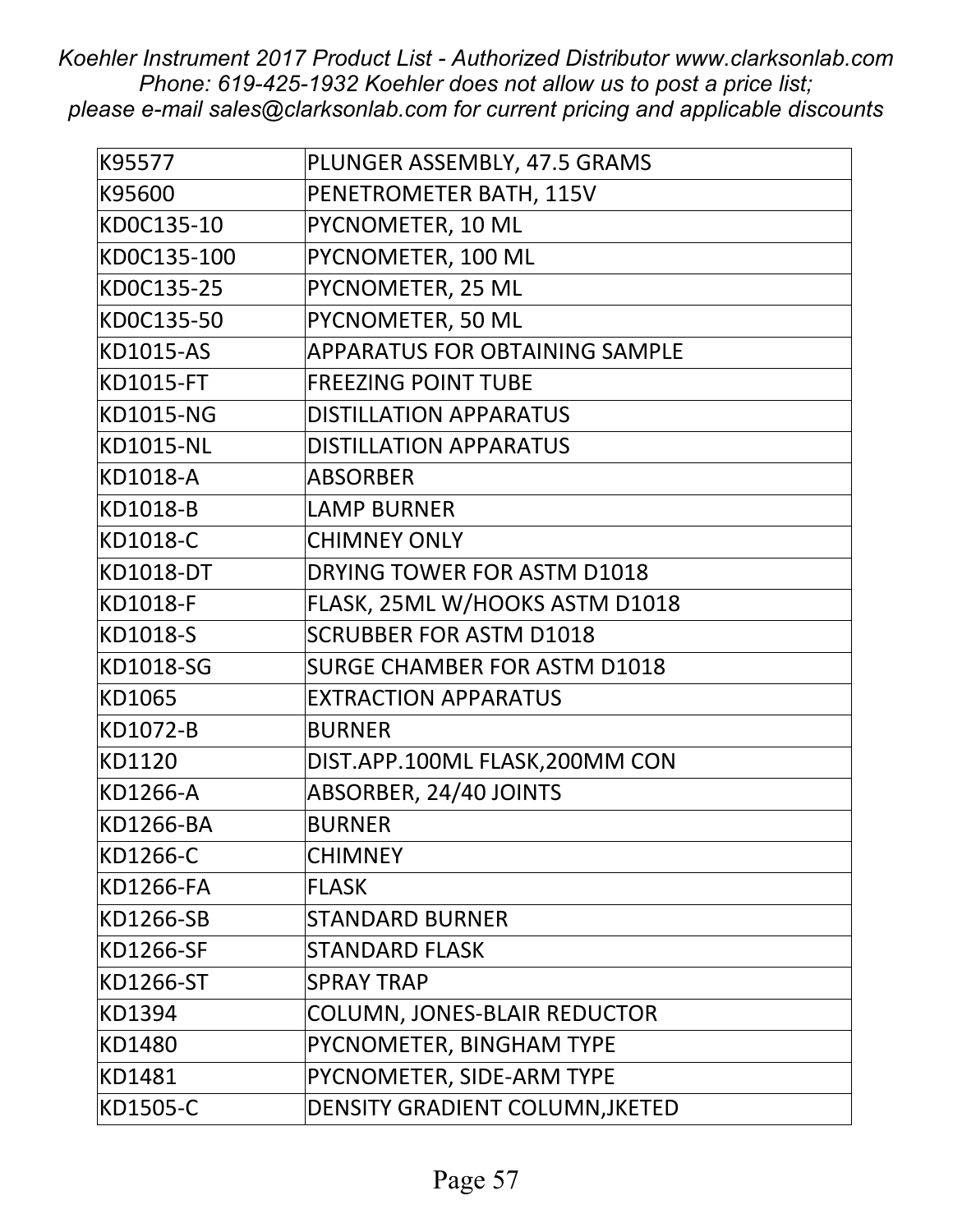| KD1607            | <b>GAS BUBBLER APPARATUS</b>          |
|-------------------|---------------------------------------|
| KD1839-C          | <b>CONDENSER, ALLIHN</b>              |
| KD1839-F          | DIST APPARATUS, FLASK 300ML           |
| <b>KD1839-FF</b>  | <b>FUNNEL</b>                         |
| KD1949-C          | <b>CONDENSER, LIEBIG TYPE</b>         |
| KD1949-DC         | <b>DISTILLING COLUMN</b>              |
| KD1949-F          | FLASK, 200ML                          |
| KD1966            | PEAR SHAPE CENTRIFUGE TUBE            |
| KD2001-A          | <b>DISTILLATION COLUMN</b>            |
| KD2001-B          | <b>REFLUX CONDENSOR HEAD</b>          |
| KD2001-C          | <b>TRAP FOR LIGHT END</b>             |
| KD2001-D          | RECEIVER, GRADUATED, 12.5 ML          |
| KD2001-E          | DEWER FLASK FOR IMMERSION OF RECEIVER |
| KD2001-F          | DISTILLING FLASK, 100 ML              |
| <b>KD2003-AC</b>  | <b>ABSORPTION COLUMN</b>              |
| <b>KD2007-APC</b> | <b>AZOBENZENE PERCOLATION COLUMN</b>  |
| KD2036            | <b>COMPLETE DISTILLATION APPARAT</b>  |
| KD2162-C1         | <b>CANNON MASTER VISCOMETER</b>       |
| KD2162-C3         | <b>CANNON MASTER VISCOMETER</b>       |
| KD2162-U1         | <b>UBBELOHDE MASTER VISCOMETER</b>    |
| KD2162-U3         | <b>UBBELOHDE MASTER VISCOMETER</b>    |
| KD2184-MS2        | <b>MATCHED SET OF 2 PYCNOMETERS</b>   |
| KD2184-P          | PYCNOMETER, 25ML                      |
| KD2363            | COMPL APPAR FOR STEAM DISTILLA        |
| <b>KD2385-GWB</b> | <b>GAS WASHING BOTTLE</b>             |
| <b>KD2385-ST</b>  | <b>SPRAY TRAP</b>                     |
| KD2420            | APPARATUS INCLUDING CYLINDER          |
| KD2533            | <b>BURET, VAPOR/LIQUID RATIO</b>      |
| KD2549-C2         | CHROMATOGRAPHIC COL 10 X 760MM        |
| KD2569-F          | <b>FLASK, DISTILLATION</b>            |
| KD2709            | <b>CENTRIFUGE TUBE</b>                |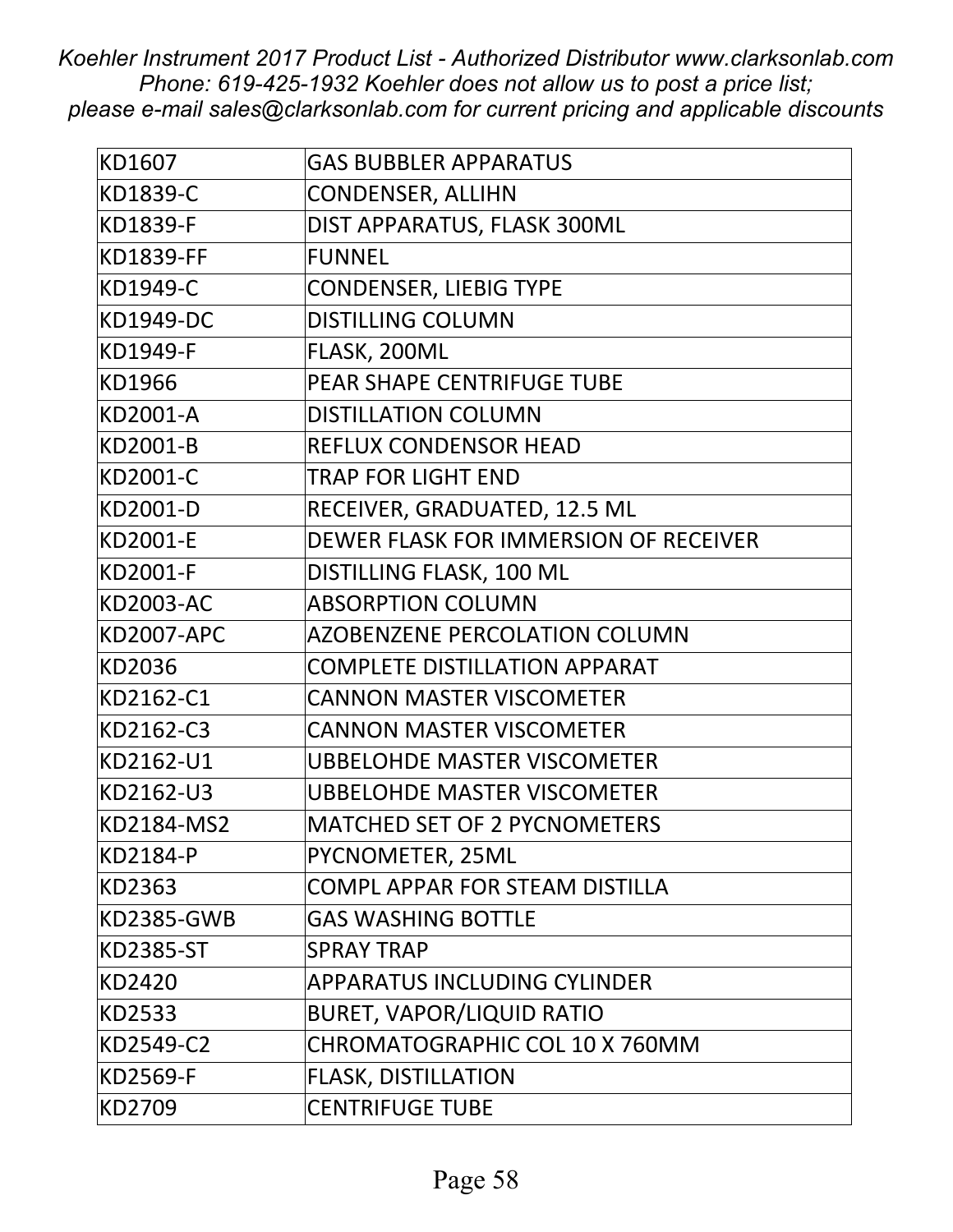| <b>KD2748</b>    | <b>DISTILLATION APPARATUS</b>        |
|------------------|--------------------------------------|
| KD2879           | <b>ISOTENISCOPE PRESS MANOMETER</b>  |
| KD2886           | <b>VACUUM TRAP</b>                   |
| <b>KD2893-AT</b> | <b>AIR DELIVERY TUBE</b>             |
| KD2910           | <b>COMPLETE EXTRACTION APPARATUS</b> |
| KD2912           | IMPINGER, MIDGET                     |
| KD2913           | IMPINGER, MIDGET                     |
| KD2972           | <b>ARSENIC DETERMINATION</b>         |
| KD3120           | <b>PYROLYSIS TUBE</b>                |
| KD3234-S         | <b>SCREEN SIEVE</b>                  |
| KD3234-T         | <b>GLASS TUBE</b>                    |
| KD3242           | D3242 FLASK, 500ML                   |
| KD3712-C         | <b>CHROMATOGRAPHIC COLUMN</b>        |
| KD3825           | <b>GLASS BUBBLER UNIT</b>            |
| KD3831           | <b>AUTOMATIC PIPETTE</b>             |
| KD3867           | <b>CADMIUM REDUCTION COLUMN</b>      |
| KD3904-A         | ADAPTER, S/T 24/40                   |
| KD3904-C         | <b>CONDENSER</b>                     |
| KD3904-R         | RECEIVER, 100 ML                     |
| <b>KD3907-PR</b> | <b>PRODUCT RECEIVER</b>              |
| KD3907-R         | <b>GLASS REACTOR BODY</b>            |
| KD3908           | <b>SAMPLE CELL</b>                   |
| <b>KD3945-CV</b> | <b>COOLING VESSEL</b>                |
| <b>KD3945-FR</b> | <b>FLUID RESERVOIR</b>               |
| KD4006-0095      | TRAP W/ STD TAPER 24/40              |
| KD4006-A         | DISTILL. TRAP, 5ML W/CAL. CERT.      |
| KD4006-B         | <b>DRYING TUBE</b>                   |
| KD4006-C         | CONDENSER, 400ML                     |
| KD4006-R         | RECEIVER, 5ML                        |
| KD4180           | <b>FEED FUNNEL</b>                   |
| KD4486           | <b>VISCOMETER</b>                    |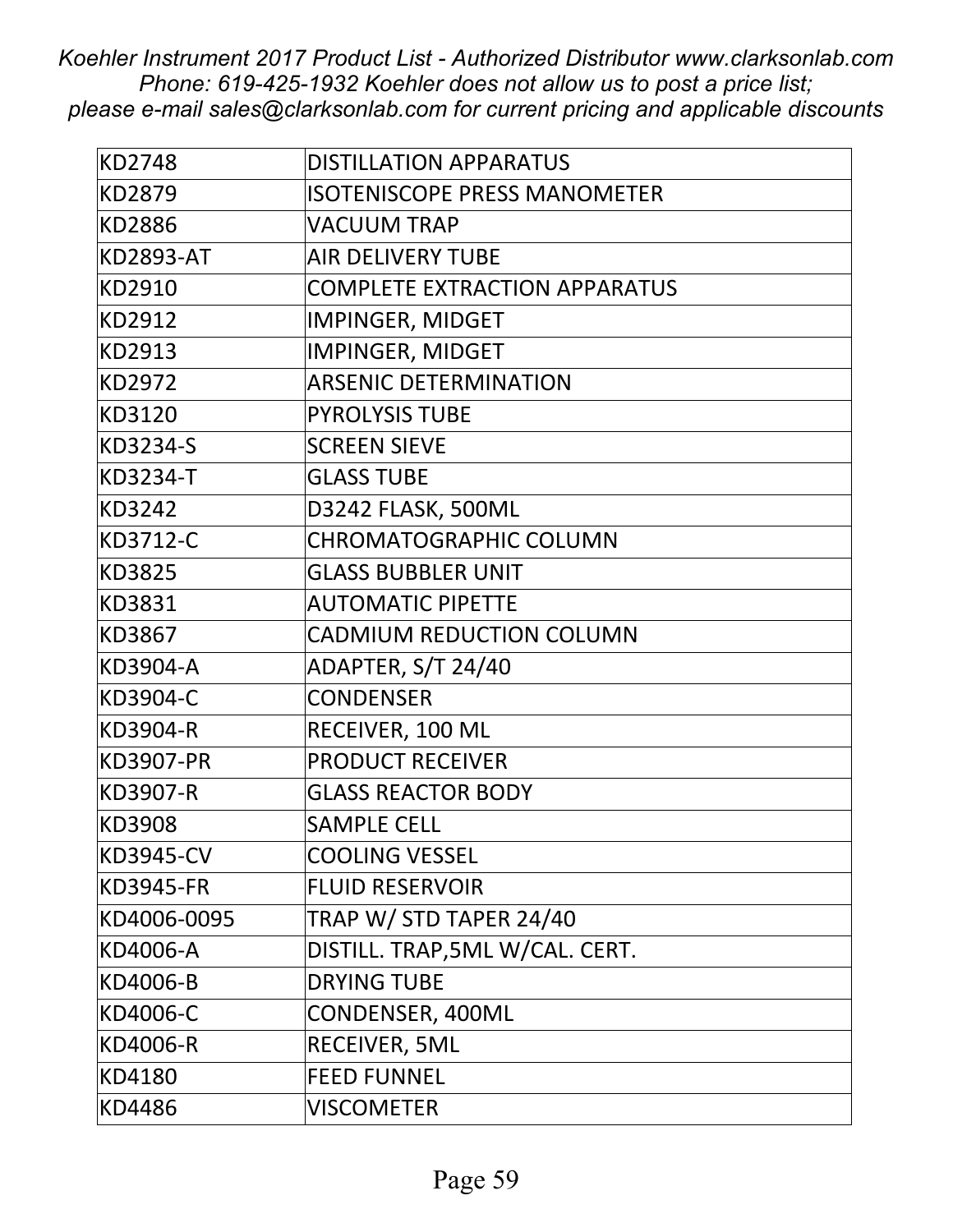| KD4629           | <b>PYROLYSIS</b>                 |
|------------------|----------------------------------|
| KD4871-1H        | <b>INTERMEDIATE HEAD</b>         |
| <b>KD4871-BH</b> | <b>BASIC HEAD</b>                |
| KD4871-C         | <b>CONDENSER, ALLIHN</b>         |
| KD4871-G11       | <b>GAS INLET TUBE</b>            |
| KD4871-G11A      | <b>ALTERNATE GAS INLET TUBE</b>  |
| KD4871-G12       | <b>GAS INLET TUBE</b>            |
| KD4871-SH        | <b>SAMPLING HEAD</b>             |
| <b>KD4871-SP</b> | <b>SPACER RING</b>               |
| <b>KD4871-SR</b> | <b>SUPPORT RING</b>              |
| <b>KD4871-TC</b> | <b>TEST CELL</b>                 |
| KLA-3            | CLOUD&POUR POINT,1 STAGE(-35C)   |
| KLA-5            | FREEZING PT., 2 STAGE(-75C)115V  |
| KLA-5(220)       | FREEZING PT., 2 STAGE(-75C) 220V |
| KLA-PT100-CAL    | CALIBRATION UNIT, PT100          |
| KOOD95-2F        | RECEIVER TRAP, 2ML/.05 GRAD.     |
| KOOD95-5F        | RECEIVER TRAP, 5ML/.1ML GRAD.    |
| $PT-O-1A$        | <b>SMALL END CAP (STAMPED)</b>   |
| PT1-1.6-100      | SEMI-MICRO CAP. TUBE X 100MM     |
| PT1-1.6-50       | SEMI-MICRO CAP. TUBE X 50MM      |
| PT1-100          | POLARISCOPE TUBE NO. 1 100MM     |
| PT1-200          | POLARISCOPE TUBE #1 X 200MM      |
| PT1-3.0-100      | SEMI-MICRO CAP. TUBE X 100MM     |
| PT1-3.0-200      | SEMI-MICRO CAP. TUBE X 200MM     |
| PT1-3.0-50       | SEMI-MICRO CAP. TUBE X 50MM      |
| <b>PT13-G</b>    | <b>COVER GLASS 13.5MM</b>        |
| PT1-4.0-100      | SEMI-MICRO CAP. TUBE X 100MM     |
| PT1-4.0-200      | SEMI-MICRO CAP. TUBE X 200MM     |
| PT1-4.0-50       | SEMI-MICRO CAP. TUBE X 50MM      |
| PT1-400          | POLARISCOPE TUBE #1 X 400MM      |
| <b>PT15-G</b>    | <b>COVER GLASS 15.5MM</b>        |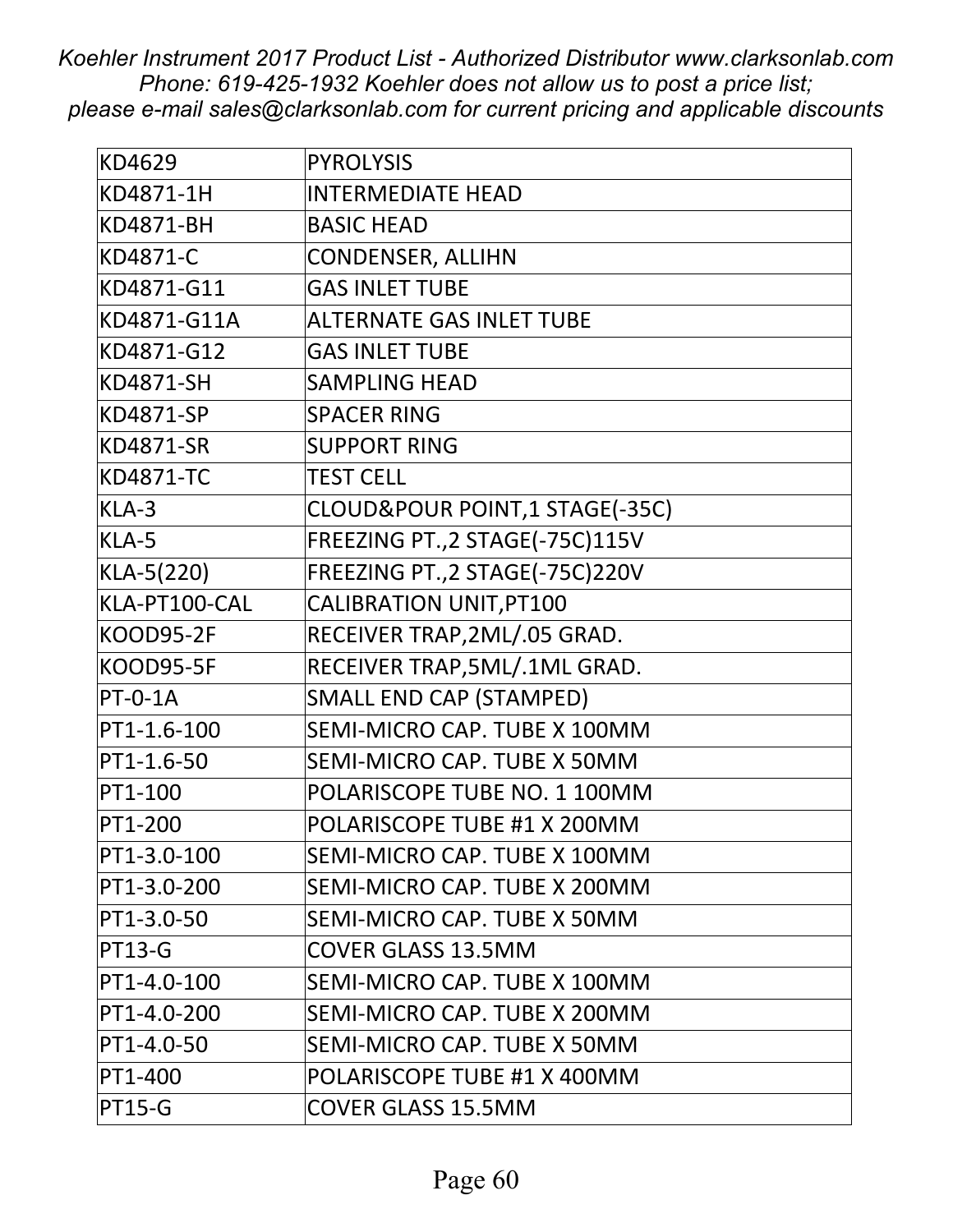| <b>PT15-R</b>  | <b>RUBBER WASHER 15.5MM</b>           |
|----------------|---------------------------------------|
| PT1-7.0-100    | SEMI-MICRO CAP. TUBE X 100MM          |
| PT1-7.0-200    | SEMI-MICRO CAP. TUBE X 200MM          |
| PT1-7.0-50     | SEMI-MICRO CAP. TUBE X 50MM           |
| <b>PT18-R</b>  | <b>RUBBER WASHER 18MM</b>             |
| PT1C-100       | POLARISCOPE TUBE #1C X 100MM          |
| PT1C-200       | POLARISCOPE TUBE #1C X 200MM          |
| <b>PT1C-50</b> | POLARISCOPE TUBE #1C X 50MM           |
| <b>PT20-G</b>  | <b>COVER GLASS 20MM</b>               |
| <b>PT20-R</b>  | <b>RUBBER WASHER 20MM</b>             |
| PT2-100        | POLARISCOPE TUBE #2 X 100MM           |
| PT2-200        | POLARISCOPE TUBE #2 X 200MM           |
| <b>PT23-G</b>  | <b>COVER GLASS 23.5MM</b>             |
| <b>PT23-R</b>  | <b>RUBBER WASHER 23.5MM</b>           |
| PT2-400        | POLARISCOPE TUBE #2 X 400MM           |
| PT3-100        | POLARISCOPE TUBE #3 X 100MM           |
| PT3-200        | POLARISCOPE TUBE #3 X 200MM           |
| PT3-400        | POLARISCOPE TUBE #3 X 400MM           |
| PT3B-0-3       | <b>TUBE CAP</b>                       |
| PT3B-100       | POLARISCOPE TUBE #3B X 100MM          |
| PT3B-200       | POLARISCOPE TUBE #3B X 200MM          |
| PT3B-400       | POLARISCOPE TUBE #3B X 400MM          |
| PT3BC-3.0-100  | <b>WATER JCKT SEMI-MICRO CAP TUBE</b> |
| PT3BC-3.0-200  | <b>WATER JCKT SEMI-MICRO CAP TUBE</b> |
| PT3BC-4.0-100  | <b>WATER JCKT SEMI-MICRO CAP TUBE</b> |
| PT3BC-4.0-200  | WATER JCKT SEMI-MICRO CAP TUBE        |
| PT3C-3.0-100   | SEMI-MICRO CAP. TUBE X 100MM          |
| PT3C-3.0-200   | SEMI-MICRO CAP. TUBE X 200MM          |
| PT3C-3.0-50    | SEMI-MICRO CAP. TUBE X 50MM           |
| PT3C-4.0-100   | SEMI-MICRO CAP. TUBE X 100MM          |
| PT3C-4.0-200   | SEMI-MICRO CAP. TUBE X 200MM          |